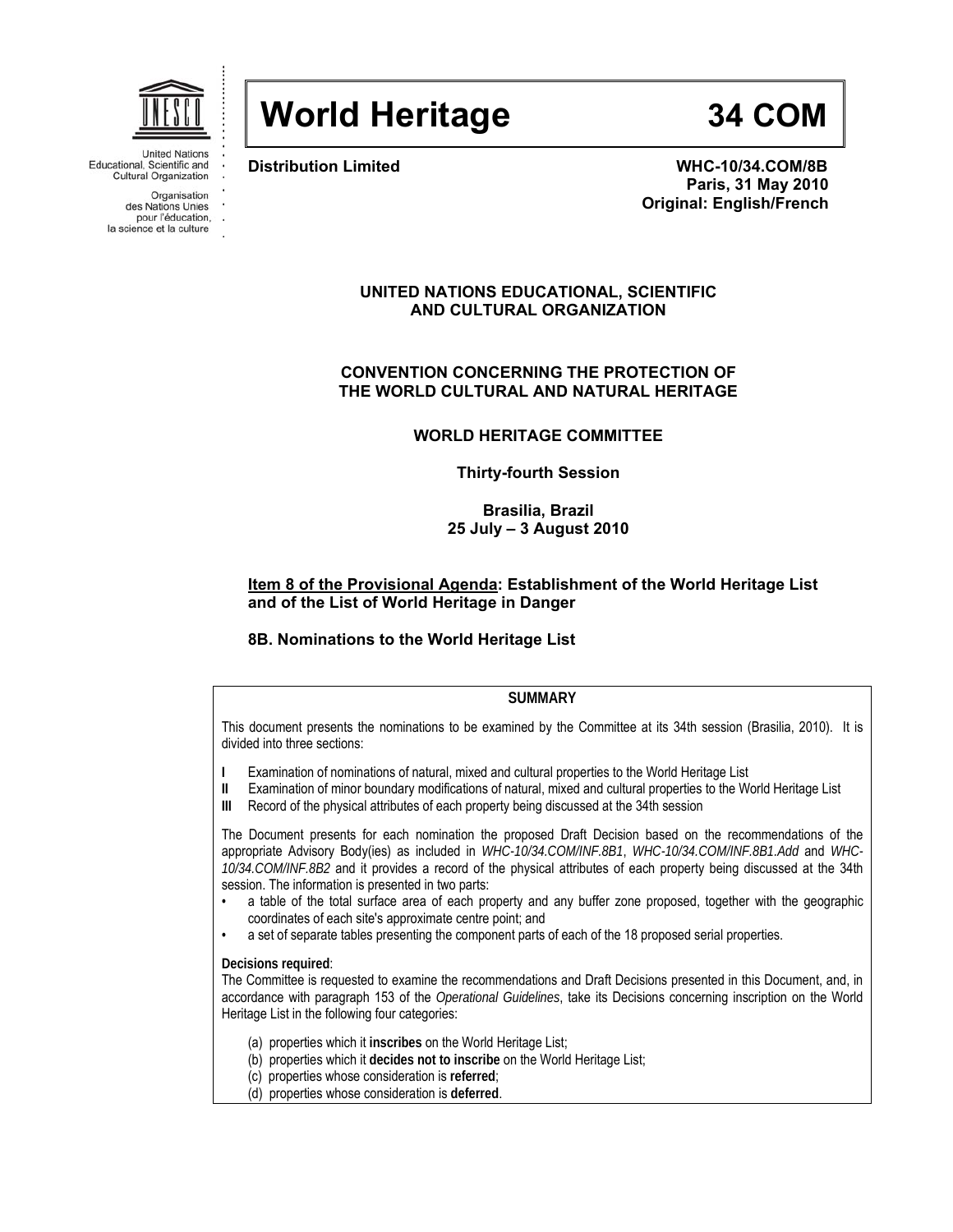**I. Examination of nominations of natural, mixed and cultural properties to the World Heritage List**

# **Summary**

At its 34th session, the Committee will be examining a total of **42** nominations.

Out of the total of 42 nominations, **25** are new nominations, having not been presented previously. In addition, the Committee will be examining:

- **9** extensions of boundaries,
- **1** re-nomination under additional criteria
- **7** nominations deferred or referred by previous sessions of the Committee.

Of these nominations, ICOMOS and IUCN are recommending 10 for inscription and they are also recommending the extension of 7 properties already inscribed on the World Heritage List.

### **Nominations withdrawn at the request of the State Party**

At the time of preparation of this Document, no nomination had been withdrawn by States Parties.

# **Presentation of Nominations**

Within the natural, mixed and cultural groups, nominations are being presented by IUCN and ICOMOS in **English** alphabetical and regional order: Africa, Arab States, Asia / Pacific, Europe / North America, Latin America / Caribbean. The Advisory Bodies' evaluation Documents and this working Document are presented in this order. As in the past, for ease of reference, an alphabetical summary table and index of recommendations is presented at the beginning of this Document (pp. 2-3).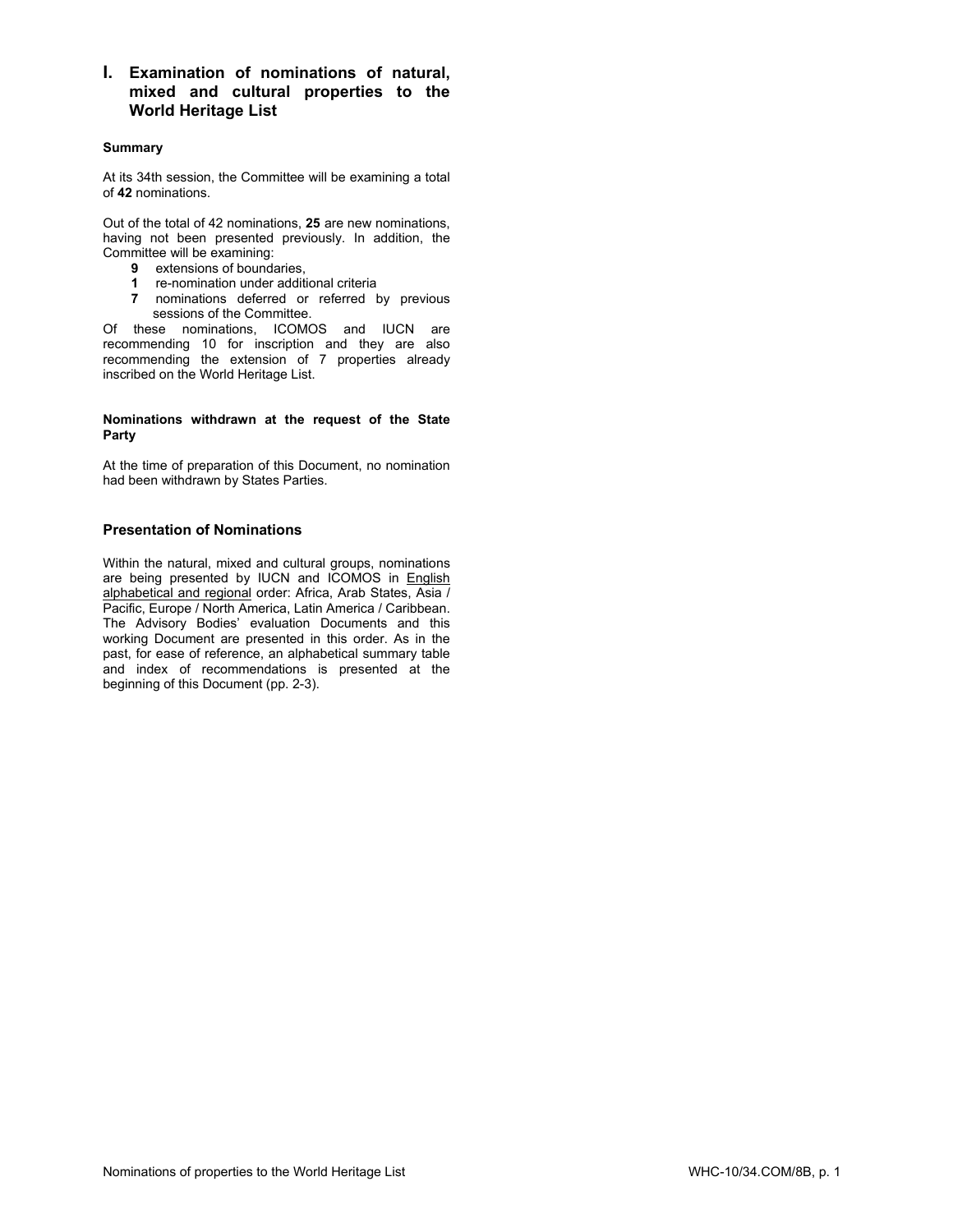# **Alphabetical Summary Table and Index of Recommendations by IUCN and ICOMOS to the 34th session of the World Heritage Committee (25 July- 3 August 2010)**<sup>1</sup>

| <b>State Party</b>                 | World Heritage nomination                                                                                                    |            | ID No.     | <b>Recomm</b>   | Criteria proposed by the<br><b>State Party</b> | Pp             |
|------------------------------------|------------------------------------------------------------------------------------------------------------------------------|------------|------------|-----------------|------------------------------------------------|----------------|
|                                    | <b>NATURAL PROPERTIES</b>                                                                                                    |            |            |                 |                                                |                |
| <b>Bulgaria</b>                    | Pirin National Park (extension)                                                                                              | $225$ bis  |            | OK              | (vii)(viii)(ix)                                | $\overline{7}$ |
| China                              | <b>China Danxia</b>                                                                                                          | 1335       |            | D               | (vii)(viii)(ix)(x)                             | 4              |
| <b>France</b>                      | Pitons, cirques and remparts of Reunion Island                                                                               | 1317       |            | $\mathbf{I}$    | (vii)(viii)(ix)(x)                             | 5              |
| Italy                              | Monte San Giorgio                                                                                                            | $1090$ bis |            |                 | (viii)                                         | 8              |
|                                    | (extension of "Monte San Giorgio", Switzerland)                                                                              |            |            | <b>OK</b>       |                                                |                |
| <b>Kiribati</b>                    | <b>Phoenix Islands Protected Area</b>                                                                                        | 1325       |            | D               | (vii)(ix)(x)                                   | 4              |
| Portugal / Spain                   | Dinosaur Ichnites of the Iberian Peninsula                                                                                   | $1204$ rev |            | N               | (viii)                                         | 10             |
| <b>Russian Federation</b>          | Putorana Plateau                                                                                                             | $1234$ rev |            | L               | (vii)(ix)                                      | 10             |
| <b>Tajikistan</b>                  | Tajik National Park (Mountains of the Pamirs)                                                                                | 1252       |            | D               | (vii)(viii)(ix)(x)                             | 5              |
| <b>Sri Lanka</b>                   | MIXED NATURAL AND CULTURAL PROPERTIES<br>Central Highlands of Sri Lanka: its Cultural and                                    | 1203       |            | R/D             | (iii)(v)(vi)(vii)(viii)(ix)                    | 11             |
|                                    | <b>Natural Heritage</b>                                                                                                      |            |            |                 | $(x) + CL$                                     |                |
| <b>United States of</b><br>America | Papahānaumokuākea Marine National Monument,<br>Hawaii                                                                        | 1326       |            | 1/1             | $(iii)(vi)(viii)(ix)(x) + CL$                  | 12             |
|                                    | <b>CULTURAL PROPERTIES</b>                                                                                                   |            |            |                 |                                                |                |
| <b>Australia</b>                   | <b>Australian Convict Sites</b>                                                                                              | 1306       |            | R               | (iv)(vi)                                       | 16             |
| Austria                            | City of Graz - Historic Centre and Schloss Eggenberg<br>(extension of the "City of Graz - Historic Centre")                  | $931$ bis  |            | <b>OK</b>       | (ii)(iv)(vi)                                   | 30             |
| <b>Belarus / Poland</b>            | Augustowski Canal - a work of man and nature                                                                                 | 1304       |            | N               | $(i)(iv) + CL$                                 | 23             |
| <b>Belgium</b>                     | <b>Major Mining Sites of Wallonia</b>                                                                                        | 1344       |            | D               | (ii)(iv)                                       | 24             |
| <b>Brazil</b>                      | São Francisco Square in the Town of São Cristóvão                                                                            | $1272$ rev |            | D               | (ii)(iv)                                       | 33             |
| China                              | Historic Monuments of Dengfeng in "The Centre of<br>Heaven and Earth" (Originally "Historic monuments of Mount<br>Songshan") | $1305$ rev |            | $\mathbf{I}$    | (i)(ii)(iii)(iv)(vi)                           | 21             |
| <b>Ethiopia</b>                    | <b>Konso Cultural Landscape</b>                                                                                              | 1333       |            | D               | $(iii)(v)(vi) + CL$                            | 15             |
| <b>France</b>                      | <b>Episcopal City of Albi</b>                                                                                                | 1337       |            | $\mathbf{I}$    | (ii)(iv)(v)                                    | 24             |
| Germany                            | Upper Harz Water Management System<br>(extension of "Mines of Rammelsberg and Historic Town of<br>Goslar")                   | $623$ ter  |            | R               | (i)(ii)(iii)(iv)                               | 27             |
| India                              | The Jantar Mantar, Jaipur                                                                                                    | 1338       |            | R               | (ii)(iv)(vi)                                   | 17             |
| India                              | Matheran Light Railway                                                                                                       |            | 944 quater | NА              | (ii)(iv)                                       | 21             |
| Iran (Islamic<br>Republic of)      | (extension of the "Mountain Railways of India")<br>Sheikh Safi al-din Khānegāh and Shrine Ensemble in<br>Ardabil             | 1345       |            | T               | (i)(ii)(iv)(vi)                                | 17             |
| Iran (Islamic<br>Republic of)      | <b>Tabriz Historic Bazaar Complex</b>                                                                                        | 1346       |            | $\mathbf{I}$    | (ii)(iii)(iv)                                  | 19             |
| Israel                             | Sites of Christianity in the Galilee                                                                                         | 1309       |            | N               | (iii)(vi)                                      | 25             |
| Israel                             | The Triple-arch Gate at Dan                                                                                                  | $1105$ rev |            | See<br>Addendum | (i)(ii)(iv)                                    | 31             |
| Kenya                              | Fort Jesus, Mombasa                                                                                                          | 1295       |            | D               | (ii)(iv)                                       | 15             |
| <b>Marshall Islands</b>            | Bikini Atoll, nuclear tests site                                                                                             | 1339       |            | R               | (iv)(vi)                                       | 20             |
| <b>Mexico</b>                      | Camino Real de Tierra Adentro                                                                                                | 1351       |            | R               | (ii)(iv)                                       | 32             |
| <b>Mexico</b>                      | Prehistoric Caves of Yagul and Mitla in the Central<br><b>Valley of Oaxaca</b>                                               | 1352       |            | R               | $(ii)(iii)(iv) + CL$                           | 33             |
| <b>Netherlands</b>                 | Seventeenth-century canal ring area of Amsterdam<br>inside the Singelgracht                                                  | 1349       |            | $\mathsf{I}$    | (i)(ii)(iv)                                    | 25             |
| Norway                             | Røros Mining Town and the Circumference<br>(extension of "Røros Mining Town")                                                |            | $55$ bis   | OK              | $(iii)(iv)(v) + CL$                            | 27             |

<sup>1</sup> On the recommendation of the Committee's Task Force on the Implementation of the *Convention* (1999-2000), and of the Bureau at its 24th session (2000), a single summary table records the recommendation of the Advisory Bodies for inscription (I), referral (R), deferral (D), non-inscription (N), approval of an Extension (OK) or not approval of an extension (NA). For Mixed properties, the recommendations of both IUCN and ICOMOS are shown. The 25 properties highlighted in **bold** are considered "new" nominations, having not been presented to the Committee previously.

 $\overline{a}$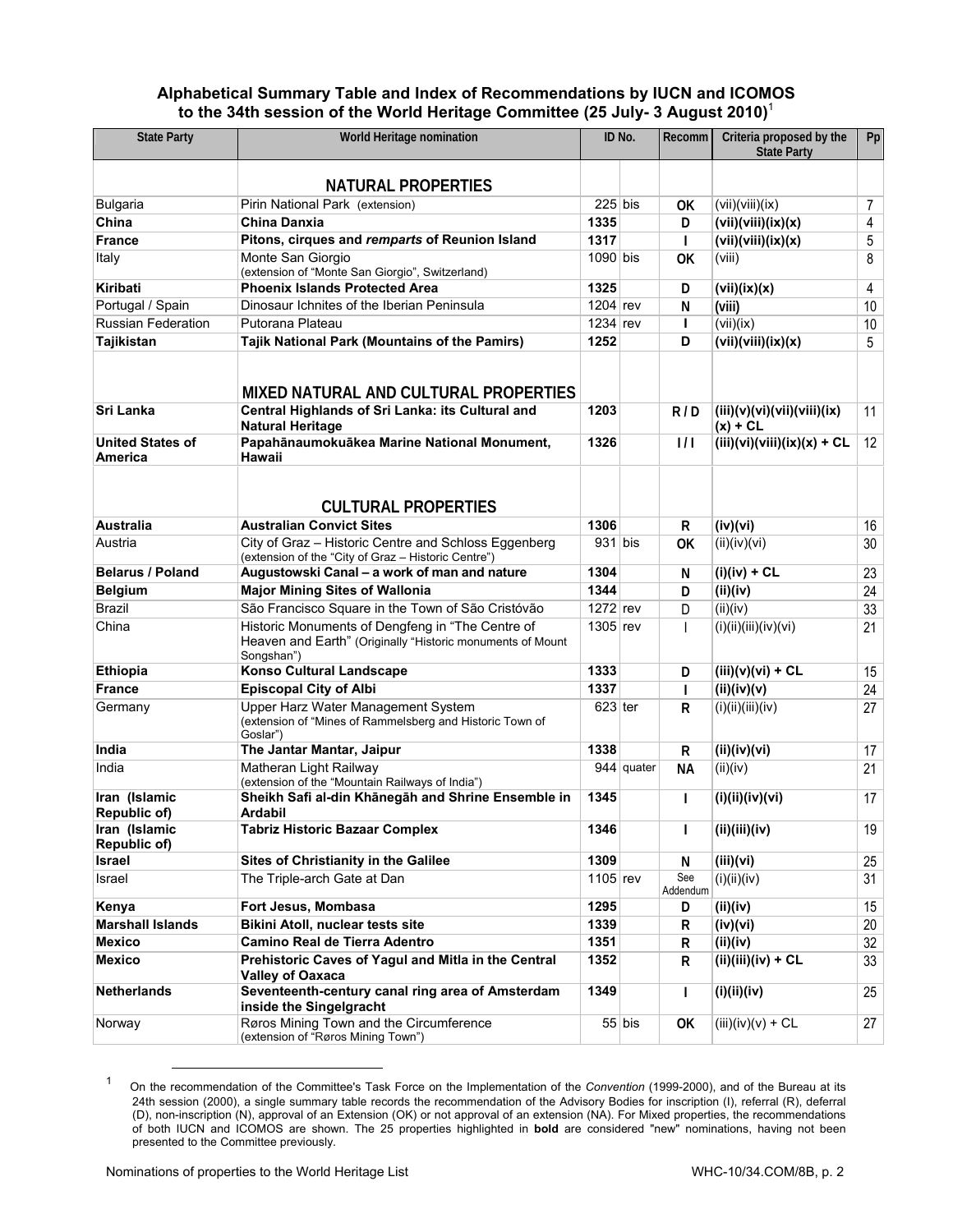| <b>State Party</b>                 | World Heritage nomination                                                                                                                                                                                                              |            | ID No.   | Recomm          | Criteria proposed by the<br><b>State Party</b> | Pp |
|------------------------------------|----------------------------------------------------------------------------------------------------------------------------------------------------------------------------------------------------------------------------------------|------------|----------|-----------------|------------------------------------------------|----|
| <b>Republic of Korea</b>           | Historic Villages of Korea: Hahoe and Yangdong                                                                                                                                                                                         | 1324       |          | R               | (iii)(iv)(v)(vi)                               | 20 |
| Romania                            | Church of the Resurrection of Sucevita Monastery<br>(extension of the "Churches of Moldavia")                                                                                                                                          | $598$ bis  |          | 0K              | (i)(iv)                                        | 31 |
| Saudi Arabia                       | At-Turaif District in ad-Dir'iyah                                                                                                                                                                                                      | 1329       |          | D               | (iv)(v)(vi)                                    | 16 |
| Spain                              | Palaeolithic Rock Art Ensemble in Siega Verde<br>(extension of "Prehistoric Rock Art Sites in the Côa Valley",<br>Portugal)                                                                                                            | $866$ bis  |          | 0K              | (i)(iii)                                       | 28 |
| Spain / Mexico /<br>Slovenia       | The Mercury and Silver Binomial. Almadén and Idrija with<br>San Luis Potosí                                                                                                                                                            | $1313$ rev |          | D               | (ii)(iv)(v)                                    | 32 |
| Tajikistan                         | Sarazm                                                                                                                                                                                                                                 | $1141$ rev |          |                 | (ii)(iii)                                      | 22 |
| Ukraine                            | Kiev: Saint-Sophia Cathedral with Related Monastic<br>Buildings, St. Cyril's and St. Andrew's Churches, Kiev<br>Pechersk Lavra<br>(extension of "Kiev: Saint-Sophia Cathedral and Related<br>Monastic Buildings, Kiev Pechersk Lavra") | $527$ ter  |          | D               | (i)(ii)(iii)(iv)                               | 29 |
| <b>United Kingdom</b>              | Darwin's Landscape Laboratory                                                                                                                                                                                                          | 1247       |          | N               | $(iii)(vi) + CL$                               | 26 |
| United Republic of<br>Tanzania     | Ngorongoro Conservation Area<br>(re-nomination under additional criteria)                                                                                                                                                              |            | $39$ bis | See<br>Addendum | $(iii)(iv) + CL$                               | 16 |
| <b>United States of</b><br>America | <b>Mount Vernon</b>                                                                                                                                                                                                                    | 1327       |          | D               | $(iv) + CL$                                    | 26 |
| <b>Viet Nam</b>                    | Central Sector of the Imperial Citadel of Thang Long -<br>Hanoi                                                                                                                                                                        | 1328       |          | D               | (ii)(iii)(vi)                                  | 21 |

# **KEY**

|                | Recommended for inscription                                   |
|----------------|---------------------------------------------------------------|
| R              | Recommended for referral                                      |
| D              | Recommended for deferral                                      |
| <b>OK</b>      | Approval Recommended of an extension or a modification        |
| N              | Not recommended for inscription                               |
| <b>NA</b>      | Not approved extension                                        |
| $(i)$ (ii) etc | Cultural and/or Natural criteria proposed by the State Party. |
| CL             | Proposed as a Cultural Landscape                              |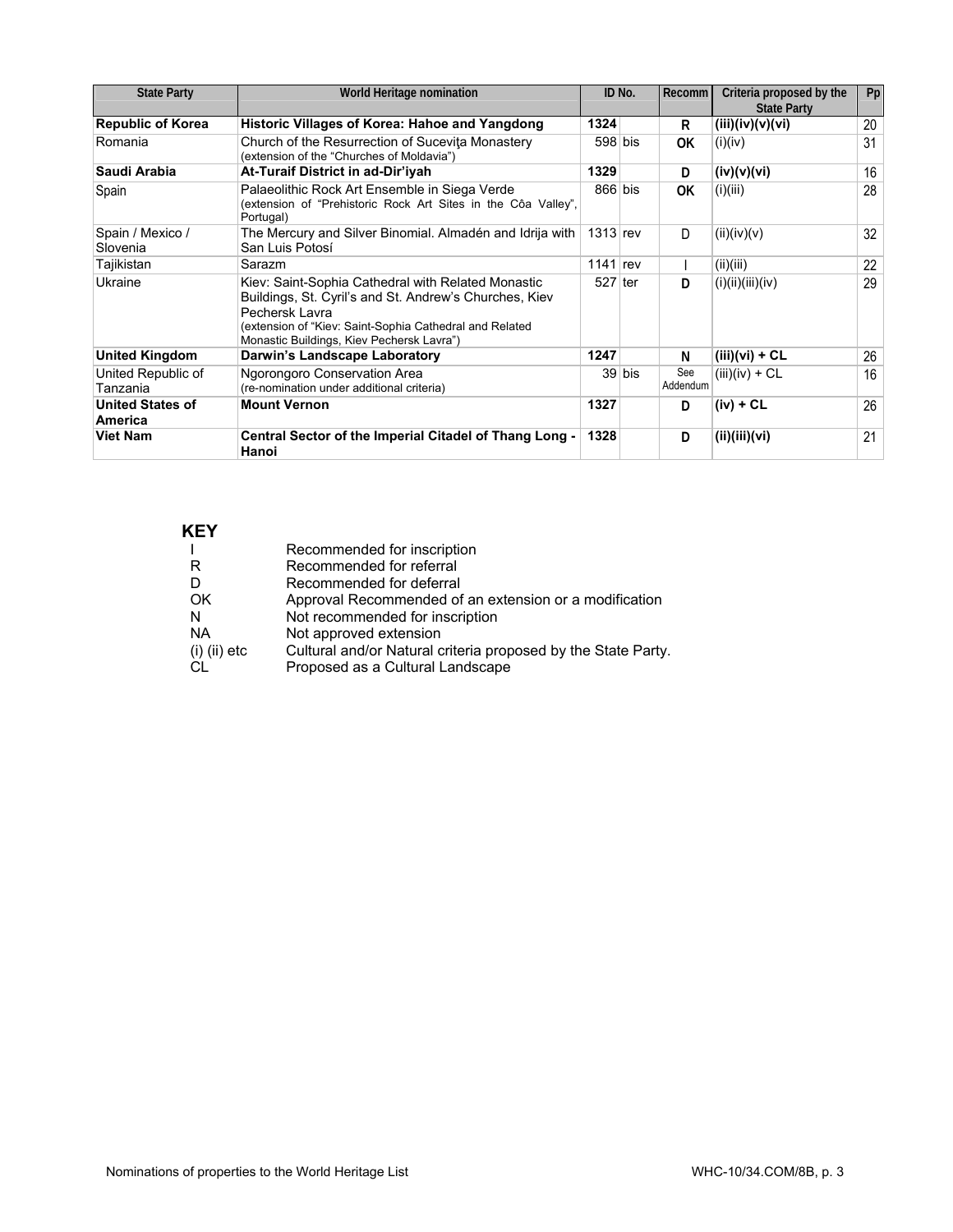In the presentation below, **IUCN Recommendations** and **ICOMOS Recommendations** are both presented in the form of **Draft Decisions** and are abstracted from *WHC-10/34.COM/INF.8B1 and WHC-10/34.COM/INF.8B1.Add*  (ICOMOS) *and WHC-10/34.COM/INF.8B2* (IUCN).

Though Draft Decisions were taken from IUCN and ICOMOS evaluations books, in some cases, a few modifications were required to adapt them to this Document.

# **A. NATURAL PROPERTIES**

# **A.1 ASIA / PACIFIC**

# **A.1.1 New Nominations**

| Property             | China Danxia       |
|----------------------|--------------------|
| ld N°                | 1335               |
| <b>State Party</b>   | China              |
| Criteria proposed by | (vii)(viii)(ix)(x) |
| <b>State Party</b>   |                    |

See IUCN Evaluation Book, May 2010, page 3.

#### *Draft Decision: 34 COM 8B.1*

*The World Heritage Committee,* 

- *1. Having examined Documents* WHC-10/34.COM/8B *and*  WHC-10/34.COM/INF.8B2,
- *2. Defers the nomination of China Danxia, China, under natural criteria,*
- *3. Invites the State Party, in reconsidering this nomination, to give particular consideration to refocusing the nomination on criteria (vii) and (viii), and before a resubmission to ensure there is an agreed scientific framework for the phenomenon of Danxia landscapes recognised at the international level, which can support a rigorous global comparative analysis of any revised nomination;*
- *4. Recommends the State Party, in any revised nomination, to include a coherent selection of the minimum number of the most significant components to convey the values of China Danxia, to include a clear justification for the inclusion of each selected component part within the property and to ensure that all selected component parts meet integrity requirements for natural World Heritage properties, and that they and the series as a whole are effectively protected and managed, and supported by both adequate and effective buffer zones and the protection of wider catchment areas;*
- *5. Also recommends the State Party to invite IUCN and the International Association of Geomorphologists to contribute to the reconsideration of the nomination, including in relation to the above recommendations;*
- *6. Further recommends the State Party to further consider the representation, protection and effective management of the important biodiversity values of the area, in conjunction with the above process and also through other international mechanisms.*

| Property                                   | <b>Phoenix Islands Protected Area</b> |
|--------------------------------------------|---------------------------------------|
| $Id$ $N^{\circ}$                           | 1325                                  |
| State Party                                | Kiribati                              |
| Criteria proposed by<br><b>State Party</b> | (vii)(ix)(x)                          |

See IUCN Evaluation Book, May 2010, page 19.

### *Draft Decision: 34 COM 8B.2*

- *1. Having examined Documents* WHC-10/34.COM/8B *and* WHC-10/34.COM/INF.8B2*,*
- *2. Defers the examination of the nomination of the Phoenix Islands Protected Area, Kiribati to the World Heritage List under criteria (vii), (ix) and (x);*
- *3. Recommends the State Party to:* 
	- *a) Refocus the nomination on the values and features within the Phoenix Islands Protected Area in relation to criteria (vii) and (ix);*
	- *b) Consider refocusing a revised nomination on the most significant areas of Phoenix Islands Protected Area, where the required integrity, protection and management requirements set out in the Operational Guidelines have been fully established, and possibly complemented by further extension(s) when additional areas of the nominated property have also met these requirements;*
	- *c) Strengthen the management framework for fisheries, considering extension of no-take areas, measures to prevent degradation of seamounts and concrete timelines for the phasing out of tuna fishing;*
	- *d) Establish a fully functional Management Authority for the Phoenix Islands Protected Area;*
	- *e) Allocate an appropriate budget towards the management of Phoenix Islands Protected Area through a funded and functional trust fund or through other appropriate mechanisms;*
	- *f) Ensure capacities and resources for refined and systematic monitoring, surveillance and law enforcement;*
- *4. Highly commends the State Party on the efforts that have been made towards the establishment and protection of the Phoenix Islands Protected Area, including the exemplary multi-agency approach;*
- *5. Also highly commends the State Party on the many successful activities carried out over the last years, such as eradication of terrestrial invasive species in several areas and encourages the State Party to continue these efforts for both marine and terrestrial invasive species through eradication programmes and prevention of new invasions through establishment and enforcement of appropriate protocols;*
- *6. Welcomes the sister site agreement between the Governments of Kiribati and the United States of America on the management of Phoenix Islands*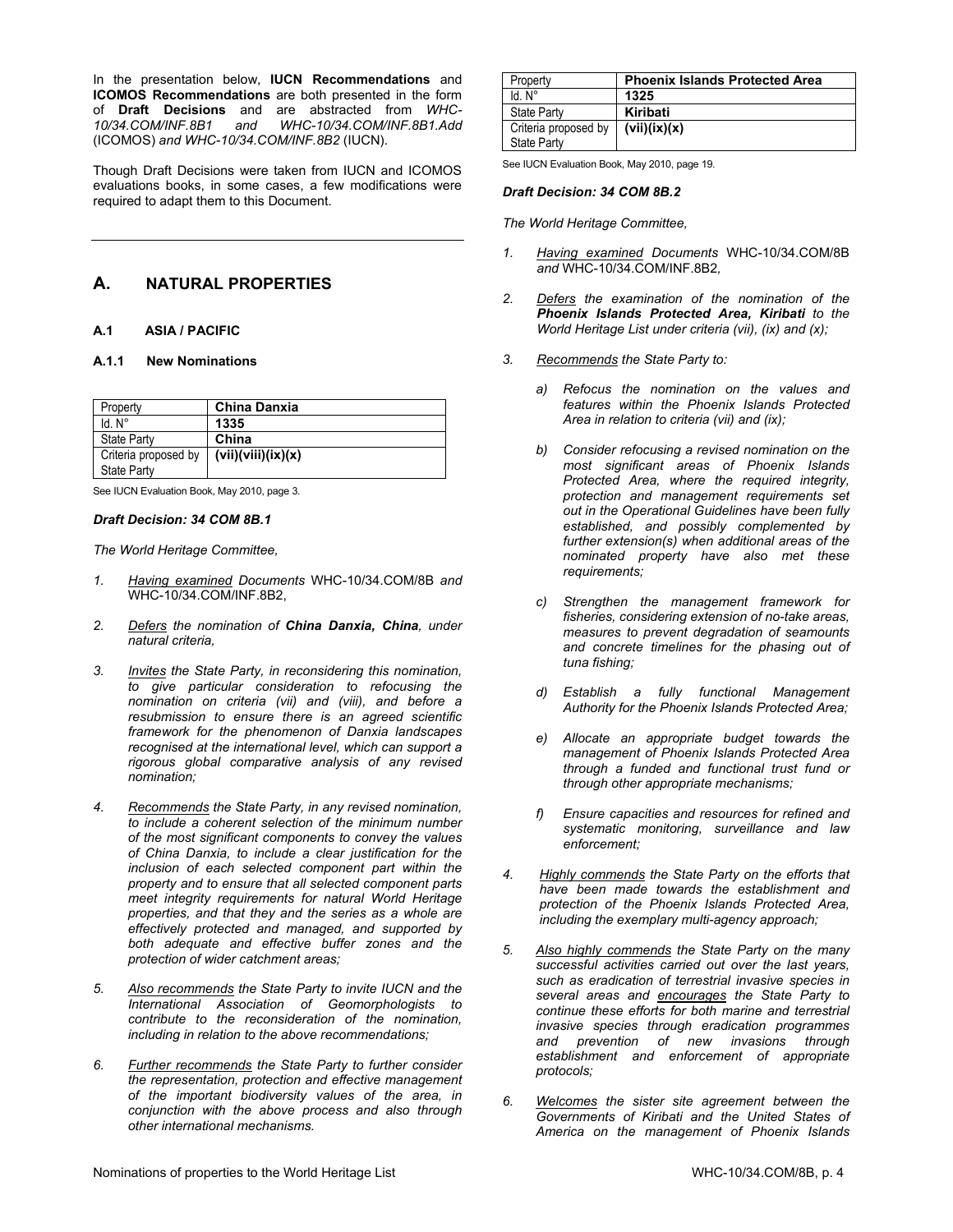*Protected Area and Papahānaumokuākea Marine National Monument respectively, and encourages State Parties to continue and, as possible, expand on this collaboration;* 

*7. Welcomes the strong support from the States Parties Australia, France, New Zealand and the United States of America, as well as from international institutions and non-governmental organizations and encourages these partners to further support the management, surveillance and funding of Phoenix Islands Protected Area, including the nomination of the area for inscription on the World Heritage list.* 

| Property             | Tajik National Park (Mountains of<br>the Pamirs) |
|----------------------|--------------------------------------------------|
| $Id. N^\circ$        | 1252                                             |
| <b>State Party</b>   | Tajikistan                                       |
| Criteria proposed by | (vii)(viii)(ix)(x)                               |
| <b>State Party</b>   |                                                  |

See IUCN Evaluation Book, May 2010, page 29.

# *Draft Decision: 34 COM 8B.3*

*The World Heritage Committee,* 

- *1. Having examined Documents* WHC-10/34.COM/8B *and*  WHC-10/34.COM/INF.8B2*,*
- *2. Defers the examination of the nomination of the Tajik National Park (Mountains of the Pamirs), Tajikistan, to the World Heritage List on the basis of criteria (vii), (viii), (ix) and (ix), to allow the State Party to refocus the nomination and address issues related to the integrity, protection and management of the nominated property;*
- *3. Recommends the State Party to:* 
	- *a) Refocus the nomination on the values and features within the Tajik National Park (Mountains of the Pamirs) in relation to criteria (vii) and (viii);*
	- *b) Enhance the global comparative analyses in relation to other World Heritage properties and protected areas, building upon the comparative analysis and thematic studies elaborated by IUCN and the UNEP World Conservation Monitoring Centre and considering requesting IUCN, through its network of experts, to facilitate advice;*
	- *c) Re-consider the design of the boundaries of the nominated property and its buffer zone based on a clear rationale;*
	- *d) Provide a clear commitment and operational plan from the government that ensures effective long term protection and management, including the necessary human and financial resources, of the nominated property;*
	- *e) Further develop and implement a realistic management plan that addresses the livelihood needs of local residents (grazing, firewood) and existing and future threats, such as trophy hunting, road construction and tourism;*
	- *f) Consider jointly with neighbouring States Parties a future transboundary or transnational, potentially*

*serial, nomination that would better represent the full range of biodiversity values of the Pamir Mountains and enhance the potential of the nomination in relation to criteria (ix) and (x);* 

- *4. Encourages communication and cooperation with the neighbouring State Party of Kyrgyzstan bordering the nominated property;*
- *5. Requests IUCN to advise the State Party on the management and nomination of Tajik National Park through its network of experts, in particular through networks and expert groups specialised in mountain protected areas;*
- *6. Encourages States Parties to the* Convention *to support efforts to manage Tajik National Park and further work on the deferred nomination, considering the above recommendations.*

# **A.2 EUROPE / NORTH AMERICA**

#### **A.2.1 New Nominations**

| Property             | Pitons, cirques and remparts of |
|----------------------|---------------------------------|
|                      | <b>Reunion Island</b>           |
| $Id. N^\circ$        | 1317                            |
| <b>State Party</b>   | <b>France</b>                   |
| Criteria proposed by | (vii)(viii)(ix)(x)              |
| <b>State Party</b>   |                                 |

See IUCN Evaluation Book, May 2010, page 37.

#### *Draft Decision: 34 COM 8B.4*

*The World Heritage Committee,* 

- *1. Having examined Documents* WHC-10/34.COM/8B *and* WHC-10/34.COM/INF 8B2,
- *2. Inscribes the Pitons, cirques and* **remparts** *of Reunion Island, France on the World Heritage List under natural criteria (vii) and (x);*
- *3. Adopts the following Statement of Outstanding Universal Value:*

#### *Brief synthesis*

*The area of Pitons, cirques and remparts of Reunion Island coincides with the core zone of* La Réunion *National Park. The property covers more than 100,000 ha or 40 % of* La Réunion*, an island comprised of two adjoining volcanic massifs located in the south-west of the Indian Ocean. Dominated by two towering volcanic peaks, massive walls and three cliff-rimmed cirques, the property includes a great variety of rugged terrain and impressive escarpments, forested gorges and basins creating a visually striking landscape. The property harbours the most valuable natural habitats and the species assemblages they support remaining on the Mascarene Island group. It protects key parts of a recognized global centre of plant diversity and features a remarkably high level of endemism across many taxa. Thereby, Pitons, cirques and remparts of Reunion Island is the most significant and important contribution to the conservation of the terrestrial biodiversity of the Mascarene Islands.*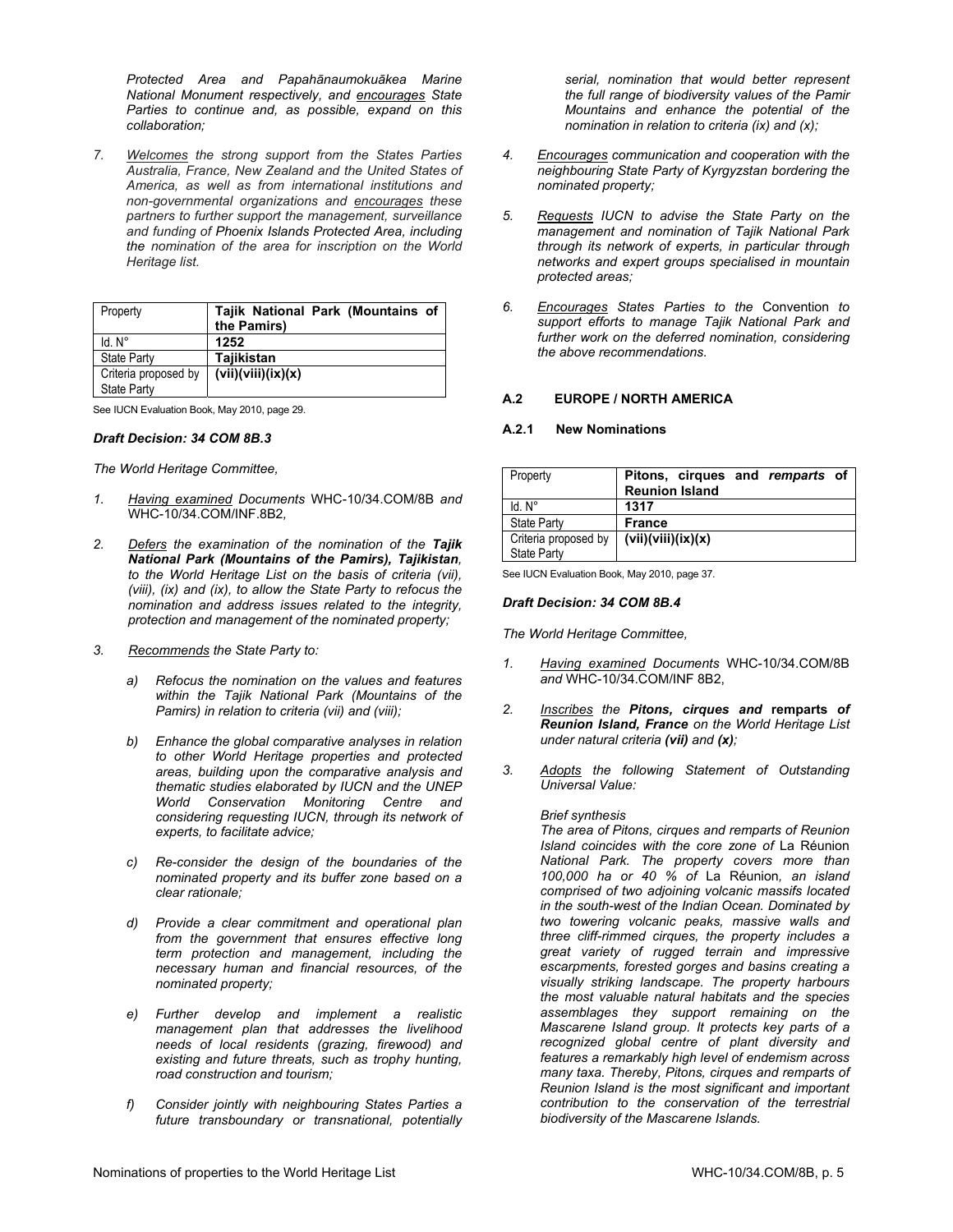*Criterion (vii): The combination of volcanism, tectonic landslide events, heavy rainfall and stream erosion have formed a rugged and dramatic landscape of striking beauty, dominated by two towering volcanoes, the dormant Piton de Neiges and the highly active Piton de la Fournaise. Other major landscape features include "Remparts" - steep rock walls of varying geological age and character, and so-called "cirques", which can be described as massive natural amphitheatres with an imposing height and verticality. There are deep, partly forested gorges and escarpments, with subtropical rainforests, cloud forests and heaths creating a remarkable and visually appealing mosaic of ecosystems and landscape features.* 

*Criterion (x): The property is a global centre of plant diversity with a high degree of endemism. It contains the most significant remaining natural habitats for the conservation of the terrestrial biodiversity of the Mascarene Islands, including a range of rare forest types. Given the major and partly irreversible human impacts on the environment in the Mascarene archipelago, the property serves as the last refuge for the survival of a large number of endemic, threatened and endangered species.* 

### *Integrity*

*Building upon earlier forest and nature conservation efforts, La Réunion National Park was established in 2007. This status provides an adequate legal framework to ensure the protection of the property, whose boundaries coincide with that of the national park. The boundaries of the property encompass the exceptional features of the natural landscape, as well as almost the entire remaining natural or close-to natural ecosystems remaining on La Réunion and thus the key biodiversity values.* 

*The integrity of the property is subject to a range of threats. Despite ongoing management efforts, invasive alien species are a permanent management challenge posing a very real threat to the biodiversity values of the property. Evidence of past losses of many native species on La Réunion and on other islands of the Mascarene archipelago underlines the severity of this threat.* 

# *Protection and management requirements*

*The property benefits from effective legal protection through its designation as a National Park. Ensuring the Outstanding Universal Value of the property requires an effective and adaptive implementation of the evolving management plan for La Réunion National Park, and adequate long-term staffing and financial resources. The management of the national park draws on comprehensive consultation with governmental and civil society stakeholders and benefits from structured on science, research, socio-economics and cultural issues. Meaningful and effective consultation with all of the concerned stakeholders, including communities who live within its buffer zones and surrounding areas, is indispensable.* 

*Actions are required in response to a number of specific threats, to ensure the maintenance and enhancement of the Outstanding Universal Value. Efforts to reduce invasions, permanent monitoring, and implementation of a comprehensive strategy to control and eradicate invasive alien species are indispensible* 

*and will require long-term and continuing efforts and significant ongoing funding. While the rugged terrain provides a degree of natural protection against encroachment and human economic activities, such as agriculture, forestry, energy production and tourism; must be managed both in the property and its buffer zone in a way that is not in conflict with the integrity of the property.* 

*The development and effective implementation of a comprehensive tourism development strategy addressing the strong demand is also necessary. There is fine balance between positive economic and educational effects and destructive impacts from excessive numbers of tourists and inappropriate activities, and thus tourism strategies will clearly need to prioritise the protection of the values of the property, alongside economic goals.* 

- *4. Commends the State Party for the decision to abandon the project on geothermal energy, considering the need to maintain the Outstanding Universal Value of the property;*
- *5. Also commends the State Party for the consultative process that has been put in place for preparing the management plan for the property and takes note, that although the property does not currently have a completed management plan in place, that the State Party will legally adopt the management plan for the property in 2011;*
- *6. Requests the State Party to ensure that the future management plan addresses all of the integrity, protection and management requirements necessary to ensure the long-term conservation and enhancement of the Outstanding Universal Value of the property, and also requests that a copy of the management plan is provided to the World Heritage Centre and IUCN, when finalized and entered into force.*
- *7. Also requests the State Party to ensure the effective implementation of the Action Plan for the Control and Eradication of invasive alien species, in full integration with the management plan for the property, considering the critical nature of this threat to the Outstanding Universal Value and further requests the State Party to submit to the World Heritage Centre by 1 February 2013, a report on the state of conservation of the property, for examination by the Committee at its 37th session.*
- *8. Further requests the State Party to ensure that sufficient human and financial resources continue to be provided for the effective implementation of the management plan for the property as well as for the implementation of actions for the control and eradication of invasive alien species.*
- *9. Recommends the State Party to share lessons learned on eradication and management of alien species with other relevant States Parties, World Heritage properties and island protected areas facing similar challenges.*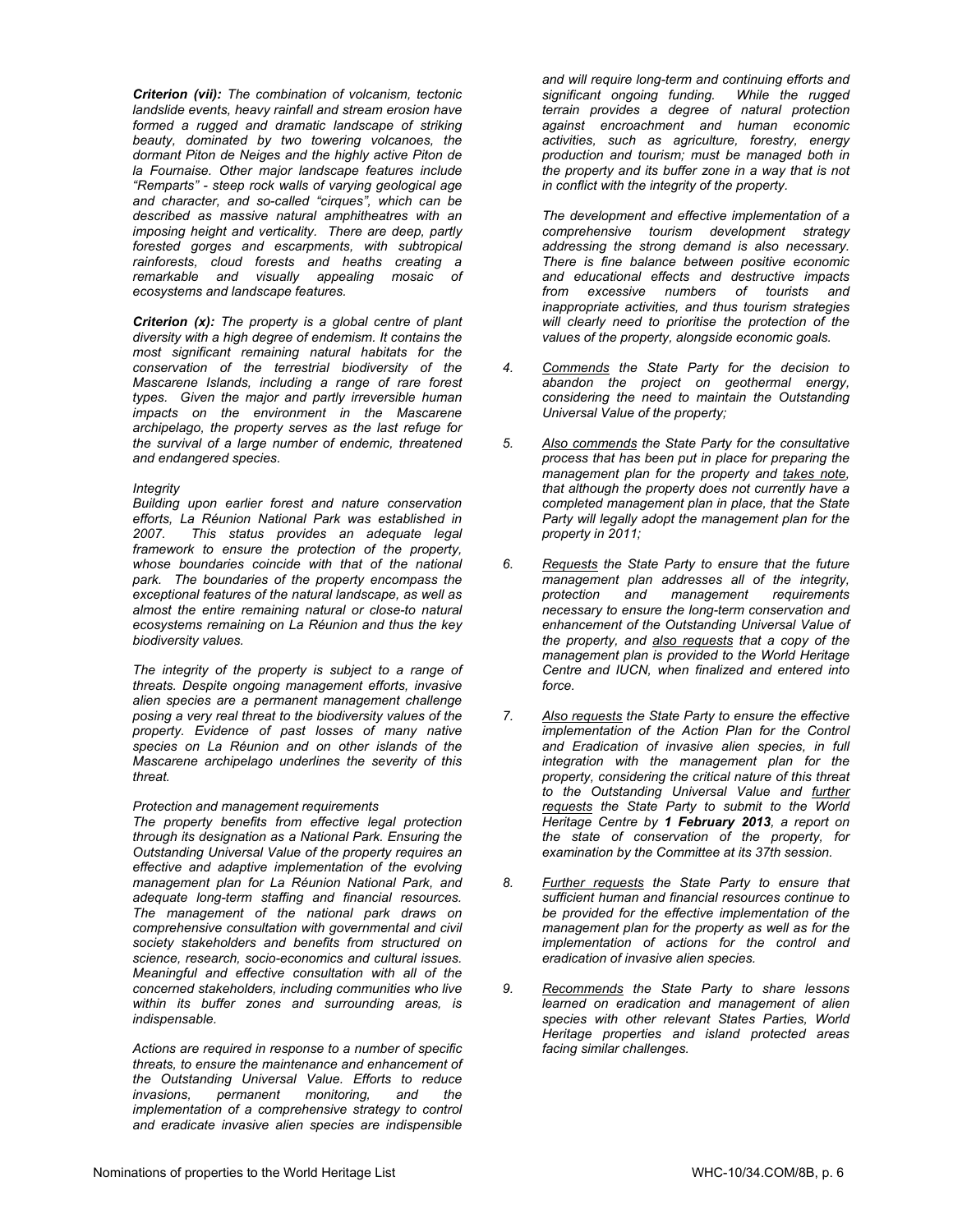# **A.2.2 Extension of properties already inscribed on the World Heritage List**

| Property             | <b>Pirin National Park (extension)</b> |
|----------------------|----------------------------------------|
| Id. N <sup>o</sup>   | <b>225 bis</b>                         |
| <b>State Party</b>   | <b>Bulgaria</b>                        |
| Criteria proposed by | (vii)(viii)(ix)                        |
| <b>State Party</b>   |                                        |

See IUCN Evaluation Book, May 2010, page 79.

#### *Draft Decision: 34 COM 8B.5*

*The World Heritage Committee,* 

- *1. Having examined Documents* WHC-10/34.COM/8B *and* WHC-10/34.COM/INF 8B2*;*
- *2. Recalling Decision 33 COM 7B.21, adopted at its 33rd session (Seville, 2009);*
- *3. Approves the extension of the Pirin National Park, Bulgaria, inscribed under criteria (vii), (viii) and (ix), in order to strengthen the integrity and management of the World Heritage property;*
- *4. Adopts the following Statement of Outstanding Universal Value:*

#### *Brief synthesis*

*The World Heritage property covers an area of around 40,000 ha in the Pirin Mountains, southwest Bulgaria, and overlaps with the undeveloped areas of Pirin National Park. The diverse limestone mountain landscapes of the property include over 70 glacial lakes and a range of glacial landforms, with many waterfalls, rocky screes and caves. Forests are dominated by conifers, and the higher areas harbour alpine meadows below the summits. The property includes a range of endemic and relict species that are representative of the Balkan Pleistocene flora.* 

*Criterion (vii): The mountain scenery of Pirin National Park is of exceptional beauty. The high mountain peaks and crags contrast with meadows, rivers and waterfalls and provide the opportunity to experience the aesthetics of a Balkan mountain landscape. The ability to experience remoteness and naturalness is an important attribute of the Outstanding Universal Value of the property.* 

*Criterion (viii): The principal earth science values of the property relate to its glacial geomorphology, demonstrated through a range of features including cirques, deep valleys and over 70 glacial lakes. The mountains of the property show a variety of forms and have been developed in several different rock types. Functioning natural processes allow for study of the continued evolution of the landforms of the property, and help to understand other upland areas in the region.* 

*Criterion (ix): The property is a good example of the continuing evolution of flora, as evidenced by a number of endemic and relict species, and the property also protects an example of a functioning ecosystem that is representative of the important natural ecosystems of the Balkan uplands. Pirin's natural coniferous forests include Macedonian Pine and Bosnian Pine, with many old growth trees. In total, there are 1,315 species of vascular plants, about one third of Bulgaria's flora, including 86* 

*Balkan endemics, 17 Bulgarian endemics and 18 local endemics. The fauna of Pirin National Park includes 45 mammal species, including brown bear, wolf and pine marten, and 159 bird species. Pirin is also home to eight species of amphibians, eleven species of reptiles and six fish species. Although the forests are affected by some historical use, the natural functioning of the ecosystem ensures the protection of its regionally significant biodiversity values.* 

### *Integrity*

*The original inscription of the property in 1983 proved to be inadequate in representing and maintaining the Outstanding Universal Value of Pirin, but an extension in 2010 has addressed the issues to the best possible degree and represents the minimum area of Pirin National Park that can be considered to correspond to the requirements of Outstanding Universal Value set out in the* World Heritage Convention.

*The National Park is clearly defined from the point of view of its mountainous nature and ecology, and the boundaries of the property are of sufficient size to capture the natural values of Pirin. Adequate boundaries have been established through the extension of the initially inscribed property, to include the most remote areas of the interior of the National Park, and exclude adjacent areas that are not compatible with World Heritage status due to impacts on integrity from ski development. The values of the property as extended retain the attributes of a natural landscape but they closely adjoin areas subject to intensive tourism development that are a risk to the integrity of the property.* 

#### *Protection and management requirements*

*The property is covered by national legislation which should ensure strong national protection of the values of the property, including the prevention of encroachment from adjoining development. It is essential that this legislation is rigorously enforced and is respected by all levels of government that have responsibilities in the area. The property also has an effective and functioning management plan, provided its implementation can be ensured through adequate resources to both maintain the necessary staffing levels and undertake the necessary management activities to protect and manage the property. A system of regular monitoring of the natural values of Pirin and ongoing programmes to maintain habitats and landforms in their natural state, avoid disturbance and other impacts on wildlife, and to preserve the aesthetic values of the property are required.* 

*The World Heritage property has long been subject to tourism pressure, largely caused by the development of ski facilities and ski runs. Small ski areas were developed at Bansko, Dobrinishte and Kulinoto in the 1980s and 1990s. Activities such as night skiing, off-piste skiing and heliskiing are activities which may affect the values and integrity of the property and require rigorous control. Bansko, adjoining the property, has become one of the most rapidly developing towns in Bulgaria with hotels and holiday resorts constructed literally on the park boundary. Tourism development within and around the property has not been effectively controlled in the*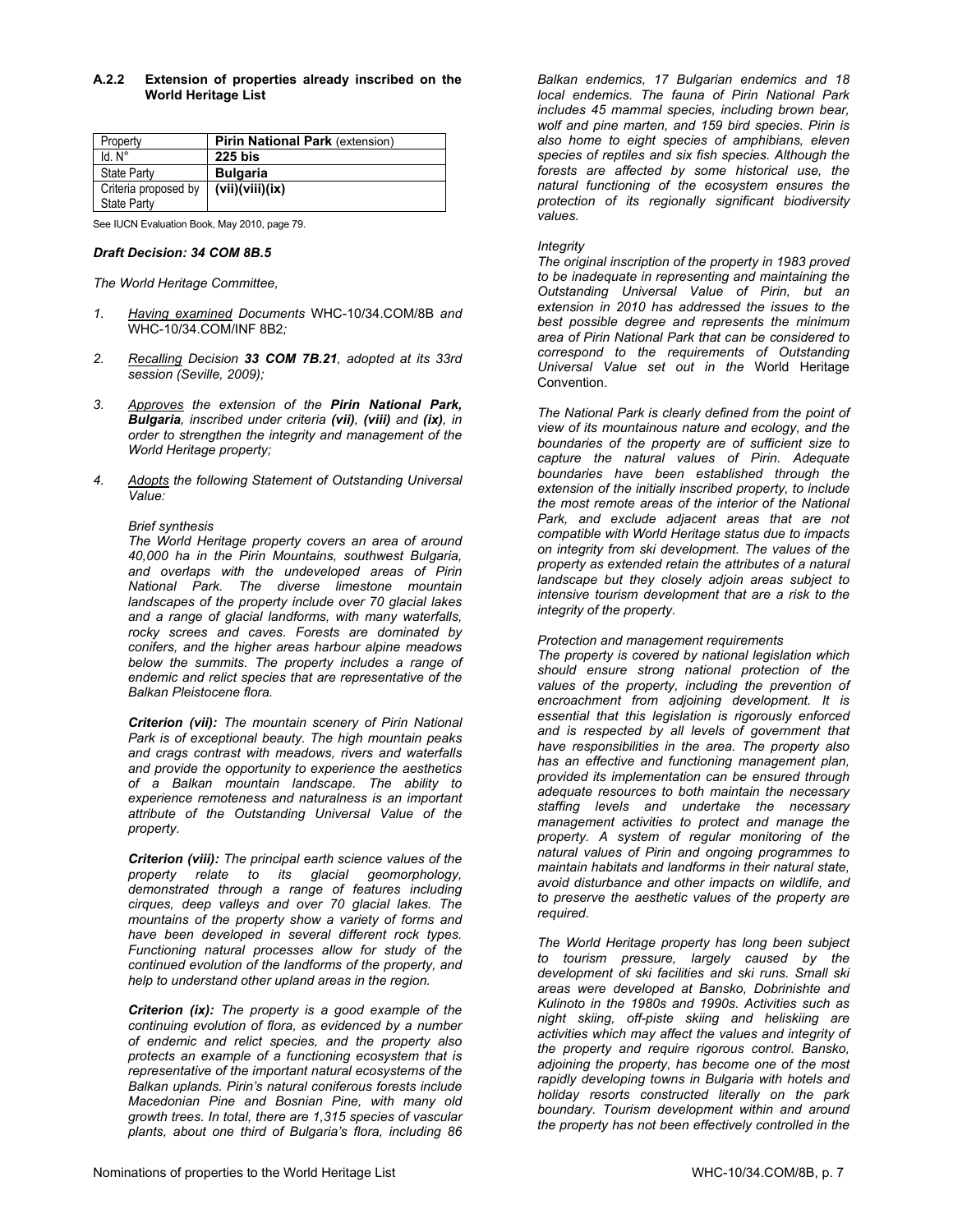*past including some areas that were developed within the property and caused significant damage. The management plan for the property needs to ensure a long-term priority for the protection of the natural values of Pirin, and to guard against any encroachments and impacts within the property from skiing, sporting events or other inappropriate development. Equally the planning documents that are created by national, regional and local authorities need to similarly ensure the protection of the natural values of the property, and also integrate the benefits it provides as a natural landscape to the surrounding area.* 

*Other threats to the property include illegal logging, poaching and the use of snow mobiles and quad bikes. These uses require close monitoring, management and the enforcement of effective regulations. The management of visitor use to both prevent negative impacts and provide opportunities to experience the values of the property in a sustainable way is also an essential long term requirement for this property.* 

- *5. Accepts, in the specific context of the above extension, the proposal of the State Party to exclude from the property four small areas (150.6 ha in total) on the periphery of the property which have been excluded from the national park; and also accepts the proposal of the State Party to exclude from the property the Bansko and Dobrinishte tourism zones (1078.28 ha in total), and to include these latter areas, which are still within the national park, in a new buffer zone;*
- *6. Regrets that the Outstanding Universal Value of the property has been repeatedly and significantly impacted by the development of ski facilities and ski runs, to the extent that the property may be considered for inscription on the List of World Heritage in Danger, and that continued ski development is a critical threat to the Outstanding Universal Value of the property;*
- *7. Requests the State Party to strictly ensure that no further ski development takes place within the property and its buffer zone, and to ensure that the existing ski facilities and ski runs comply with the approved requirements, including those for the restoration of degraded areas;*
- *8. Decides that any further development of and severe impacts from ski facilities or ski runs, or associated infrastructure, within the property and its buffer zone would result in the inscription of the property on the List of World Heritage in Danger;*
- *9. Urges the State Party to ensure that the new management plan to be developed for the period post 2013 will not permit further ski development or construction of other ecologically unsustainable facilities within the property and its buffer zone, nor extension of the tourism zone into the property;*
- *10. Also urges the State Party to take all possible measures to prevent the inappropriate use of the World Heritage Emblem, including by not allowing its use in relation to the Bansko ski resort, which cannot be considered a sustainable use of a World Heritage property; and encourages the State Party to explore and enhance options for ecologically sustainable tourism in the property that will benefit local communities;*
- *11. Requests the State Party to invite a joint UNESCO / IUCN monitoring mission to the property in 2011 to assess the state of conservation of the property, with particular reference to its effective protection from inappropriate development and human use within and beyond its boundaries and to review a draft of the new management plan to ensure that it will provide for the continued protection of the Outstanding Universal Value of the property;*
- *12. Also requests the State Party to submit to the World Heritage Centre, by 1 February 2011, a report on the state of conservation of the property, with particular reference to its effective protection from inappropriate development and human use within and beyond its boundaries, for examination by the World Heritage Committee at its 35th session in 2011. This report should include the State Party response to the NGO submissions that resulted in an infringement procedure by the Directorate-General for the Environment of the European Commission.*

| Property             | <b>Monte San Giorgio</b><br>(extension of "Monte San Giorgio"<br>Switzerland) |
|----------------------|-------------------------------------------------------------------------------|
| ld N°                | 1090 bis                                                                      |
| <b>State Party</b>   | Italy                                                                         |
| Criteria proposed by | (viii)                                                                        |
| State Party          |                                                                               |

See IUCN Evaluation Book, May 2010, page 93.

#### *Draft Decision: 34 COM 8B.6*

*The World Heritage Committee,* 

- *1. Having examined Documents* WHC-10/34.COM/8B *and* WHC-10/34.COM/INF 8B2*,*
- *2. Approves the extension of Monte San Giorgio, Switzerland, to include the portion of Monte San Giorgio, Italy, on the basis of natural criterion (viii);*
- *3. Adopts the following Statement of Outstanding Universal Value:*

#### *Brief synthesis*

*The pyramid-shaped, wooded mountain of Monte San Giorgio beside Lake Lugano is regarded as the best fossil record of marine life from the Triassic Period (245–230 million years ago). The sequence records life in a tropical lagoon environment, sheltered and partially separated from the open sea by an offshore reef. Diverse marine life flourished within this lagoon, including reptiles, fish, bivalves, ammonites, echinoderms and crustaceans. Because the lagoon was near to land, the fossil remains also include some land-based fossils including reptiles, insects and plants. The result is a fossil resource of great richness.*

*Criterion (viii): Monte San Giorgio is the single best known record of marine life in the Triassic period, and records important remains of life on land as well. The property has produced diverse and numerous fossils, many of which show exceptional completeness and detailed preservation. The long history of study of the property and the disciplined management of the resource have created a well documented and catalogued body of specimens of*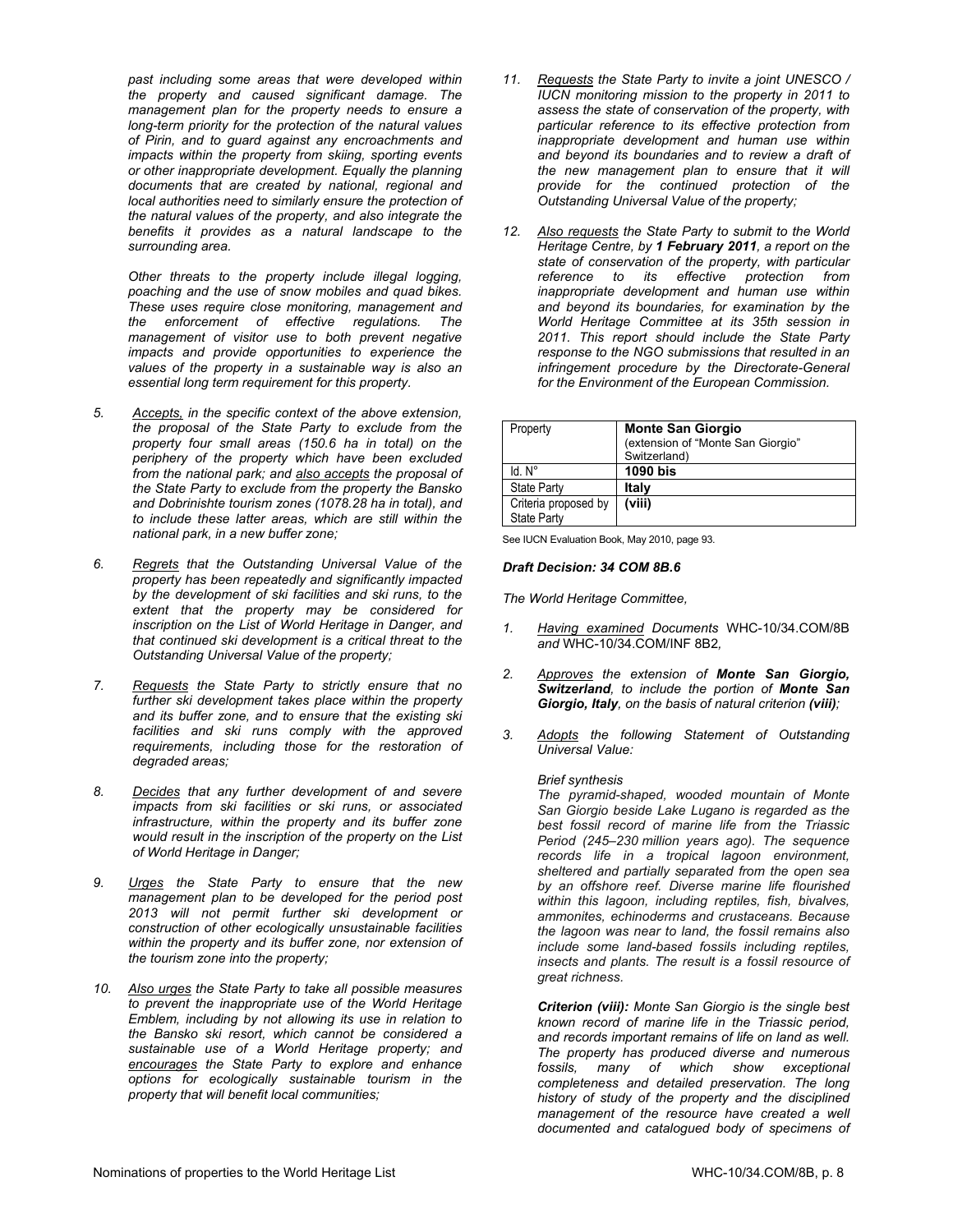*exceptional quality, and are the basis for a rich associated geological literature. As a result, Monte San Giorgio provides the principal point of reference, relevant to future discoveries of marine Triassic remains throughout the world.*

#### *Integrity*

*The property encompasses the complete Middle Triassic outcrop of Monte San Giorgio including all of the main fossil bearing areas. The Italian portion of the property included is an extension in 2010 of the originally inscribed area in Switzerland, which was added to the World Heritage List in 2003. The resulting extended property fully meets the integrity requirements for a fossil site. The main attributes of the Outstanding Universal Value of the property are the accessible fossiliferous rock exposures, with intact strata which occur in many parts of the property.* 

# *Protection and Management Requirements*

*The property benefits from legal protection in both Italy and Switzerland that provides an effective basis for the protection of its geological resources. Site protection also focuses on landscape protection and has resulted in appropriate legislative controls and existing management procedures that are effectively enforced at the local level and which are underwritten by National, Regional and Provincial government support.* 

*Strong transboundary collaboration between the States Parties of Italy and Switzerland is in place, including mechanisms that are agreed by all of the local municipalities in both countries, through common signed accords and declarations. A joint management plan is also in place for the property, and the States Parties and local authorities are committed to providing adequate ongoing staffing and management resources to the property. Maintenance of the effectiveness of the transboundary cooperation and the related management plan is a key ongoing requirement for the protection of the property. Staff with a specific responsibility for site management are in place in both countries, and collaborate effectively to ensure a fully coordinated management of the property, including in relation to its presentation.* 

*The main management requirement in relation to the values of Monte San Giorgio is the in situ protection of fossil bearing areas. Although these areas are generally difficult to access, it is important to ensure their accessibility for managed legal scientific excavation. Continued scientific excavation is a key requirement to maintaining the values of this property as a world reference area for paleontological research.* 

*Maintenance of the relationships between the property and leading research institutes is also essential to both its scientific value and its presentation. Because the in situ fossil resources both require excavation and preparation to be of scientific value, and are not publicly accessible or visible, the completeness, presentation and safety of the fossil collections held in a limited number of universities and museums is key to the protection of the values of the property. These collections are maintained through strict adherence to appropriate legislative controls on excavation within the property. The housing of resultant fossil finds, and the standards of curation, specimen preparation and research, and museum display are of the highest quality in the main research collections related to the property. This presentation of* 

*the fossil finds from the property in major international museums also needs to be complemented by the appropriate provision of visitor centres and services within or near to the property, and a programme to establish and maintain these services is in place. An active ongoing programme of communication and interpretation for visitors to the property is required to ensure the fullest appreciation of the Outstanding Universal Value of Monte San Giorgio.* 

- *4. Welcomes the commitment by the State Party of Italy to complete the establishment of a national foundation for the Italian portion of the property, to ensure the appointment of the agreed position of World Heritage Site manager, and to provide sufficient funding for the management of the Italian portion of the property, and requests the State Party to implement and sustain these commitments as soon as possible;*
- *5. Also welcomes the collaboration between the States Parties of Italy and Switzerland to ensure effective transboundary management of the property, including the establishment of a 'Strategic Transnational Board', and requests the States Parties to ensure that the Board functions effectively and is provided with adequate resources for its work;*
- *6. Requests the States Parties to ensure a single, coherent identity and consistent management approach for the transboundary property created by the extension, and to enhance programmes of presentation, interpretation and monitoring, maintenance of important rock exposures, and enhanced coordination of science and research;*
- *7. Takes note of the anticipated minor changes to the boundaries of the property and its buffer zone in Switzerland, in order to ensure the best possible overall configuration of the property, and encourages the State Party of Switzerland to bring forward a boundary modification proposal;*
- *8. Requests the States Parties to submit to the World Heritage Centre by 1 February 2013 a joint report on the State of Conservation of the property, including the establishment and operation of the Transnational Board, the provision of ongoing site manager positions, and the implementation of effective and adequately resourced management and presentation of the property, for consideration by the World Heritage Committee at its 37th Session in 2013.*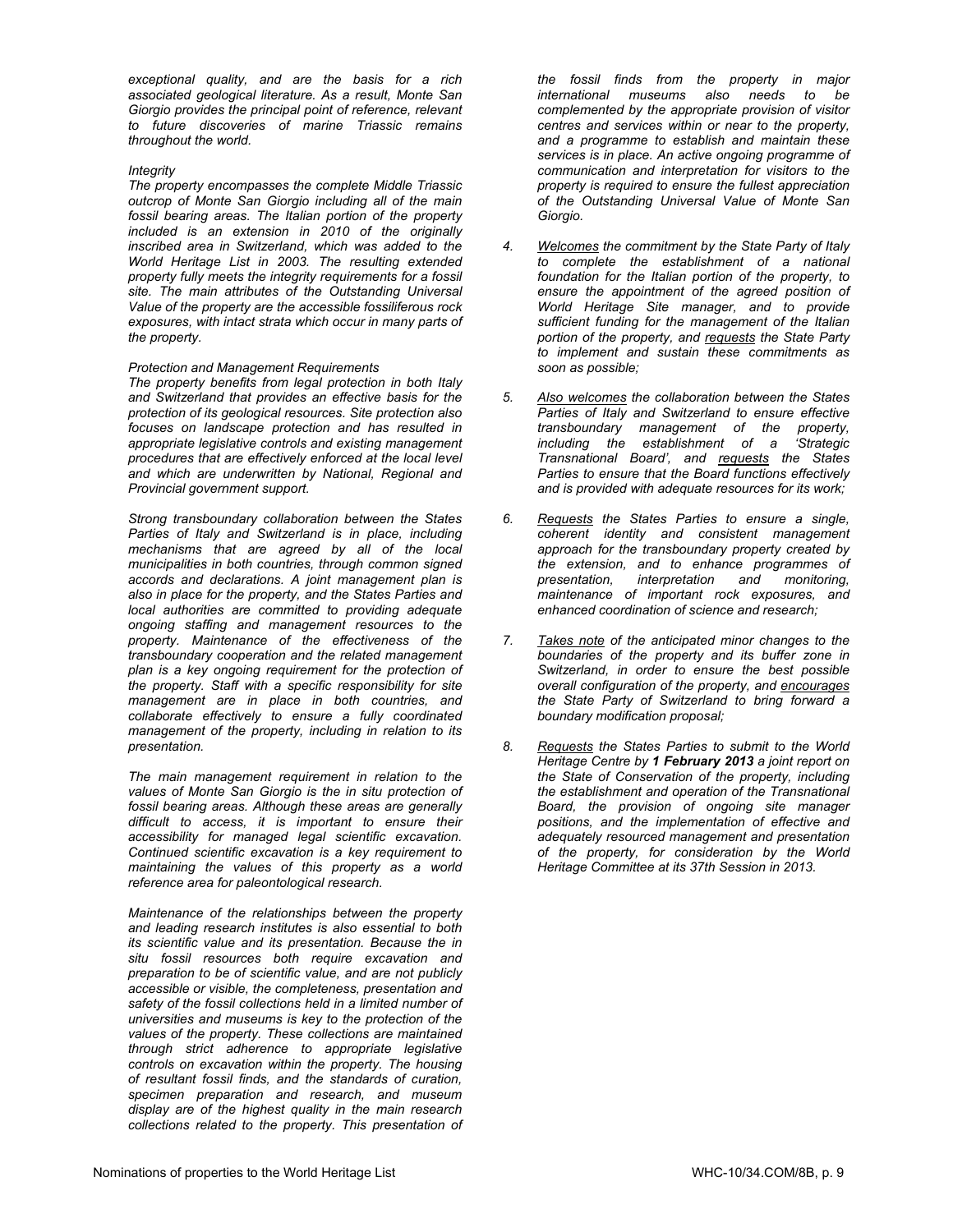| Property             | Dinosaur Ichnites of the Iberian |
|----------------------|----------------------------------|
|                      | Peninsula                        |
| $Id. N^\circ$        | 1204 rev                         |
| <b>State Party</b>   | Portugal / Spain                 |
| Criteria proposed by | (viii)                           |
| <b>State Party</b>   |                                  |

**A.2.3 Properties deferred or referred back by previous sessions of the World Heritage Committee** 

See IUCN Evaluation Book, May 2010, page 51.

### *Draft Decision: 34 COM 8B.7*

*The World Heritage Committee,* 

- *1. Having examined Documents* WHC-10/34.COM/8B *and* WHC-10/34.COM/INF 8B2*,*
- *2. Decides not to inscribe the Dinosaur Ichnites of the Iberian Peninsula, Portugal / Spain on the World Heritage List;*
- *3. Notes that, after the comprehensive assessment of three different nominations focused on dinosaur ichnite values, it has not been possible to establish Outstanding Universal Value for a nomination based on the basis of these values alone, and recommends that alternative mechanisms to the* World Heritage Convention *be considered for recognition of a single or serial property based on dinosaur ichnite values alone, considering the nature of these relatively widespread phenomena compared to the limited distribution of the most important fossil sites;*
- *4. Commends the States Parties of Spain and Portugal for their efforts in developing an effective conceptual framework, and for successful consideration of transboundary management, of the dinosaur footprint sites of the Iberian Peninsula, and recommends that the States Parties continue and strengthen this cooperation, considering the options for linkages via the Global and European Geoparks Network, and via appropriate global and regional symposia and programmes of research, including under the aegis of the International Union for Geological Sciences.*

| Property             | <b>Putorana Plateau</b>   |
|----------------------|---------------------------|
| Id. N°               | 1234 rev                  |
| <b>State Party</b>   | <b>Russian Federation</b> |
| Criteria proposed by | (vii)(ix)                 |
| <b>State Party</b>   |                           |

See IUCN Evaluation Book, May 2010, page 65.

# *Draft Decision: 34 COM 8B.8*

*The World Heritage Committee,* 

- *1. Having examined Documents* WHC-10/34.COM/8B *and*  WHC-10/34.COM/INF 8B2*;*
- *2. Inscribes the Putorana Plateau, Russian Federation, on the World Heritage List under natural criteria (vii) and (ix);*
- *3. Adopts the following Statement of Outstanding Universal Value:*

# *Brief synthesis*

*Comprising a vast area of 1,887,251 ha, the property is located in the centre of the Putorana Plateau in the northern part of Central Siberia. The part of the plateau inscribed on the World Heritage list harbours a complete set of subarctic and arctic ecosystems in an isolated mountain range, including pristine taiga, forest tundra, tundra and arctic desert systems, as well as untouched cold-water lake and river systems. The combination of remoteness, naturalness and strict protection ensure that ecological and biological processes continue at a large scale with minimal human influence. The property provides a dramatic demonstration of ecological processes, including the interactions between healthy populations of a full range of Arctic fauna. A major reindeer migration crosses part of the property. The property is also one of the very few centres of plant species richness in the Arctic.* 

*Criterion (vii): A vast and diverse landscape of striking natural beauty, the Putorana Plateau is pristine and not affected by human infrastructure. Its superlative natural features include an extensive area of layered basalt traps that has been dissected by dozens of deep canyons; countless cold water rivers and creeks with thousands of waterfalls; more than 25,000 lakes characterized by a fjord-like formation that is associated with a large variation in the relief. The immense arctic and boreal landscapes remain intact with carpets of lichens and forest that are unusual at such northern latitudes.* 

*Criterion (ix): The property displays a comprehensive set of ecological and biological processes associated with its diverse arctic and subarctic ecosystems. Its bio-geographical location, on the border of the tundra and taiga biomes and at the transition between Western and Eastern Siberian floras, makes the property one of only a few centres of plant species richness in the Arctic. The combination of landscape diversity, remoteness, naturalness and degree of protection are extraordinary. In addition, the property may provide valuable evidence on the impacts of climate change to large-scale natural arctic ecosystems if proper monitoring and research take place.* 

# *Integrity*

*The property is a strictly protected State Nature Reserve, or "Zapovednik": its boundaries coincide with those of the Putoransky State Nature Reserve, established in 1987. The property is large and is surrounded by an extensive buffer zone of 1,773,300 ha. The property's size, remoteness and naturalness, as well as the degree of protection afforded to it are essential attributes in ensuring the protection of the full range of largely undisturbed landscapes and processes that are the basis of its Outstanding Universal Value. The property includes the key areas and features that are essential for maintaining the property's natural beauty. A full range of important natural features, such as lakes, canyons and waterfalls, is located within its boundaries. The property is also of sufficient size and contains the necessary elements to maintain the ecological and biological processes that are essential for the long term conservation of the property's ecosystems and*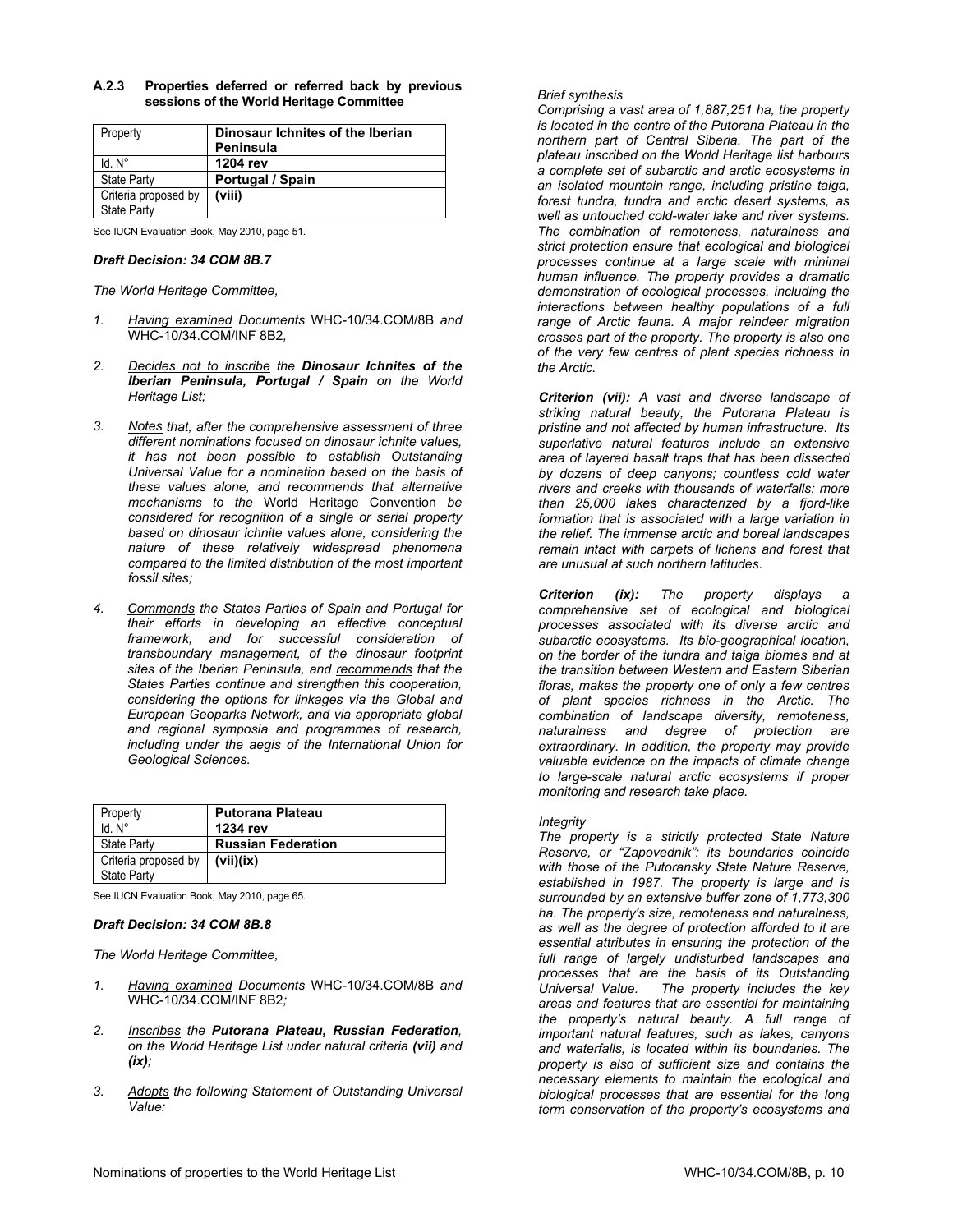*biological diversity, and the migratory species that rely on its natural state.* 

*Difficult access is also a contributor to the property's integrity: there are no roads within the property and large parts of the buffer zone, thus the property is only accessible by helicopter or boat. The property is also unaffected by the impacts of mining and other land-uses incompatible with its values. Important natural values linked to the property are located in the buffer zone, and their conservation is also an essential requirement.* 

#### *Protection and management requirements*

*The property was declared a strictly protected State Nature Reserve (Zapovednik) in 1987. No land or resource uses are allowed other than scientific research and monitoring. A number of other federal and regional laws and regulations on nature conservation, land use planning, scientific research and monitoring, and environmental education apply to the property.* 

*The combination of a strict legal and management framework, remote location and lack of any road infrastructure enables effective management of the property with relatively modest staffing and funding levels for a protected area of this magnitude. Increasing tourism in the buffer zone carries the risk of unauthorized access to the property, including for hunting and fishing. There is a need for unambiguous and rigorously enforced land use and building arrangements in the buffer zone and for regulations of tourism, including strict limits on air traffic.* 

*Mining is a potential threat to the property. The Federal Law on Specially Protected Natural Areas prohibits mining in the property. It must be ensured that the impacts of existing and future mining outside the property will not affect in any way the Outstanding Universal Value and/or integrity of the property, for example through air pollution, pipelines or the development of any supporting infrastructure.* 

*One of the most important inter-regional reindeer migration routes crosses the property. As the continuation of this natural phenomenon depends strongly on the natural conditions of the areas within and outside the property, effective legal and management systems are required to ensure that human use, including tourism, mining and other development will not adversely affect this phenomenon.* 

- *4. Commends the State Party on the elaboration and approval of a management plan for the property and requests the State Party to sustain its commitment to the protection, management and monitoring of the property through sufficient financial resources and staffing levels to ensure the effective long-term implementation of the management plan;*
- *5. Requests the State Party to further develop and implement more detailed management schemes for sustainable recreational use and environmentally friendly tourism within the buffer zone of the property, in cooperation with local authorities and stakeholders, including indigenous communities, and taking account of the needs for tourism monitoring, zoning and regulatory frameworks and licensing schemes for buildings, infrastructure, and tourism operations;*
- *6. Encourages the State Party to clearly demarcate the boundaries of the property at all entry points and to strictly regulate air access to the property;*
- *7. Commends the State Party on the diverse range of funding sources for the property, and requests the State Party to ensure funding for management, and encourages the State Party to increase their investments in research;*
- *8. Recommends setting up a long-term scientific research and monitoring program to document and better understand the impacts of climate change on the diverse array of ecosystems within the property;*
- *9. Notes that the important migration of reindeer which crosses the property is vulnerable to impacts from activities outside the property, such as tourism, mining and pipeline construction and urges the State Party to ensure such threats to this important value of the property are effectively controlled;*
- *10. Requests the State Party to ensure that mining and mineral exploitation inside the property remain permanently prohibited and to also prevent any indirect impacts from mining outside the boundaries that could affect the values of the property.*

# **B. MIXED PROPERTIES**

# **B.1 ASIA / PACIFIC**

# **B.1.1 New Nominations**

| Property                            | Central Highlands of Sri Lanka: its<br><b>Cultural and Natural Heritage</b> |
|-------------------------------------|-----------------------------------------------------------------------------|
| ld N°                               | 1203                                                                        |
| <b>State Party</b>                  | Sri Lanka                                                                   |
| Criteria proposed by<br>State Party | $(iii)(v)(vi)(vii)(viii)(ix)(x) + CL$                                       |

See IUCN Evaluation Book, May 2010, page 131. See ICOMOS Evaluation Book, May 2010, page 19.

# *Draft Decision: 34 COM 8B.9*

- *1. Having examined Documents* WHC-10/34.COM/8B, WHC-10/34.COM/INF.8B1 *and* WHC-10/34.COM/INF.8B2,
- *2. Decides not to inscribe the Central Highlands of Sri Lanka: its Cultural and Natural Heritage, Sri Lanka on the World Heritage List under natural criteria (vii) and (viii);*
- *3. Refers the examination of the nomination of the Central Highlands of Sri Lanka: its Cultural and Natural Heritage, Sri Lanka, to the World Heritage List on the basis of natural criteria (ix) and (x) to allow the State Party to address a number of significant issues related to the integrity and management of the nominated property;*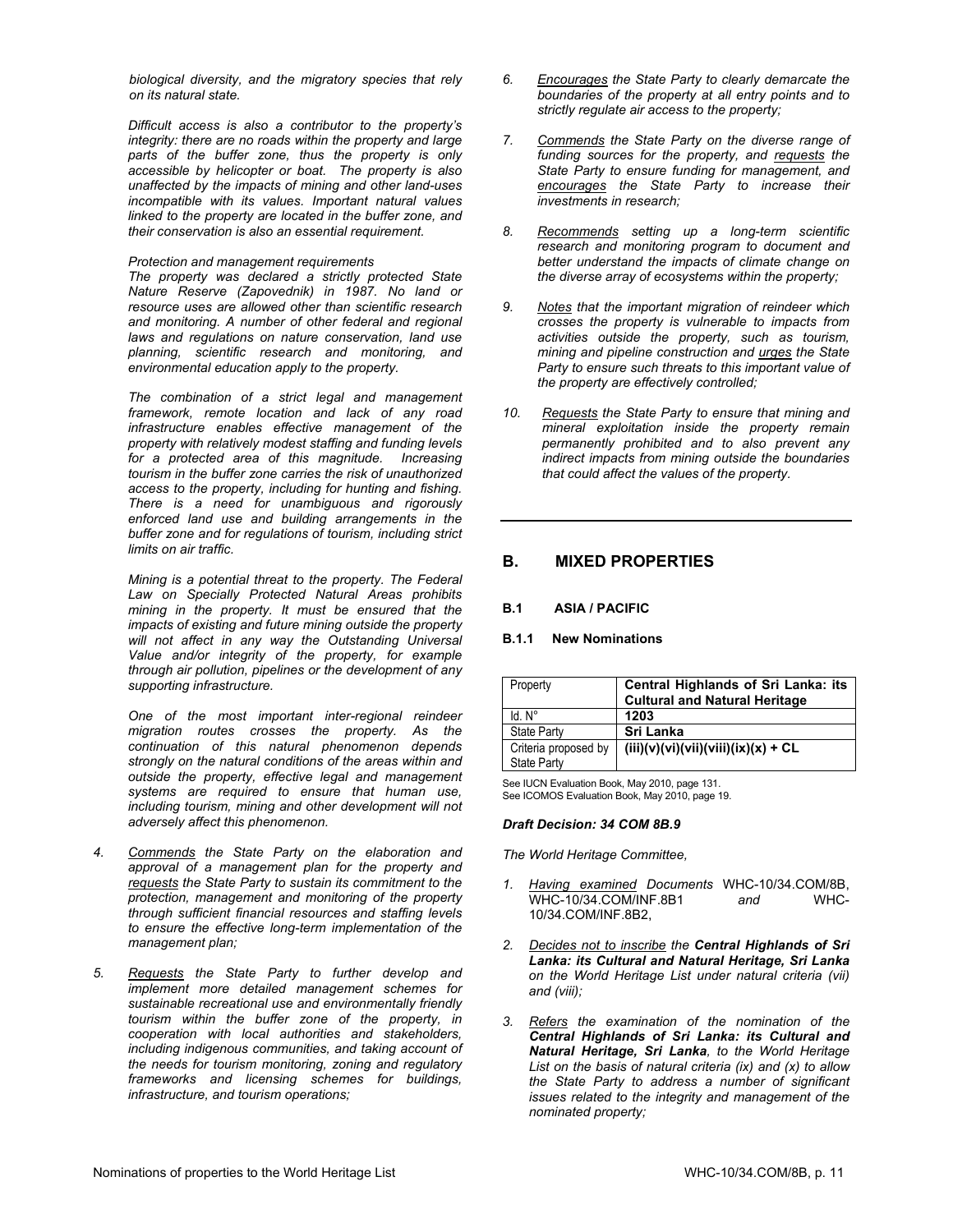- *4. Recommends the State Party to:*
	- *a) Establish an overall management framework for the serial property, as required in the* Operational Guidelines*, and to also establish completed and effective management plans for each of the component parts of the property;*
	- *b) Establish effectively functioning buffer zones for the property, which will ensure its protection from threats arising from outside its boundaries in consultation with local stakeholders;*
	- *c) Establish a fully effective management and monitoring framework for tourism;*
- *5. Recommends the State Party, in reconsidering the nomination, to evaluate the possibility to represent the nomination as a serial extension of the existing Sinharaja World Heritage Site, considering that the nominated property has complementary values to the existing property and meets the requirements to be one overall serial World Heritage property, as specified in the*  Operational Guidelines*. The Committee considers that a single serial property would provide a more appropriate means of recognizing the Outstanding Universal Value of the remaining high conservation value forests on Sri Lanka than two separate inscriptions of the nominated property and of Sinharaja;*
- *6. Commends the State Party for the significant management and protection efforts in Peak Wilderness Protected Area, Horton Plains National Park and Knuckles Conservation Forest;*
- *7. Defers the examination of the nomination of the Central Highlands of Sri Lanka: its Cultural and Natural Heritage, Sri Lanka, to the World Heritage List on the basis of cultural criteria in order to allow the State Party to reconsider the scope of the nomination;*
- *8. Considers that any revised nomination with revised boundaries requires an expert mission to the site;*
- *9. Recommends that the State Party give consideration to the following:*
	- *a) The protection of the cultural features of the nominated property should be strengthened through the application of the Antiquities Act and related legal instruments;*
	- *b) Measures and provisions for filling the gaps in the protection and management of the cultural heritage of the nominated property should be implemented without delay;*
	- *c) Cultural resources, including areas of potential archaeological interest, should be properly mapped and inventoried;*
	- *d) Comprehensive measures to sustain the cultural values of the nominated property should be developed without delay;*
	- *e) An assessment of the carrying capacity of the most visited areas should be developed so as to form the basis for further initiatives addressing visitor issues;*

*f) The monitoring system and related indicators should be developed with specific reference to the attributes that support the value of the property, in order to ensure effective observation and control over possible modifications of these attributes.* 

# **B.2 EUROPE / NORTH AMERICA**

### **B.2.1 New Nominations**

| Property                                   | Papahānaumokuākea Marine<br><b>National Monument, Hawaii</b> |
|--------------------------------------------|--------------------------------------------------------------|
| ld N°                                      | 1326                                                         |
| <b>State Party</b>                         | <b>United States of America</b>                              |
| Criteria proposed by<br><b>State Party</b> | $(iii)(vi)(viii)(ix)(x) + CL$                                |

See IUCN Evaluation Book, May 2010, page 145. See ICOMOS Evaluation Book, May 2010, page 30.

#### Technical Note

The World Centre received in May 2010 a petition concerning "Objections and Claims of NaKoa Ikaika KaLahui Hawaii and The Koani Foundation to the Nomination of the Northwest Hawaiian Islands Marine Monument (NWHI) to the UNESCO World Heritage List". This document was transmitted to the State Party of the United States of America for comments and to the Advisory Bodies for information.

# *Draft Decision: 34 COM 8B.10*

*The World Heritage Committee,* 

- *1. Having examined Documents* WHC-10/34.COM/8B, WHC-10/34.COM/INF.8B1 *and* WHC-10/34.COM/INF.8B2,
- *2. Inscribes Papahānaumokuākea Marine National Monument, Hawaii, United States of America, on the World Heritage List under criteria (iii), (vi), (viii), (ix) and (x);*
- *3. Adopts the following Statement of Outstanding of Outstanding Universal Value:*

# *Brief synthesis*

*Papahānaumokuākea is the name given to a vast and isolated linear cluster of small, low lying islands and atolls, with their surrounding ocean, extending some 1,931 kilometres to the north west of the main Hawaiian Archipelago, located in the north-central Pacific Ocean. The property comprises the Papahānaumokuākea Marine National Monument Hawaii (PMNM) which extends almost 2000 km from southeast to northwest.* 

*The property includes a significant portion of the Hawai'i-Emperor hotspot trail, constituting an outstanding example of island hotspot progression. Much of the property is made up of pelagic and deepwater habitats, with notable features such as seamounts and submerged banks, extensive coral*  reefs, lagoons and 14 km<sup>2</sup> emergent lands distributed *between a number of eroded high islands, pinnacles, atoll islands and cays. With a total area of around*  362,075 km<sup>2</sup> it is one of the largest marine protected *areas in the world. The geomorphological history and isolation of the archipelago have led to the*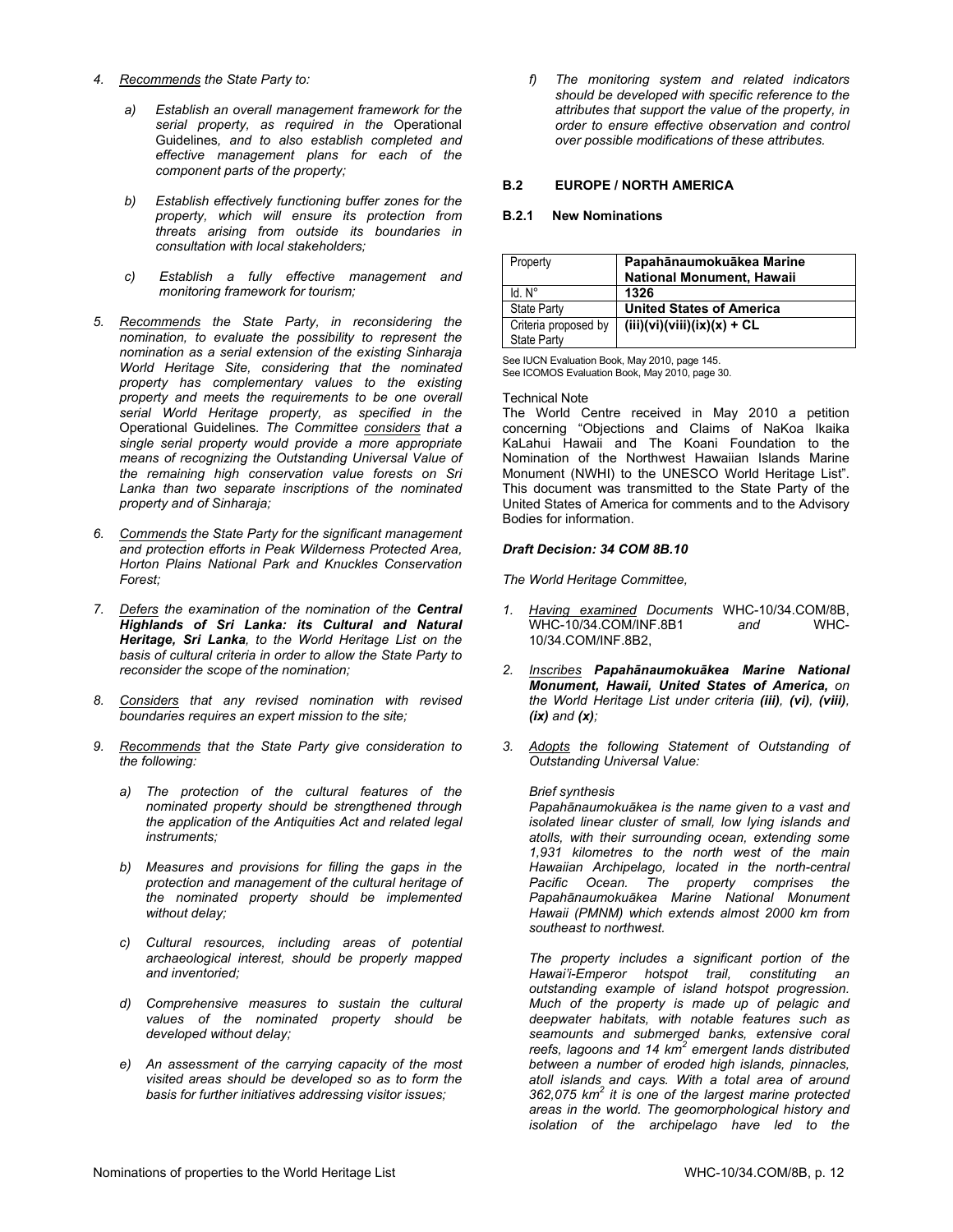*development of an extraordinary range habitats and features, including an extremely high degree of endemism. Largely as a result of its isolation marine ecosystems and ecological processes are virtually intact, leading to exceptional biomass accumulated in large apex predators. Island environments have, however, been altered through human use, and although some change is irreversible there are also examples of successful restoration. The area is host to numerous endangered or threatened species, both terrestrial and marine, some of which depend solely on PMNM for their survival.* 

*The pristine natural heritage of the area has deep cosmological and traditional significance for living Native Hawaiian culture, as an ancestral environment, as an embodiment of the Hawaiian concept of kinship between people and the natural world, and as the place where it is believed that life originates and where the spirits return to after death.* 

*On two of the islands, Nihoa and Makumanamana, there are archaeological remains relating to pre-European settlement and use, including a large ensemble of shrines, heiau, of a type specific to Papahānaumokuākea, but which resemble those of inland Tahiti. These, together with the sites of stone figures that show a strong relationship to similar carvings in the Marquesas, can be said to contribute to an understanding of Hawaiians strong cultural affiliation with Tahiti and the Marquesas* 

*Criterion (iii): The well preserved heiau shrines on Nihoa and Mokumanamana, and their associated still living traditions are both distinctive to Hawai'i but, positioned within a wider 3,000 year old Pacific/Polynesian maraeahu cultural continuum, they can be seen as an exceptional testimony to the strong cultural affiliation between Hawai'i, Tahiti and the Marquesas, resulting from long periods of migration.* 

*Criterion (vi): The vibrant and persistent beliefs associated with Papahānaumokuākea are of outstanding significance as a key element in Pacific socio-cultural evolutionary patterns of beliefs and provide a profound understanding of the key roles that ancient marae-ahu, such as those found in Raiatea, the 'centre' of Polynesia, once fulfilled. These living traditions of the Hawaiians that celebrate the natural abundance of Papahānaumokuākea and its association with sacred realms of life and death, are directly and tangibly associated with the heiau shrines of Nihoa and Mokumanamana and the pristine islands beyond to the north-west.* 

*Criterion (viii): The property provides an illustrating example of island hotspot progression, formed as a result of a relatively stationary hotspot and stable tectonic plate movement. Comprising a major portion of the world's longest and oldest volcanic chain, the scale, distinctness and linearity of the manifestation of these geological processes in PMNM are unrivalled and have shaped our understanding of plate tectonics and hotspots. The geological values of the property are directly connected to the values in Hawai'i Volcanoes National Park and World Heritage property and jointly present a very significant testimony of hotspot volcanism.* 

*Criterion (ix): The large area of the property encompasses a multitude of habitats, ranging from 4,600 m below sea level to 275 m above sea level, including abyssal areas, seamounts and submerged banks, coral reefs, shallow lagoons, littoral shores, dunes, dry* 

*grasslands and shrublands and a hypersaline lake. The size of the archipelago, its biogeographic isolation as well as the distance between islands and atolls has led to distinct and varied habitat types and species assemblages. PMNM constitutes a remarkable example of ongoing evolutionary and biogeographical processes, as illustrated by its exceptional ecosystems, speciation from single ancestral species, species assemblages and very high degree of marine and terrestrial endemism. For example, a quarter of the nearly 7,000 presently known marine species in the area are endemic. Over a fifth of the fish species are unique to the archipelago while coral species endemism is over 40%. As many species and habitats remain to be studied in detail these numbers are likely to rise. Because of its isolation, scale and high degree of protection the property provides an unrivalled example of reef ecosystems which are still dominated by top predators such as sharks, a feature lost from most other island environments due to human activity.* 

*Criterion (x): The terrestrial and marine habitats of PMNM are crucial for the survival of many endangered or vulnerable species the distributions of which are highly or entirely restricted to the area. This includes the critically endangered Hawaiian Monk Seal, four endemic bird species (Laysan Duck, Laysan Finch, Nihoa Finch and Nihoa Millerbird, and six species of endangered plants such as the Fan Palm. PMNM is a vital feeding, nesting, and nursery habitat for many other species, including seabirds, sea turtles and cetaceans. With 5.5 million sea birds nesting in the monument every year and 14 million residing in it seasonally it is collectively the largest tropical seabird rookery in the world, and includes 99% of the world's Laysan Albatross (vulnerable) and 98% of the world's Black-footed Albatross (endangered). Despite relatively low species diversity compared to many other coral reef environments, the property is thus of very high in situ biodiversity conservation value.* 

# *Integrity*

*The boundaries of the property are all located in the ocean, but nevertheless have been clearly defined, demarcated on navigational charts and communicated widely. The large size of the property ensures inclusion of a wide variety of habitat types, including a highly significant area of marginal reef environment as well as submerged banks and deepwater habitat. It also ensures a high degree of replication of habitat type. Although past use has altered some terrestrial environments the property is still predominantly in a natural state: its nature conservation status is exceptional. This is largely due to its isolation as well as a combination of management and protection efforts, some dating back more than 100 years, including national natural resource protection legislation as well as internationally adopted restrictions. The integrity of the property and its ecological processes are in excess of most other island archipelagos and most other tropical marine environments in the world.* 

*All the cultural attributes that reflect Outstanding Universal Value are within the boundaries of the property. The archaeological sites remain relatively undisturbed by cultural factors. Although none of the attributes are under severe threat, some of the archaeological sites need further conservation and protection against damage from plants and wildlife.*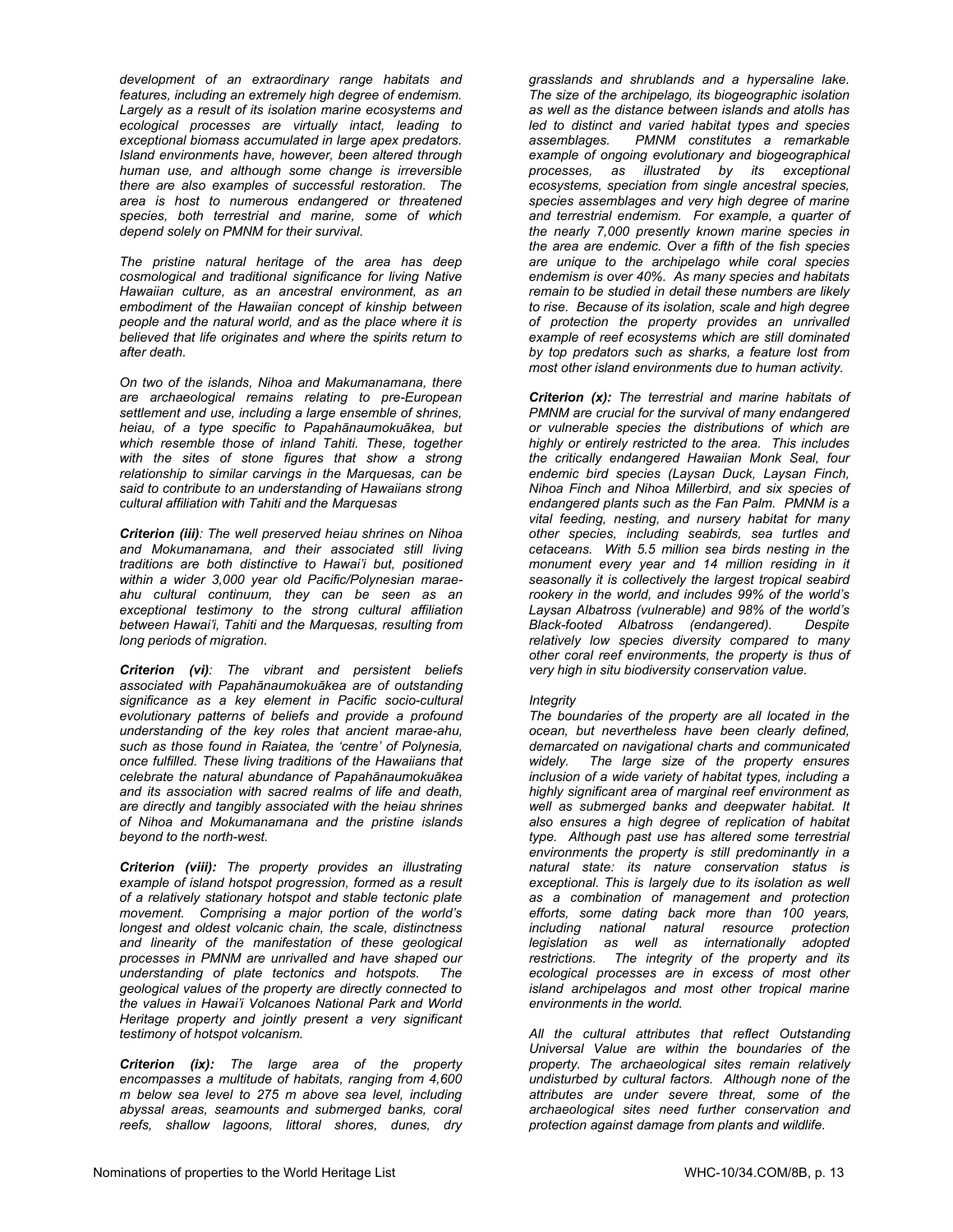### *Authenticity*

*The unique arrangement of the collections of shrines of Mokumanamana and Nihoa islands need to be read in detail for their sacred and religious associations, linked to other similar sites across the Pacific. The strong spiritual religious associations of Mokumanamana island are living and relevant. Damage due to natural processes of decay, and disturbance by wildlife could also disturb their layout and ability to display clearly their meaning.* 

#### *Protection and management requirements*

*PMNM is a highly protected area established through Presidential Proclamation in 2009, which adds to preexisting state, federal and international legal mandates. The multiple layers of Federal and State legislation and regulation protect Papahānaumokuākea's natural heritage and also its cultural heritage: both monuments and landscape. The property was declared a National Marine Monument under the national Antiquities Act, and is further protected by other national legislation including as the National Historic Protection Act, Historic Sites Act, and the Archaeological Resources Protection Act. There are also traditional Native Hawaiian protocols protecting the property's physical and intangible cultural heritage.* 

*The multiple jurisdictions have created a complex institutional environment for management of the property, but management planning and intervention practices are appropriate. The three management Agencies for the property are the US Fish and Wildlife Service, National Oceanic and Atmospheric Administration and the State of Hawaii Department of Land and Natural Resources. There is a need to establish and maintain effective natural, archaeological and cultural heritage skills in managing the property. An archaeologist/cultural heritage specialist is required for the property, to complement the management of its natural values. The multiple jurisdictions have created a complex institutional environment for management of the property, but management planning and intervention practices are well conceived. In view of the threats facing the property, well-governed multi-agency involvement and participation is a strength, provided the complexity does not compromise operational capacities and the ability to quickly respond to challenges. It is a particular strength in relation to addressing the threats to the property that originate beyond its boundaries.* 

*A Monument Protection Plan has been drawn up by key stakeholders, which will act as the guiding document for the property over the next 15 years. This includes strategic objectives and detailed thematic action plans that address priority needs. It is important that these efforts are sustained with the aim to increase streamlining, including to achieve more effective mechanisms for stakeholder participation and outreach. There is a need to ensure that the management system achieves effective, equitable and integrated management that protects and conserves both the cultural attributes and natural features of the property that are the basis for its Outstanding Universal Value.* 

*Threats to the natural values of the property emanating outside its boundaries include marine litter, hazardous cargo, future exploration and mining, military operations, Illegal, Unregulated and Unreported (IUU) fishing, commercial fishing, anchor damage, vessel strikes and Invasive Alien Species.* 

*A key issue in relation to threats to cultural attributes is the need to ensure archaeological sites are not disturbed by burrowing animals or plants, and that monitoring indicators address the impact of natural processes on the archaeological resources. There is also a need for management to be underpinned by clear documentation of the physical cultural resource, based on the outcomes of the current archaeological investigations.* 

- *4. Commends the State Party on the on-going comprehensive management efforts and encourages the State Party to continue and intensify efforts to address the threats to the property emanating outside its boundaries, including marine litter, hazardous cargo, future exploration and mining, military operations, Illegal, Unregulated and Unreported (IUU) fishing, commercial fishing, anchor damage, vessel strikes and Invasive Alien Species, through consultation, collaboration and development and implementation of appropriate strategies nationally and, as possible, internationally;*
- *5. Also commends the State Party on the development of a consultation process between the Monument Management Board and the Department of Defense, encourages the State Party to further investigate opportunities for improved information sharing and coordination with the military in support of management efforts and urges the State Party to ensure that the military presence will not in any way affect the Outstanding Universal Value and the integrity of the property;*
- *6. Recommends that research and awareness-raising should consider the geological linkages with the Hawaii Volcanoes National Park and World Heritage property;*
- *7. Also recommends that the State Party, through the cotrustee agencies and the Monument Management Board and in consultation and collaboration with relevant institutions and stakeholder groups, develop a response plans for the property related to climate change, in order to harmonize existing agency plans and activities in a coherent framework that can further strengthen conservation and management efforts as well as generate information of importance beyond the property itself;*
- *8. Welcomes the sister site agreement between the Governments of the United States of America and Kiribati on the management of PMNM and Phoenix Islands Protected Area respectively, and encourages State Parties to continue and, as possible, expand on this collaboration;*
- *9. Recommends that the name of the property be changed to Papahānaumokuākea, or another name which may better reflect the nature of the property as a mixed, natural and cultural, property;*
- *10. Also recommends that the State Party give consideration to the following points:* 
	- *a) Ensure the management system achieves an equitable balance between the protection of cultural and natural attributes with the support of a cultural heritage specialist;*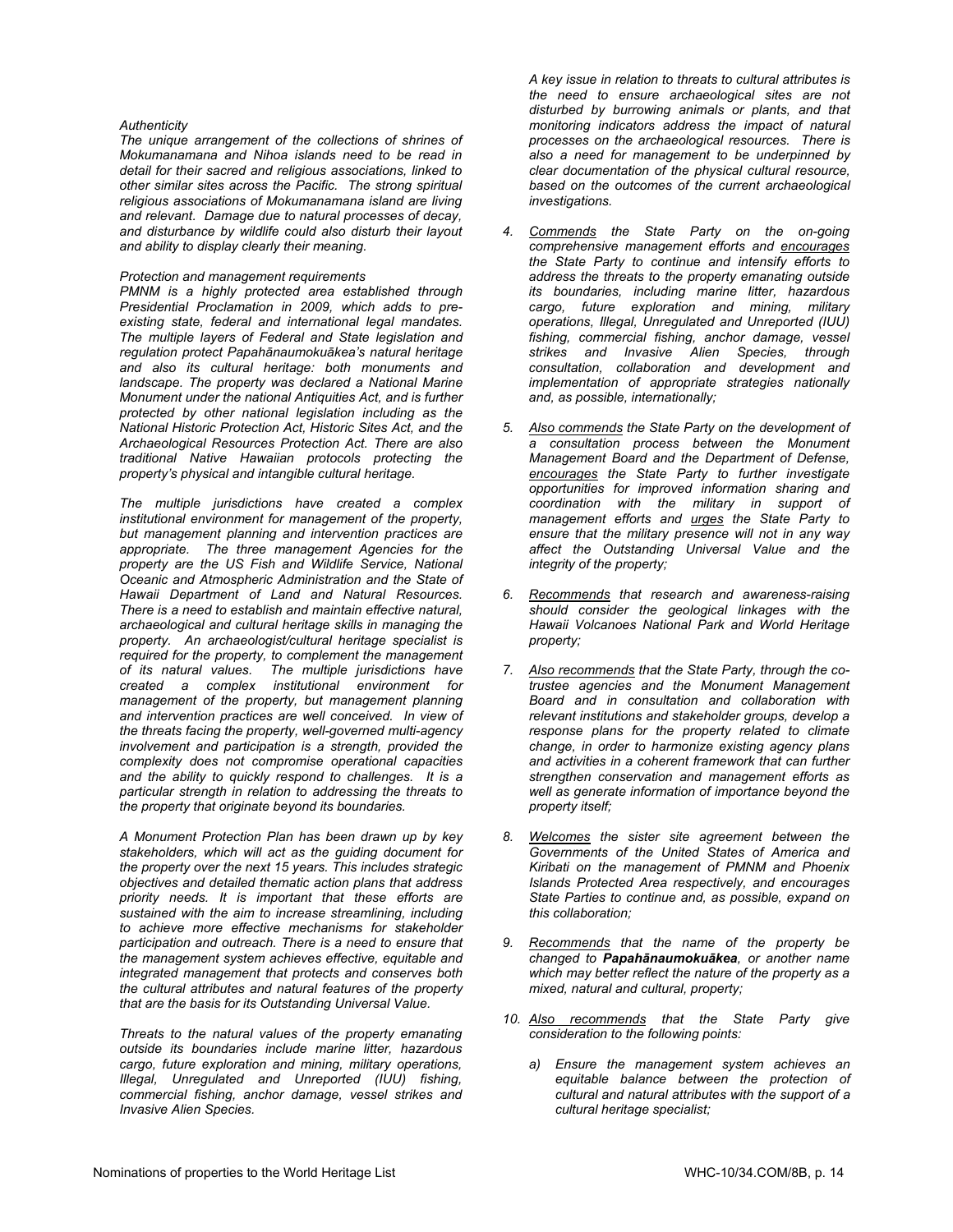- *b) In order to address the fragility of, and disruption to, the archaeological remains from plant and animals, put in place deterrents to ensure archaeological sites are not disturbed by burrowing animals of plants;*
- *c) Develop monitoring arrangements to monitor the impact of natural processes on the archaeological resources;*
- *d) Provide clear documentation of the physical cultural resource based on the outcomes of the current archaeological investigations;*
- *e) Ensure no military training activities take place on Nihoa and Mokumanamana islands.*

# **C. CULTURAL PROPERTIES**

#### **C.1 AFRICA**

#### **C.1.1 New Nominations**

| Property             | <b>Konso Cultural Landscape</b> |
|----------------------|---------------------------------|
| Id. N <sup>o</sup>   | 1333                            |
| <b>State Party</b>   | <b>Ethiopia</b>                 |
| Criteria proposed by | $(iii)(v)(vi) + CL$             |
| State Party          |                                 |

See IUCN Evaluation Book, May 2010, page 169. See ICOMOS Evaluation Book, May 2010, page 40.

#### *Draft Decision: 34 COM 8B.11*

*The World Heritage Committee,* 

- *1. Having examined Documents WHC-10/34.COM/8B and WHC-10/34.COM/INF.8B1,*
- *2. Defers the examination of the nomination of Konso Cultural Landscape, Ethiopia, in order to allow the State Party to:* 
	- *a) Undertake and provide a more detailed inventory of the key attributes such as town walls, paftas, shrines;*
	- *b) Re-define the boundary to reflect the key attributes of the property, the geo-morphology of the area, and social and cultural units, and in particular consider the interface between Dokatu towns and Karat;*
	- *c) Augment the comparative analysis;*
	- *d) Define and put in place a buffer zone to protect the property from urban development;*
	- *e) Strengthen and augment structures and regulations to ensure support for customary systems;*
	- *f) Strengthen the planning processes to ensure that the spatial planning of the towns is conserved;*
	- *g) Ensure more active involvement of regional and national authorities in the management and conservation;*
- *3. Considers that any revised nomination with revised boundaries requires an expert mission to the site;*
- *4. Also considers that the international community should be invited to support this extraordinary landscape to ensure that its communities can meet the challenge of establishing a sustainable future.*

| Property             | Fort Jesus, Mombasa |
|----------------------|---------------------|
| $Id. N^{\circ}$      | 1295                |
| <b>State Party</b>   | Kenya               |
| Criteria proposed by | (ii)(iv)            |
| <b>State Party</b>   |                     |

See ICOMOS Evaluation Book, May 2010, page 51.

# *Draft Decision: 34 COM 8B.12*

- *1. Having examined Documents WHC-10/34.COM/8B and WHC-10/34.COM/INF.8B1,*
- *2. Defers the examination of the nomination of Fort Jesus, Mombasa, Kenya, in order to allow the State Party to:* 
	- *a) Further develop the nomination to demonstrate that the nominated property possess outstanding universal value;*
	- *b) Expand the comparative analysis to include other relevant fortresses and go beyond the Portuguese context;*
	- *c) Amend the designation notice so as to eliminate the discrepancy between the sizes of the conservation area and the buffer zone;*
	- *d) Include the guidelines for the conservation of the Old Town (1990 Conservation Plan) in the Bye-Law so as to strengthen protection and facilitate management;*
	- *e) Revive the Mombasa Old Town Planning Commission and provide means for its functioning;*
	- *f) Reinforce the Mombasa Old Town Conservation Office (MOTCO) in terms of human resources and clarify its role;*
	- *g) Establish a holistic management structure for the Old Town that involves all the stakeholders, and in particular the local community, the municipal council, and the managers of the nominated property;*
	- *h) Establish rigorous monitoring of the erosion of the coral rock that forms the foundations of the Fort;*
	- *i) Consider the inclusion of the underwater archaeological remains in the nominated property;*
- *3. Considers that any revised nomination with revised boundaries requires an expert mission to the site;*
- *4. Recommends that the State Party give consideration to the following:*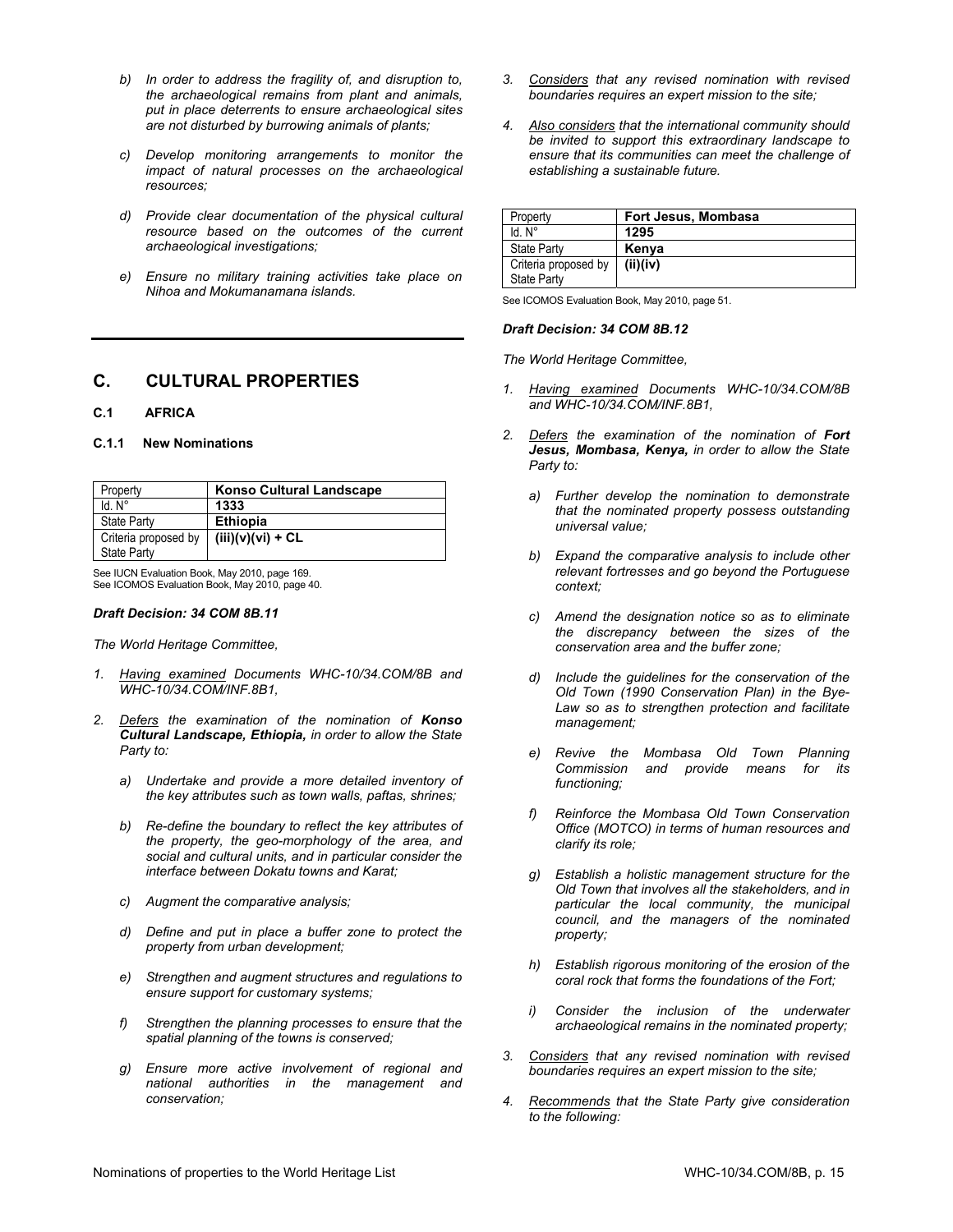- *a) Relocating the car/bus parking area for visitors outside the moat for reasons of visual and functional integrity and authenticity;*
- *b) Adding maintenance concerns to the Management Plan, including regular documenting of the state of conservation of the Fort.*
- **C.1.2 Renomination under additional criteria of properties already inscribed on the World Heritage List**

| Property             | Ngorongoro Conservation Area             |
|----------------------|------------------------------------------|
|                      | (renomination under additional criteria) |
| $Id. N^\circ$        | 39 bis                                   |
| <b>State Party</b>   | <b>United Republic of Tanzania</b>       |
| Criteria proposed by | $(iii)(iv) + CL$                         |
| State Party          |                                          |

See IUCN Evaluation Book, May 2010, page 187. See ICOMOS Evaluation Book, May 2010, page 62.

#### *Draft Decision: 34 COM 8B.13 and Draft Decision: 34 COM 8B.14*

[See Addendum: WHC-10/34.COM/8B.Add]

# **C.2 ARAB STATES**

# **C.2.1 New Nominations**

| Property             | At-Turaif District in ad-Dir'iyah |
|----------------------|-----------------------------------|
| $Id. N^{\circ}$      | 1329                              |
| <b>State Party</b>   | Saudi Arabia                      |
| Criteria proposed by | (iv)(v)(vi)                       |
| <b>State Party</b>   |                                   |

See ICOMOS Evaluation Book, May 2010, page 79.

# *Draft Decision: 34 COM 8B.15*

*The World Heritage Committee,* 

- *1. Having examined Documents WHC-10/34.COM/8B and WHC-10/34.COM/INF.8B1,*
- *2. Defers the examination of the nomination of At-Turaif District in ad-Dir'iyah, Saudi Arabia, in order to allow the State Party to:* 
	- *a) Make the comparative study more thorough and extend it to include monumental and urban ensembles where earthen construction techniques are used outside the Arabo-Muslim world;*
	- *b) Ratify the new Antiquities Law and the Urban Plan of ad-Dir'iyah;*
	- *c) Abandon the current policy of reconstruction and cultural interpretation of the remains on the property and adopt instead a conservation policy the priority of which is the safeguarding of the property's attributes of architectural integrity and authenticity. It is necessary to separate the conservation of the property from the research under way into the*

*contemporary reuse of traditional earthen architecture;* 

- *d) Place the safeguarding of the attributes of authenticity and integrity at the centre of the Management Plan by means of a thorough conservation programme. This programme must guide future actions aimed at enhancing the value of the property, and the Living Heritage Museum project must be revised accordingly;*
- *e) Put in place, under the auspices of the overarching management authority for the property, a scientific committee in charge of defining the conservation policy for the property, verifying that it is implemented, and monitoring the conservation process. This committee must, moreover, constitute a higher echelon of scientific evaluation for tourism and cultural development projects and for the management of the property;*
- *f) Confirm the presence of the overarching property management authority at local level;*
- *g) Strengthen the monitoring of development in the buffer zone and in its immediate vicinity;*
- *3. Considers that any revised nomination, with a new property conservation and Management Plan, requires an expert mission to the site;*
- *4. Recommends that the State Party give consideration to the following:* 
	- *a) Carrying out preventive excavations when any major conservation works are undertaken, in order to document the remains of the earliest structures, which in some cases have served as the foundations for later buildings;*
	- *b) Ensure that the groundwater of Wadi Hanifah is well managed.*

# **C.3 ASIA / PACIFIC**

# **C.3.1 New Nominations**

| Property             | <b>Australian Convict Sites</b> |
|----------------------|---------------------------------|
| ld N°                | 1306                            |
| <b>State Party</b>   | Australia                       |
| Criteria proposed by | (iv)(vi)                        |
| State Party          |                                 |

See ICOMOS Evaluation Book, May 2010, page 92.

# *Draft Decision: 34 COM 8B.16*

- *1. Having examined Documents* WHC-10/34.COM/8B *and* WHC-10/34.COM/INF.8B1,
- *2. Refers the examination of the nomination on the basis of cultural criteria of Australian Convict Sites, Australia, back to the State Party to allow it to:*
	- a) *Inscribe Brickendon and Woolmers Estates (site No 4) on the National Heritage List and rapidly schedule the necessary work for the conservation*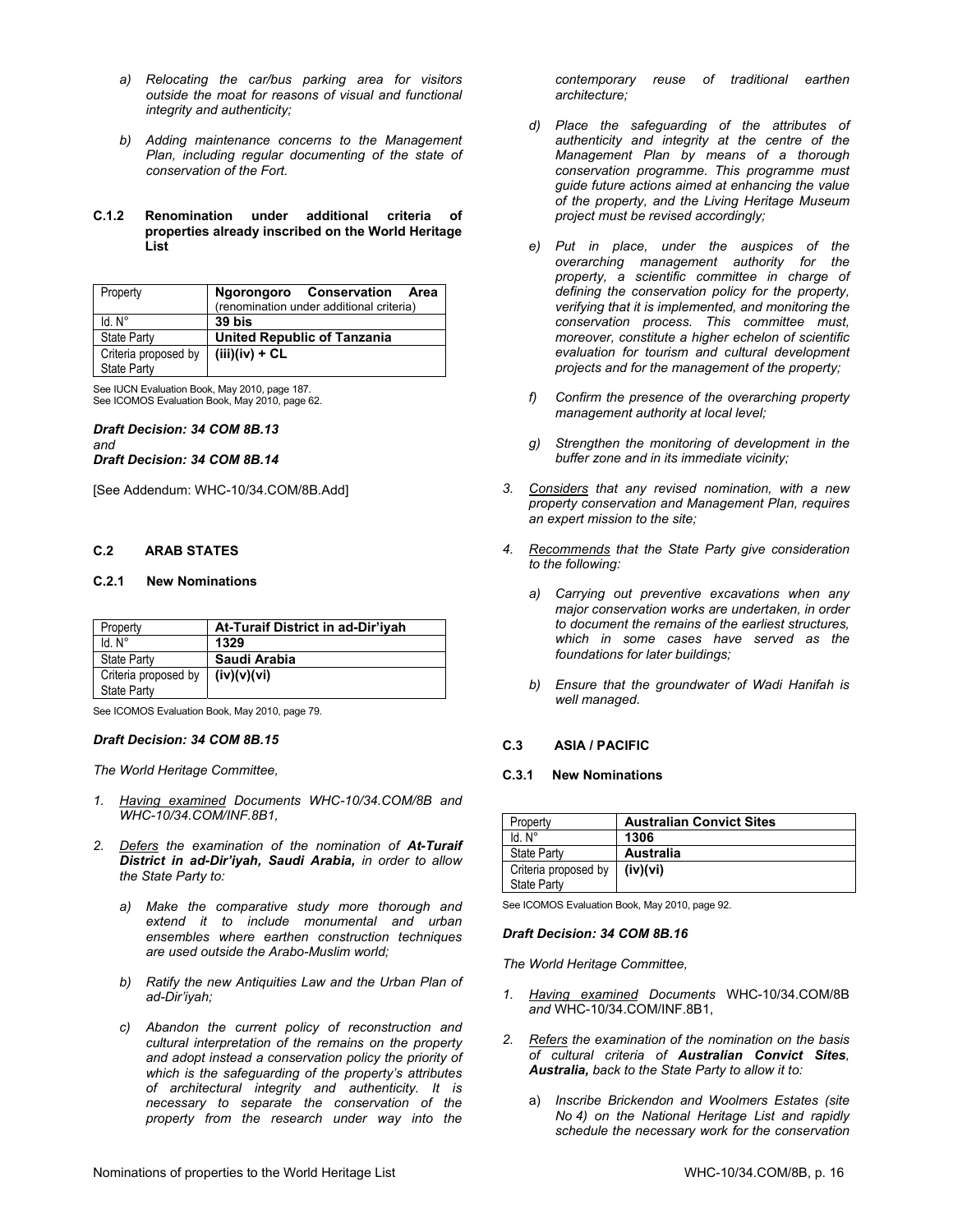*of the buildings at this site that are in a poor condition;* 

- *3. Recommends that the State Party give consideration to the following:* 
	- *a) Specify the surface area of the property and its buffer zone for Hyde Park Barracks and Great North Road, along with the number of inhabitants;*
	- *b) Ensure the regular and effective participation of all the site committees in the functioning of the Steering Committee for the ensemble of the serial property;*
	- *c) At those sites where private partners are involved, notably Kingston and Arthur's Vale (site No 1) and in the buffer zone of Port Arthur (site No 8), to strengthen and develop consultation between the site committee and these private stakeholders. The establishment of a shared charter of good conduct for the conservation and management of these two sites would be useful;*
	- *d) Give consideration to removing the anachronistic structures or constructions at Old Government House (site No 2), Cascades (7), and Fremantle (11);*
	- *e) Distinguish between the structural components by period and use at Darlington (5) and Cockatoo Island (10);*
	- *f) Give consideration to consolidating the perimeter walls at Darlington (5);*
	- *g) Make sure that the development or rehabilitation of visitor facilities at the various sites respects the visual integrity and the landscape values of the sites;*
	- *h) Pay attention to managing the landscape values of the sites in or close to urban areas by studying the visual impact of their current environment and any projects liable to affect those values;*
	- *i) Make sure that volunteer conservation work is performed in strict accordance with the conservation and/or archaeology plans, under the supervision of experienced professionals;*
	- *j) Publish the table of monitoring indicators and their frequency of application at each of the sites.*

| Property                                   | The Jantar Mantar, Jaipur |
|--------------------------------------------|---------------------------|
| Id. N <sup>o</sup>                         | 1338                      |
| <b>State Party</b>                         | India                     |
| Criteria proposed by<br><b>State Party</b> | (ii)(iv)(vi)              |

See ICOMOS Evaluation Book, May 2010, page 107.

### *Draft Decision: 34 COM 8B.17*

*The World Heritage Committee,* 

- *1. Having examined Documents* WHC-10/34.COM/8B *and* WHC-10/34.COM/INF.8B1,
- *2. Refers the examination of the nomination on the basis of cultural criteria of The Jantar Mantar, Jaipur, India, back to the State Party to allow it to:*
- *a) Promulgate the management plan without delay and apply it, and implement a programme of conservation works in this context;*
- *b) Set up, as part of the management plan, an overarching authority for the property in order to facilitate coordinated management of the property and its buffer zone;*
- *c) Provide information about the decisions to be taken in the upcoming Master Plan of the city of Jaipur, with regard to the property and its buffer zone, and about the plans for the upgrading of the eastern district of the buffer zone;*
- *3. Recommends that the State Party give consideration to the following:* 
	- *a) Draw up an environmental and landscape report on the nominated property, based on existing early documentation (maps, photographs of site showing its environment) and on systematic contemporary photographs of the environs seen from the Jantar Mantar;*
	- *b) Carefully evaluate any scientific alterations made during past restorations to the graduated scales of the instruments;*
	- *c) Take care to ensure that future maintenance policy pays close attention to maintaining the conditions of authenticity of the instruments not only in scientific terms, but also in architectural terms;*
	- *d) Give greater consideration to present and potential constraints arising from urban development and traffic in the environment of the property, outside the current buffer zone;*
	- *e) Ensure that an integrated policy of visitor reception is applied in the property and its environs, while ensuring that its values are respected and taking care to present them in a pedagogical way;*
	- *f) Give greater attention to the landscape impact of the restructuring being considered in the immediate vicinity of the property;*
	- *g) Reinforce the management capacities and competencies of the Department of Archaeology and Museums of Rajasthan.*

| Property             | Sheikh Safi al-din Khānegāh and<br><b>Shrine Ensemble in Ardabil</b> |
|----------------------|----------------------------------------------------------------------|
| $Id. N^\circ$        | 1345                                                                 |
| <b>State Party</b>   | Iran (Islamic Republic of)                                           |
| Criteria proposed by | (i)(ii)(iv)(vi)                                                      |
| State Party          |                                                                      |

See ICOMOS Evaluation Book, May 2010, page 119.

#### *Draft Decision: 34 COM 8B.18*

*The World Heritage Committee,* 

*1. Having examined Documents* WHC-10/34.COM/8B *and* WHC-10/34.COM/INF.8B1,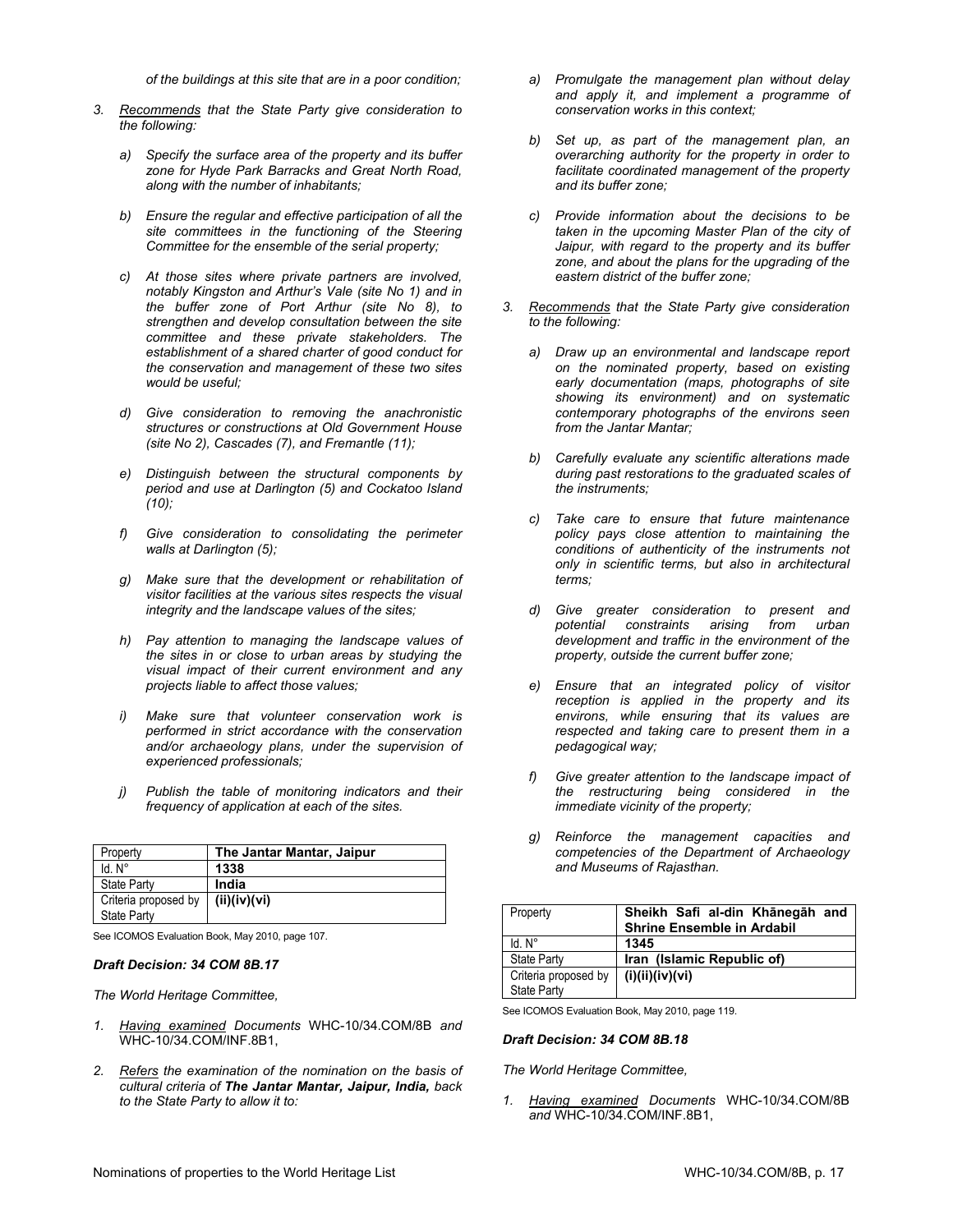- *2. Inscribes the Sheikh Safi al-din Khānegāh and Shrine Ensemble in Ardabil, Islamic Republic of Iran, on the World Heritage List on the basis of criteria (i), (ii), and (iv);*
- *3. Adopts the following Statement of Outstanding Universal Value:*

#### *Brief synthesis*

*Sheikh Safi al-Din Khānegāh and Shrine Ensemble was built as a small microcosmic city with bazaars, public baths, squares, religious buildings, houses, and offices. It was the largest and most complete khānegāh and the most prominent Sufi shrine since it also hosts the tomb of the founder of the Safavid Dynasty. For these reasons, it has evolved into a display of sacred works of art and architecture from the 14th to the 18th century and a centre of Sufic religious pilgrimage.* 

*The Sheikh Safi al-Din Khānegāh and Shrine Ensemble in Ardabil is of Outstanding Universal Value as an artistic and architectural masterpiece and an outstanding representation of the fundamental principles of Sufism. Ilkhanid and Timurid architectural languages, influenced by Sufic philosophy, have created new spatial forms and decorative patterns. The layout of the ensemble became a prototype for innovative architectural expressions and a reference for other khānegāhs. As the shrine of a prominent Sufi master, who also was the founder of the Safavid Dynasty, the property has remained sacred in Iran up to the present day.* 

*Criterion (i): The conception of the entire ensemble layout, the proportions of the internal and external spaces and of the buildings, their design and refined decoration, together with the climax created by the sequenced path to Sheikh Safi al-Din's shrine, all combined, have concurred to create a unique complex in which aesthetics and spirituality are in a harmonious dialogue.* 

*Criterion (ii): The architectural spaces and features of the nominated property have integrated influences of the Ilkhānid and Timurid periods with the religious message of Sufism and the taste for exquisite ornamentation and interior spaciousness, thus giving rise to fresh architectural and artistic forms.* 

*Criterion (iv): The Sheikh Safi al-Din ensemble is a prototype and an outstanding example of a 16th century religious complex, combined with social, charitable, cultural, and educational functions, which contains all the significant elements that from then on came to characterize Safavid architecture and became a prototype for other khānegāh and shrines.* 

#### *Integrity and Authenticity*

*The property contains all the elements that convey its Outstanding Universal Value. Most of the elements of the property are in good condition and, despite several transformations, the site continues to present an image of harmonious composition, in which the material realization of the spiritual path through the architectural design is still clearly legible. The State Party has taken steps to restore the original access to the ensemble, which will strengthen the connection between the architecture and the Sufic spiritual messages.* 

*The design form of the entire complex and of individual buildings has been retained and their religious functions have been in most cases maintained. Where they have changed, the new uses are appropriate to the architectural*  *structure in general, and the material and technical authenticity has been retained, as well as the spiritual character of the place. It is, however, important to reduce the tendency to go too far in conservation work.* 

*Protection and management requirements* 

*The nominated property has been protected under the Iranian legislation since 1932. According to the law currently in force, special protection provisions are in place for the property, the buffer zone and for a wider area called the 'landscape zone.' These provisions, already in place, are being also incorporated into the revised Master Plan for Ardabil, final approval of which is scheduled for September 2010.* 

*Any project concerning protected monuments in Iran must be in accordance with the provisions of the law and must be approved by ICHHTO, the authority in charge of the protection of Iranian monuments. The management framework established for the nominated property integrates the regulations for Sheikh Safi al-Din Khānegāh and Shrine Ensemble and the provisions of the Ardabil Master Plan.* 

*Management of protected monuments is the responsibility of the High Technical Council of ICHHTO, which approves budgets and all major conservation works. Minor works and day-to-day maintenance is ensured by a steering committee which can avail itself of a multidisciplinary team (the ICHHTO Sheikh Safi al-Din Ensemble Base), which is headed by a urban planner and includes on its staff engineers, architects, conservation architects, and archaeologists.* 

- *4. Recommends that the State Party:* 
	- *a) Respect the programmed schedule to finalise the approval of the revised Ardabil Master Plan and provide the World Heritage Centre with updated and detailed information with maps, zoning and regulations of the revised Ardabil City Master Plan when it will receive final approval in September 2010;*
	- *b) Establish a detailed time frame for short, medium and long terms objectives for the management system;*
	- *c) Pay specific attention to exposed archaeological remains;*
	- *d) Adopt adequate conservation measures for Chini Khana and Shah Ismail's mother's grave as soon as possible;*
	- *e) Give maximum consideration to all alternatives that may ensure the correct interpretation and communication of the value of the nominated property, while keeping reconstruction as a last option;*
	- *f) Continue the efforts undertaken to finalise a comprehensive visitor strategy and plan as soon as possible and incorporate them into the revised Ardabil Master Plan;*
	- *g) Develop a risk preparedness plan with specific regard to seismic threat;*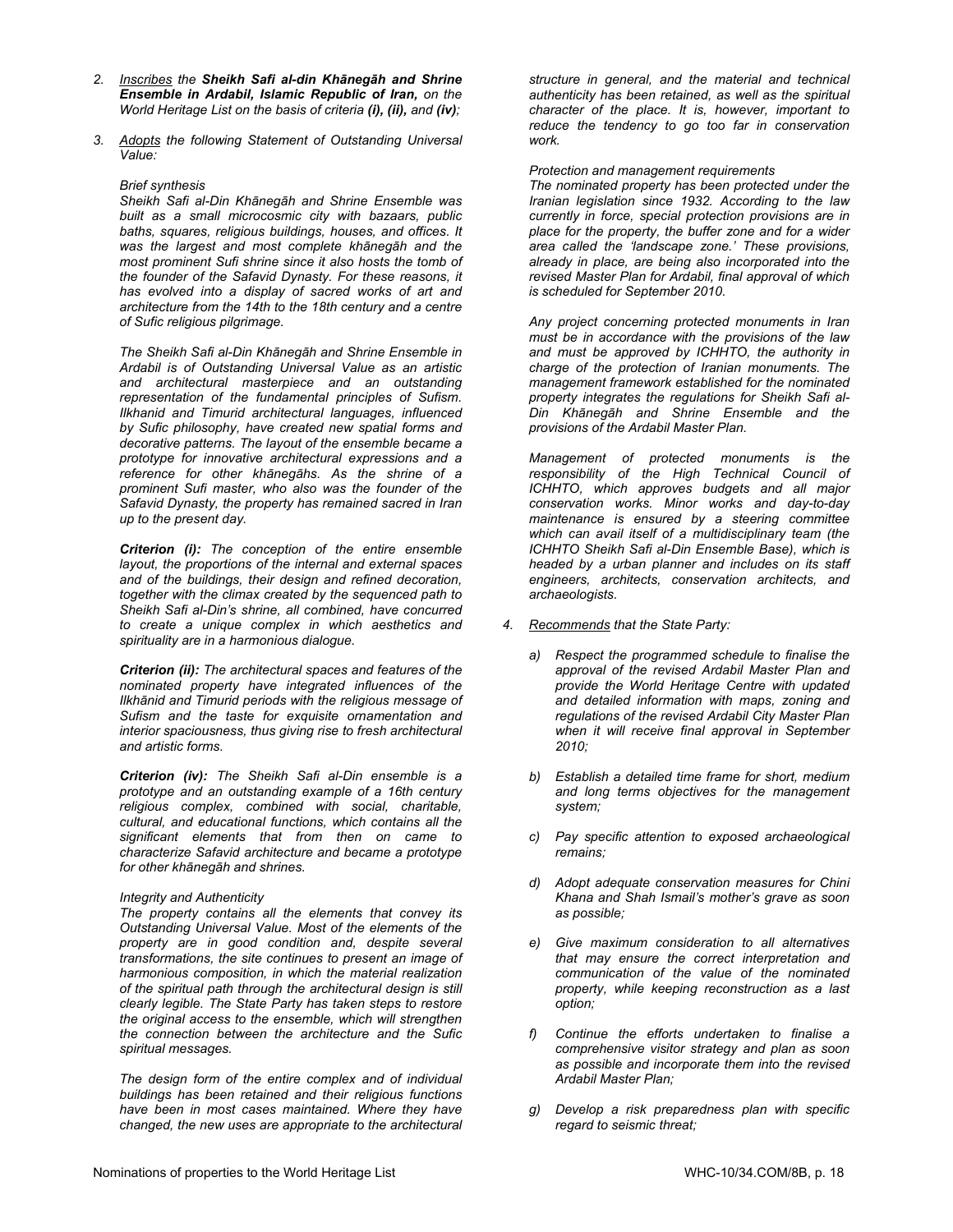- *h) Implement the envisioned comprehensive monitoring system as soon as possible and develop systematic applied technical research on the nominated property for monitoring purposes;*
- *i) Proceed with the plans to re-establish the original access to the Shrine and provide the World Heritage Centre with detailed information on any progress made.*

| Property             | <b>Tabriz Historic Bazaar Complex</b> |
|----------------------|---------------------------------------|
| Id. N°               | 1346                                  |
| <b>State Party</b>   | Iran (Islamic Republic of)            |
| Criteria proposed by | (ii)(iii)(iv)                         |
| State Party          |                                       |

See ICOMOS Evaluation Book, May 2010, page 132.

#### *Draft Decision: 34 COM 8B.19*

*The World Heritage Committee,* 

- *1. Having examined Documents* WHC-10/34.COM/8B *and* WHC-10/34.COM/INF.8B1,
- *2. Inscribes the Tabriz Historic Bazaar Complex, Islamic Republic of Iran, on the World Heritage List on the basis of criteria (ii), (iii), and (iv);*
- *3. Adopts the following Statement of Outstanding Universal Value:*

#### *Brief synthesis*

*Tabriz Historic Bazaar Complex, located along one of the most frequented east-west trade routes, consists of a series of interconnected, covered brick structures, buildings, and enclosed spaces for a variety of functions commercial and trade-related activities, social gatherings, and educational and religious practices. Closely interwoven with the architectural fabric is the social and professional organization of the Bazaar, which has allowed it to function over the centuries and has made it into a single integrated entity.* 

*Tabriz Historic Bazaar Complex has been one of the most important international places for commercial and cultural interchange, thanks to the centuries-old east-west trading connections and routes and to a wise policy of endowments and tax exemptions.* 

*Tabriz Historic Bazaar bears witness to one of the most complete socio-cultural and commercial complexes among bazaars. It has developed over the centuries into an exceptional physical, economic, social, political, and religious complex, in which specialized architectural structures, functions, professions, and people from different cultures are integrated in a unique living environment. The lasting role of the Tabriz Bazaar is reflected in the layout of its fabric and in the highly diversified and reciprocally integrated architectural buildings and spaces, which have been a prototype for Persian urban planning.* 

*Criterion (ii): Tabriz Historic Bazaar Complex was one of the most important international trade and cultural centres in Asia and the world between the 12th and the 18th centuries, thanks to the centuries-old east-west trade routes. Tabriz bazaar is an exceptional example of an architectural-urban commercial area, which is reflected in* 

*its highly varied and integrated architectural buildings and spaces. The Bazaar is one of the most sustainable socio-economic structures, and its great complexity and articulation attests to the wealth in trade and cultural interaction of Tabriz.* 

*Criterion (iii): Tabriz Historic Bazaar bears witness to one of the most complete socio-cultural and commercial complexes among bazaars. It is an exceptional physical, economic, social, political, and religious complex that bears an exceptional testimony to a civilization that is still living. Over the centuries, thanks to its strategic location and to wise policies of endowments and tax exemptions, Tabriz Bazaar has developed into a socio-economic and cultural system in which specialized architectural structures, functions, professions, and people from different cultures are integrated into a unique living environment.* 

*Criterion (iv): Tabriz Historic Bazaar is an outstanding example of an integrated multi-functional urban complex in which interconnected architectural structures and spaces have been shaped by commercial activities and related necessities. A large number of specialized buildings and structures are concentrated and reciprocally connected in a relatively compact area to form what is almost a single integrated structure.* 

#### *Integrity and Authenticity*

*The nominated property contains all the elements that are necessary to convey its significance. The integrity of the 18th century Tabriz Bazaar is well preserved and its architecture conserves a rich repertoire of commercial buildings; the connection between the physical structure and its functioning is still clearly legible, and in many cases alive.* 

*The rich historical sources bear credible witness to the importance of the Tabriz Bazaar over history and to the permanence of its layout. The fabric of the Bazaar still exhibits the design, workmanship, and materials of the period when it was constructed, after the 1780 earthquake. The Bazaar is still a lively and economically active place, attesting to its rich and long-lasting economic, social, and cultural exchanges.* 

#### *Protection and management requirements*

*The Tabriz Historic Bazaar Complex was officially protected in 1975 and since then has been covered by special stewardship measures. Three different protection areas have been established (a nominated area, a buffer zone, and a landscape zone), which are subject to special regulations, incorporated into the planning instruments. Within these areas any kind of activity needs authorization by the Iranian Cultural Heritage, Handicraft and Tourism Organization (ICHHTO), which is the institutional body in charge of the protection of protected monuments.* 

*The management framework for the property is based on the integration of existing planning instruments (the Master Plan and the detailed Plan for Tabriz), administrative and technical bodies (the steering committee for Tabriz Bazaar and the ICHHTO Tabriz Bazaar Base), conservation objectives, SWOT analysis, implementation strategies, and operational programmes that are included in the management plan.*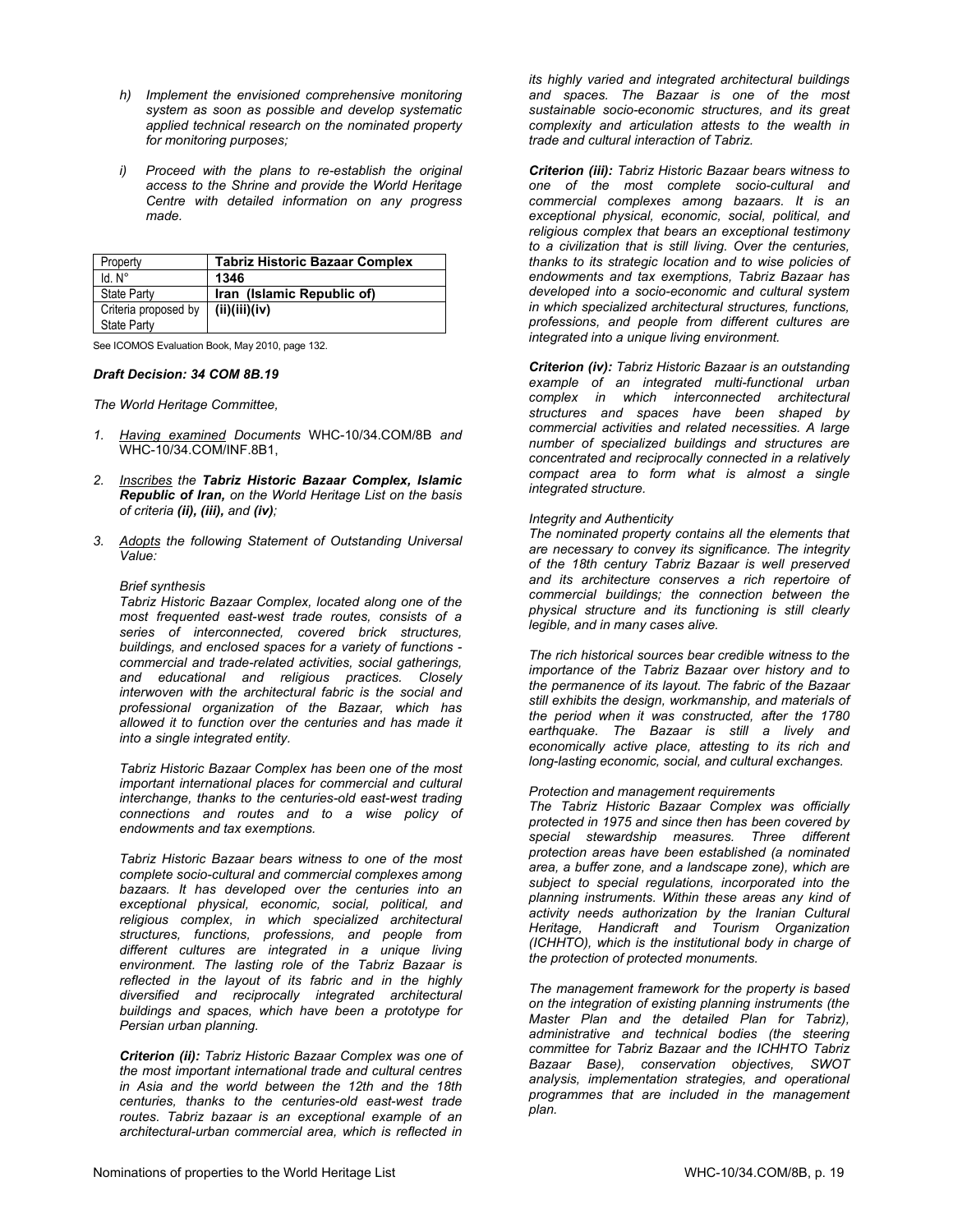- *4. Recommends that the State Party:* 
	- *a) Transmit to the World Heritage Centre updated information on any progress in the finalization and implementation of the management and visitor plans that are under development;*
	- *b) Formulate and implement principles for conservation, restoration, renovation, and good design for new buildings in the areas close to the Bazaar. Guidelines for conservation might be linked to financial incentives;*
	- *c) Ensure strict control over the building permits in the nominated property and buffer zone so as to reduce threats from inappropriate building development;*
	- *d) Include observations on the long-term vision for the nominated property in the management plan;*
	- *e) Continue on a systematic basis the efforts undertaken to document and inventory the built heritage containing baseline data for the future monitoring of the property;*
	- *f) Develop and implement a risk-preparedness plan which specifically addresses earthquake and floodrelated risks;*
	- *g) Develop and implement training programmes on sustainable tourism for the property managers, to ensure that the property is prepared to deal with tourism issues;*
	- *h) Prepare and implement training programmes for the technical staff in order to increase understanding of shared conservation principles and international standards among the Bazaar community, professionals, and workers.*

| Property             | <b>Bikini Atoll, nuclear tests site</b> |
|----------------------|-----------------------------------------|
| $Id. N^\circ$        | 1339                                    |
| State Party          | <b>Marshall Islands</b>                 |
| Criteria proposed by | (iv)(vi)                                |
| <b>State Party</b>   |                                         |

See ICOMOS Evaluation Book, May 2010, page 144.

#### *Draft Decision: 34 COM 8B.20*

*The World Heritage Committee,* 

- *1. Having examined Documents* WHC-09/34.COM/8B *and* WHC-09/34.COM/INF.8B1,
- *2. Refers the examination of the nomination of Bikini Atoll, nuclear tests site, Marshall Islands, back to the State Party to allow it to:*
	- a) *Draw up an inventory of the land-based properties that contribute to the value of the property; inscribe the most important of these on the national historic sites list; monitor their conservation, specifying the frequency for monitoring to be carried out and the organization that will take charge of monitoring.*
- *3. Recommends that the State Party:* 
	- *a) Set up the Bikini Divers Group;*
- *b) Give consideration to the importance and value of the documentation relating to the history of the Bikini nuclear tests, and consider its management and its use, for example, in connection with the project for a Peace Museum and with regard to the interpretation of the property;*
- *c) Provide details the number of inhabitants of the atoll, and the prospects for future development;*
- *d) Provide details Bikini's marine surveillance system;*
- *e) Strengthen the visitor reception and the presentation of the property's cultural values in connection with the Peace Museum project;*
- *4. Also recommends the constitution of a coordinated international mission by the State Party dealing with the presence of bombs and fuel oil in the wrecks of the sunken vessels and recognizes that this is a threat to the property which could make visiting the wrecks dangerous and increase the risk of pollution of the lagoon. Further recommends that a technical evaluation of these threats and a review of possible solutions be considered without delay.*

| Property                                   | Historic Villages of Korea: Hahoe<br>and Yangdong |
|--------------------------------------------|---------------------------------------------------|
| $Id. N^\circ$                              | 1324                                              |
| <b>State Party</b>                         | <b>Republic of Korea</b>                          |
| Criteria proposed by<br><b>State Party</b> | (iii)(iv)(v)(vi)                                  |

See ICOMOS Evaluation Book, May 2010, page 156.

#### *Draft Decision: 34 COM 8B.21*

- *1. Having examined Documents* WHC-10/34.COM/8B *and* WHC-10/34.COM/INF.8B1,
- *2. Refers the examination of the nomination on the basis of cultural criteria of the Historic Villages of Korea: Hahoe and Yangdong, Republic of Korea, back to the State Party to allow it to put in place a coordinated management system for the two component sites, as prescribed by paragraph 114 of the* Operational Guidelines*;*
- *3. Recommends that the State Party:* 
	- *a) Ensure the detailed guidance on restoration techniques and materials is adhered to for all buildings in order to maintain authenticity of individual buildings;*
	- *b) Widen conservation to include forest areas, trees, river margins and the overall visual landscape;*
	- *c) Develop clearer strategies on cultural tourism that relate to the capacity of buildings and the tolerance of residents;*
	- *d) Put in place village fire stations.*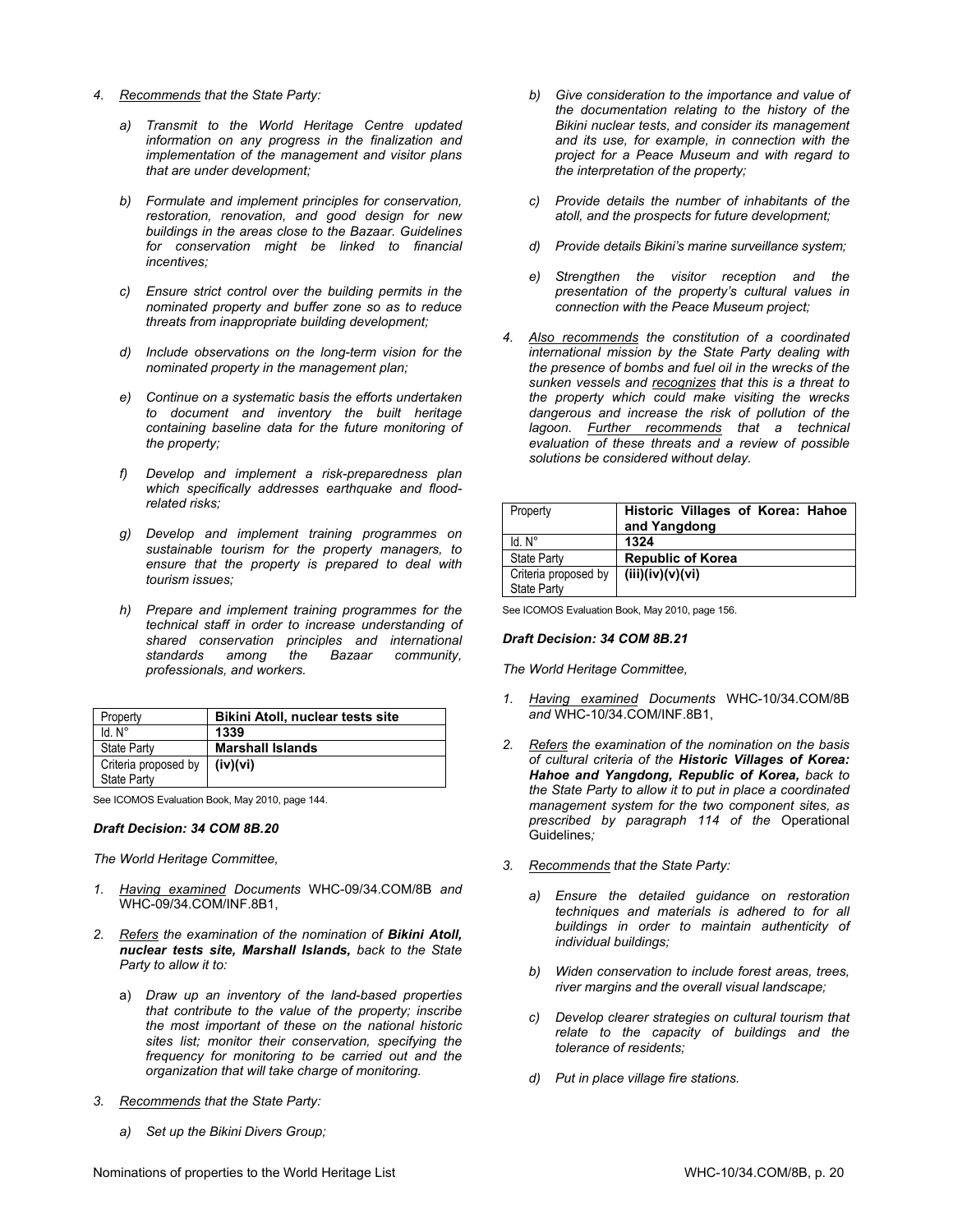| Property                                   | Central Sector of the Imperial<br><b>Citadel of Thang Long - Hanoi</b> |
|--------------------------------------------|------------------------------------------------------------------------|
| $Id. N^\circ$                              | 1328                                                                   |
| <b>State Party</b>                         | <b>Viet Nam</b>                                                        |
| Criteria proposed by<br><b>State Party</b> | (ii)(iii)(vi)                                                          |

See ICOMOS Evaluation Book, May 2010, page 171.

#### *Draft Decision: 34 COM 8B.22*

*The World Heritage Committee,* 

- *1. Having examined Documents* WHC-10/34.COM/8B *and* WHC-10/34.COM/INF.8B1,
- *2. Defers the examination of the nomination of the Central Sector of the Imperial Citadel of Thang Long - Hanoi, Viet Nam, to the World Heritage List in order to allow the State Party to:* 
	- *a) Reconsider the definition of the property so as to give it a material and cultural basis that demonstrates precise attributes in support of its potential Outstanding Universal Value;*
	- *b) Strengthen and extend the archaeological study of the property;*
	- *c) Complete the comparative analysis of the property to take proper account of its archaeological, urban, architectural, and cultural significance, in order to justify its potential Outstanding Universal Value;*
	- *d) Strengthen and extend the discussion of the perceptions of the authenticity and integrity of the property in the light of their complexity, which is attributable to the history of the Thang Long Citadel and the weakness of the architectural and urban evidence from the dynastic period;*
	- *e) Give consideration to a buffer zone that surrounds the property and clarify the management rules to be applied to private construction projects within this area;*
	- *f) Promulgate the management plan and approve the associated specific provisional programmes, and implement the management plan with all its programmes;*
	- *g) Add a detailed monitoring programme to the management plan, in accordance with the general orientations set out in the nomination dossier;*
- *3. Considers that any revised nomination with revised boundaries requires an expert mission to the site;*
- *4. Recommends that the State Party should:* 
	- *a) Guarantee and specify the professional qualifications of the personnel involved in the conservation of the property;*
	- *b) Pay particular attention to monitoring the tourism growth, which is expected to be both significant and rapid.*

**C.3.2 Extension of properties already inscribed on the World Heritage List**

| Property                            | Matheran Light Railway (extension<br>of the "Mountain Railways of India") |
|-------------------------------------|---------------------------------------------------------------------------|
| Id N°                               | 944 quater                                                                |
| <b>State Party</b>                  | India                                                                     |
| Criteria proposed by<br>State Party | (ii)(iv)                                                                  |

See ICOMOS Evaluation Book, May 2010, page 197.

#### *Draft Decision: 34 COM 8B.23*

*The World Heritage Committee,* 

- *1. Having examined Documents* WHC-10/34.COM/8B *and* WHC-10/34.COM/INF.8B1,
- *2. Decides not to approve the extension of the Mountain Railways of India to include the Matheran Light Railway, India, on the World Heritage List;*
- *3. Considers that the series of Mountain Railways of India is closed.*
- **C.3.3 Properties deferred or referred back by previous sessions of the World Heritage Committee**

| Property                                   | <b>Historic Monuments of Dengfeng in</b><br>"The Centre of Heaven and Earth"<br>(Originally "Historic monuments of Mount<br>Songshan") |
|--------------------------------------------|----------------------------------------------------------------------------------------------------------------------------------------|
| Id. N°                                     | 1305 rev                                                                                                                               |
| <b>State Party</b>                         | China                                                                                                                                  |
| Criteria proposed by<br><b>State Party</b> | (i)(ii)(iii)(iv)(vi)                                                                                                                   |

See ICOMOS Evaluation Book Addendum, May 2010, page 13.

#### *Draft Decision: 34 COM 8B.24*

*The World Heritage Committee,* 

- *1. Having examined Documents* WHC-10/34.COM/8B *and* WHC-10/34.COM/INF.8B1.Add,
- *2. Inscribes the Historic Monuments of Dengfeng in "The Centre of Heaven and Earth", China, on the World Heritage List on the basis of criteria (iii) and (vi);*
- *3. Adopts the following Statement of Outstanding Universal Value:*

#### *Brief synthesis*

*For many centuries Dengfeng, one of the early capitals of China whose precise location is unknown, but whose name is now associated with an area to the south of Mount Shaoshi and Mount Taishi, two peaks of Mount Songshan, came to be associated with the concept of the centre of heaven and earth – the only point where astronomical observations were considered to be accurate. The natural attribute of the centre of heaven and earth was seen to be Mount Songshan and worship of Mount Songshan was used by the Emperors as a way or reinforcing their power.*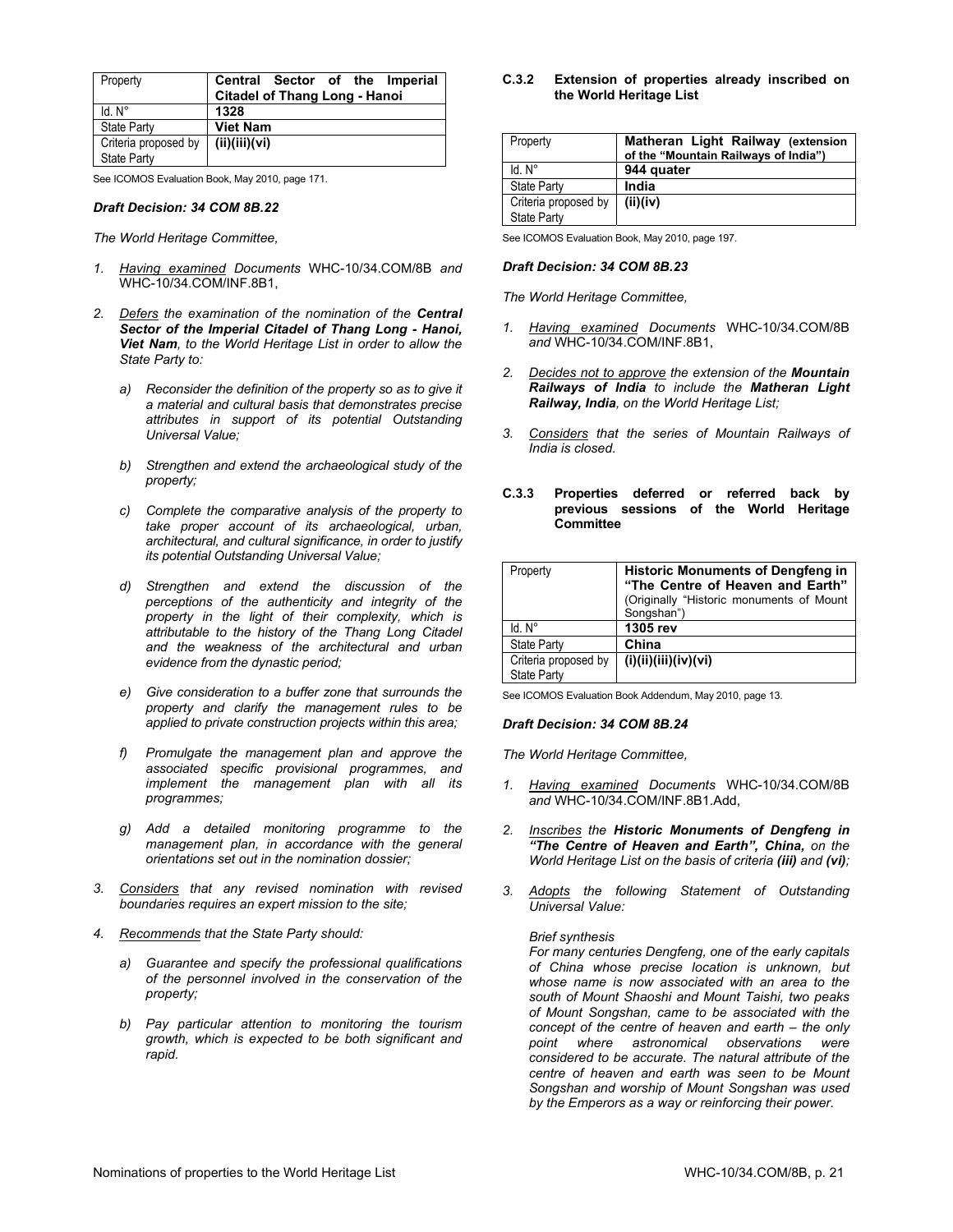*The three ideas do therefore to an extent converge: the centre of heaven and earth in astronomical terms is used as a propitious place for a capital of terrestrial power, and Mount Songshan as the natural symbol of the centre of heaven and earth is used as the focus for sacred rituals that reinforce that earthly power. The buildings that clustered around Dengfeng were of the highest architectural standards when built and many were commissioned by Emperors. They thus reinforced the influence of the Dengfeng area.* 

*Some of the sites in the nominated area relate closely to the mountain (Zhongyue Temple, Taishi Que and Shaoshi Que); the Observatory is very clearly associated with the astronomical observations made at the centre of heaven and earth, while the remainder of the buildings were built in the area perceived to be the centre of heaven and earth – for the status that this conferred.* 

*Criterion (iii): The astronomical idea of the centre of heaven and earth is strongly linked with the idea of imperial power, with the propitiousness of establishing capitals at the centre of heaven and earth, and with its natural attribute, Mount Songshan and the ceremonies and ritual associated with it. The serial property reflects the significance of the area in terms of prestige and patronage.* 

*Criterion (vi): The concentration of sacred and secular structures in the Dengfeng area reflects the strong and persistent tradition of the centre of heaven and earth linked to the sacred mountain which sustained imperial sacrifices and patronage over 1500 years and became of outstanding significance in Chinese culture. The Buddhist structures came to have a symbiotic relationship with the sacred mountain.* 

# *Integrity and authenticity*

*The attributes necessary to represent outstanding universal value are present within the boundaries although as the area associated with the concept of heaven and earth is considerably larger than the nominated property and a full justification for the choice of sites within that larger area has not been provided. Within each individual site, sufficient attributes remain to reflect their original layout, even though in most sites many of the individual buildings have been subject to several periods of rebuilding.* 

*Individually, there is no concern over the authenticity of the attributes in terms of their materials, religious associations, and spatial layout. Overall although some of the sites are related to the physical attributes of the concept of heaven and earth– the mountain and its associated religious practices - the series as a whole does not readily convey the concept in an obvious way and the links need to be strengthened.* 

# *Protection and Management requirements*

*The majority of the monuments are protected as national monuments by the National Government. Only the Kernel compound (Shaolin Temple) is protected at provincial level.* 

*The Master Plan (Regulations for the Conservation and Management of Historic monuments of Mount Songshan in Zhengzhou City), approved in 2007, documents policies for protection and management of the nominated sites as well as directions for visitor capacity, circulation, facilities and the ongoing needs of the religious communities.* 

*It is the responsibility of the Zhengzhou Municipal People's Government to lead the conservation and management of the property while the Dengfeng Municipal People's Government is fully responsible for implementing conservation and management work. In 2007 the Zhengzhou Municipal People's Government established the Zhengzhou Municipal Preservation and Management Office for the Historic Monuments of Mount Songshan. The Dengfeng Municipal Administration of Cultural Heritage was established in 1990 to protect and manage the opening up of the historic monuments. Beneath the administration are preservation offices for each of the monuments.* 

*The nominated area lies within the Mount Songshan National Park and it is recommended that this becomes the buffer zone, absorbing the individual buffer zones proposed for the individual sites. The National Park has a Master Plan (2009-2025) to regulate its activities which are to protect both scenic and natural resources. Within the National Park, in addition to the provisions for individually protected monuments, there are construction control areas. The 'natural environment' within the Park provides the context and setting for the monuments and there is a need to ensure that this is adequately classified and protected in order to avoid adverse development.* 

- *4. Recommends that the State Party:* 
	- *a) Extend the buffer zones to coincide with the boundary of the Mount Songshan National Park, as suggested by the State Party;*
	- *b) Provide adequate interpretation at the property to ensure that the link between the component sites and the concept of the centre of heaven and earth is adequately understood.*

| Property                            | <b>Sarazm</b> |
|-------------------------------------|---------------|
| ld N°                               | 1141 rev      |
| <b>State Party</b>                  | Tajikistan    |
| Criteria proposed by<br>State Party | (ii)(iii)     |
|                                     |               |

See ICOMOS Evaluation Book, May 2010, page 184.

#### *Draft Decision: 34 COM 8B.25*

*The World Heritage Committee,* 

- *1. Having examined Documents* WHC-10/34.COM/8B *and* WHC-10/34.COM/INF.8B1,
- *2. Inscribes Sarazm, Tajikistan, on the World Heritage List on the basis of criteria (ii) and (iii);*
- *3. Adopts the following Statement of Outstanding Universal Value:*

#### *Brief synthesis*

*Sarazm is an archaeological site which bears witness to the development of settlements in Central Asia from the 4th millennium BCE to the late 3rd millennium BCE. Sarazm illustrates the early rise of protourbanization in this region, reflected in the sophistication of the dwellings, infrastructures, and archaeological findings. It came into being as the result of the complementarity initially between*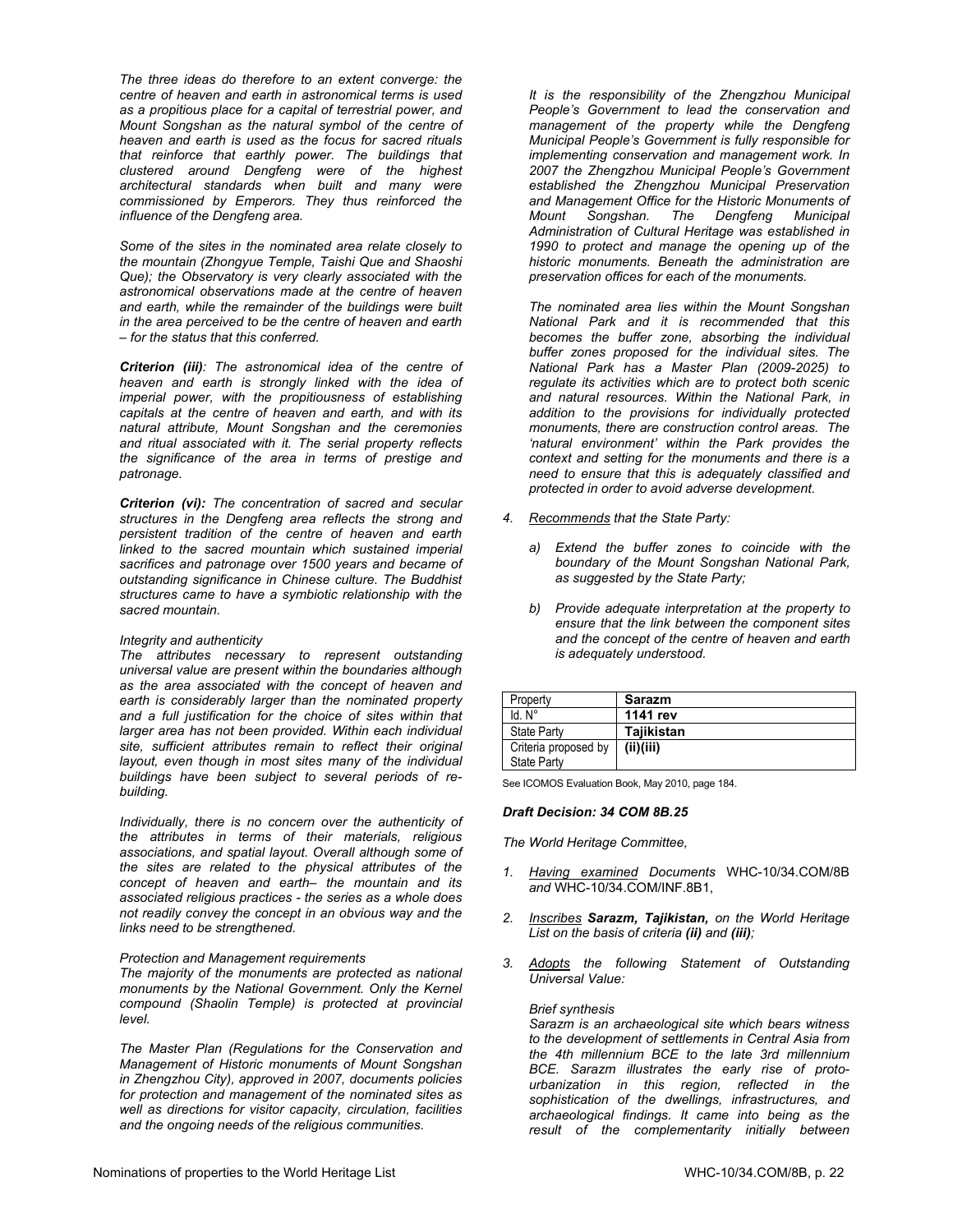*pastoralism and early agrarianism, and subsequently between the exploitation of mineral resources in the Bronze Age and the development of handicrafts. Sarazm demonstrates the existence of inter-regional trade and cultural interchanges over long distances across Central Asia. This was a long-lasting and prosperous proto-urban metropolis, at the north-eastern extremity of a vast area stretching from Mesopotamia to the Indus and the Iranian plateau.* 

*Criterion (ii): The proto-urban centre of Sarazm bears testimony, from the 4th millennium BCE, to trade and cultural interchanges between the pastoral nomads of the mountains of Central Asia and the agrarian peoples of Transoxiane. Later, particularly in the Bronze Age, Sarazm complemented and extended its activities with metallurgy and handicrafts, demonstrating the existence of a network of a diversity of interchanges on a very large scale. Sarazm had connections with the steppes of Central Asia, and in addition with the Turkmenian, proto-Elamite, Mesopotamian, and Indus worlds.* 

*Criterion (iii): Sarazm constitutes a remarkable human settlement, exceptional in its geographical situation, in Central Asia, in the 4th and 3rd millennia BCE, to which its proto-urban and architectural remains and its archaeological findings bear witness. The town played a regional role over a long period and on a very large scale in the working of metals, particularly tin and copper, and the associated development of handicrafts to produce tools, ceramics, and jewellery. Sarazm is one of the places that gave birth to and saw the development of the major trans-Eurasian trade routes.* 

# *Integrity and Authenticity*

*The integrity of the property is acceptable and under control, as a result of the current conservation works and programmes, but it is still ill-defined because of uncertainty about the precise boundaries of the proto-urban site.* 

*All the original elements are in their initial location, where they were left when the site was abandoned, and the only deterioration of these elements is the result of natural processes.* 

# *Protection and management requirements*

*Sarazm has the legal status of a "Historical and Archaeological Reserve," as defined by the resolutions of the Government of the Republic of Tajikistan No 391 of 21 September 2000 and No 198 of 19 April 2001. It is managed by the Penjikent Archaeological Base under the supervision of the Institute of History, Archaeology and Ethnography of the Academy of Sciences. The protection of the property is satisfactory. The system for the management of the property is in place. It has begun to be expanded and to operate satisfactorily. A certain degree of fragility remains, however, as the presence of the management system on the site of the property itself is inadequate. The management authority must make sure that it produces a report on the initiatives carried out and strengthens the human resources of the Sarazm Archaeological Reserve, in terms of both the number of staff and the level of training. International cooperation for scientific research and for the conservation of the property remains crucial, and must proactively participate in the training of local personnel.* 

- *4. Recommends that the State Party:* 
	- *a) Consider changing the name of the property to make*
- *b) Continue and reinforce the upcoming archaeological programme in the context of the international cooperation projects currently under way, in particular by the use of non-invasive geophysical techniques, to try to determine the boundaries of the proto-urban settlement of Sarazm and to confirm what are today the most hypothetical aspects of the value of the property (metallurgy and metal working, handicrafts other than ceramics);*
- *c) Continue and systematize the efforts being made to improve the conservation of the property (the CRATerre programme in particular), examine whether new protective shelters are necessary, and raise awareness of the annual conservation monitoring report;*
- *d) Draw up a report of actions completed or under way as the 2006-2010 management plan comes to an end, including initiatives carried out under international cooperation projects, and submit a new management plan, based on this report, for future years;*
- *e) Reinforce the Sarazm Archaeological Base with permanent staffing and open the property and the site museum to visitors, while ensuring that the values of the property are appropriately presented;*
- *f) Strengthen the training of the personnel employed by the Reserve, particularly in connection with international scientific and conservation cooperation projects;*
- *g) Extend the monitoring of the property to include control of agricultural and housing development inside the buffer zone and of the use of the roads that cross the property and the buffer zone*.

# **C.4 EUROPE / NORTH AMERICA**

# **C.4.1 New Nominations**

| Property                                   | Augustowski Canal – a work of man<br>and nature |
|--------------------------------------------|-------------------------------------------------|
| $Id$ $N^{\circ}$                           | 1304                                            |
| <b>State Party</b>                         | <b>Belarus / Poland</b>                         |
| Criteria proposed by<br><b>State Party</b> | $(i)(iv) + CL$                                  |

See ICOMOS Evaluation Book, May 2010, page 206.

# *Draft Decision: 34 COM 8B.26*

- *1. Having examined Documents* WHC-10/34.COM/8B *and* WHC-10/34.COM/INF.8B1,
- *2. Decides not to inscribe Augustowski Canal a work of man and nature, Belarus / Poland, on the World Heritage List.*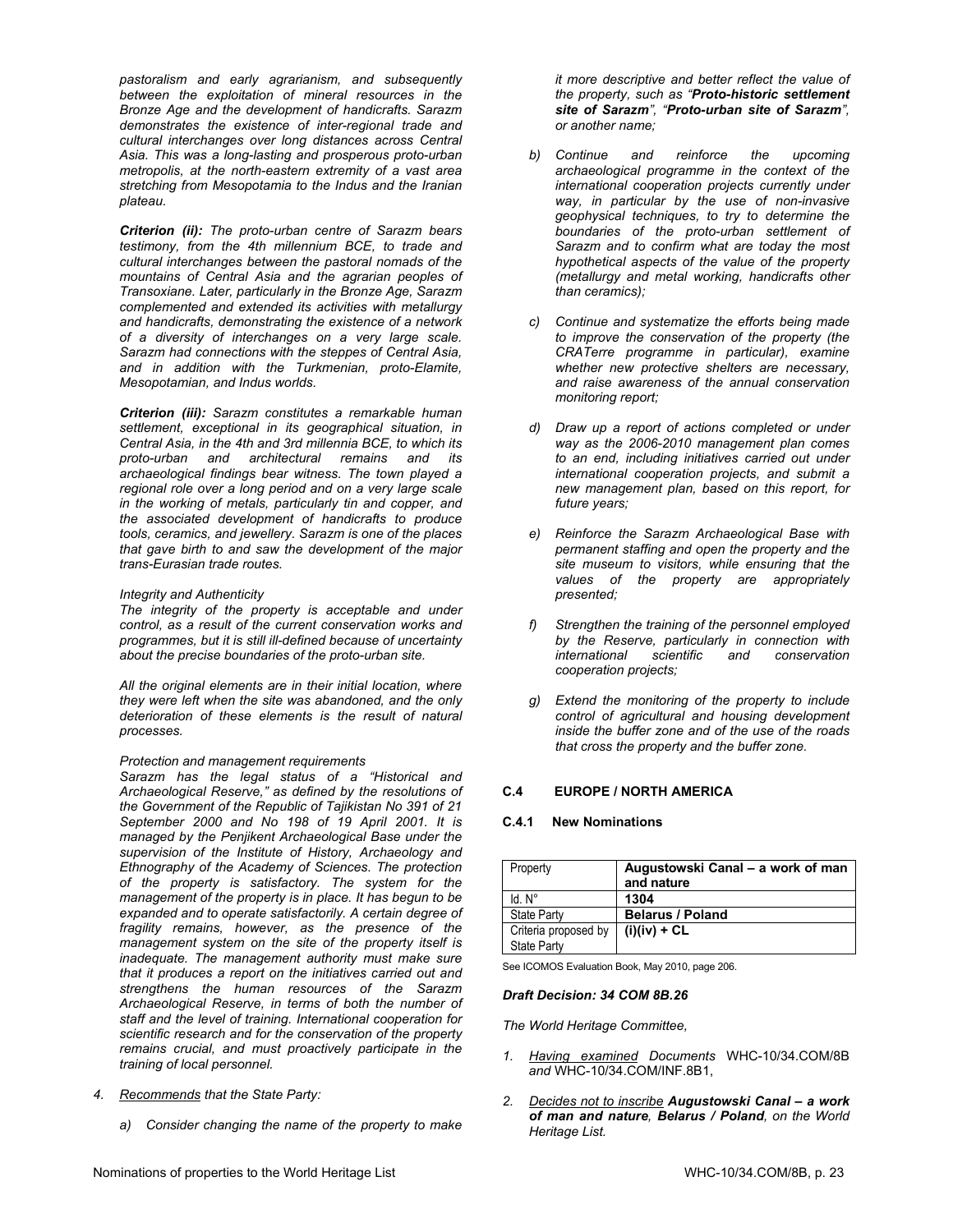| Property             | <b>Major Mining Sites of Wallonia</b> |
|----------------------|---------------------------------------|
| $Id. N^{\circ}$      | 1344                                  |
| <b>State Party</b>   | <b>Belgium</b>                        |
| Criteria proposed by | (ii)(iv)                              |
| State Party          |                                       |

See ICOMOS Evaluation Book, May 2010, page 217.

#### *Draft Decision: 34 COM 8B.27*

*The World Heritage Committee,* 

- *1. Having examined Documents* WHC-10/34.COM/8B *and* WHC-10/34.COM/INF.8B1,
- *2. Defers the examination of the nomination of the Major Mining Sites of Wallonia, Belgium,, to the World Heritage List in order to allow the State Party to:* 
	- *a) Clarify the ownership situation of Blegny-Mine and contractualize responsibility for its management with the management company;*
	- *b) Review the buffer zone at Bois-du-Luc, in accordance with the principles already applied to the buffer zones for the three other sites;*
	- *c) Make in-depth protection of the property's components effective through systematic inclusion on the list of historic monuments and protected cultural sites in Wallonia. The protection must be coordinated between the various sites and it should achieve the highest level possible;*
	- *d) Formalize and promulgate a harmonized protection system for the buffer zones in direct relationship with the property's Outstanding Universal Value, and take into account the need to protect the surroundings of the property's components, especially through control of urban development;*
	- *e) Create a conservation plan for the entire property, defining its methodology and monitoring and specifying its managers and stakeholders. This plan should, in particular, take into account the restoration of the conditions of authenticity of the private houses on the Grand Hornu estate;*
	- *f) Formalize and make effective, in accordance with paragraph 114 of the* Operational Guidelines *for the Implementation of the World Heritage Convention, a consultation and management coordination structure between the various sites, operating on a regular basis, specifying its structure, the stakeholders, the scope of its authority, and its material organization. It will, in particular, be in charge of a coherent and homogeneous monitoring system yet to be defined;*
- *3. Considers that any revised nomination with revised boundaries requires an expert mission to the site;*
- *4. Recommends that the State Party:* 
	- *a) Appoint without further delay the safety manager at Blegny- Mine;*
	- *b) Design and implement, as part of the Conservation Plan, a study and training programme for the longterm conservation of this technical and industrial property with its specific nature.*

| Property                                   | <b>Episcopal City of Albi</b> |
|--------------------------------------------|-------------------------------|
| $Id$ $N^{\circ}$                           | 1337                          |
| <b>State Party</b>                         | <b>France</b>                 |
| Criteria proposed by<br><b>State Party</b> | (ii)(iv)(v)                   |

See ICOMOS Evaluation Book, May 2010, page 231.

#### *Draft Decision: 34 COM 8B.28*

*The World Heritage Committee,* 

- *1. Having examined Documents* WHC-10/34.COM/8B *and* WHC-10/34.COM/INF.8B1,
- *2. Inscribes the Episcopal City of Albi, France, on the World Heritage List on the basis of criteria (iv) and (v);*
- *3. Adopts the following Statement of Outstanding Universal Value:*

#### *Brief synthesis*

*The episcopal city of Albi presents a complete built ensemble representative of this type of urban development in Europe from the Middle Ages to the present day. Its monumental and urban elements are complementary and well preserved, in subtle harmonies of tones and appearance thanks to the use of local fired brick. It is testimony to a programme which was simultaneously both defensive and spiritual that was implemented by the Roman Catholic bishops following the suppression of the Albigenses or Cathar heresy in the 13th century. Saint-Cécile Cathedral is the most remarkable monumental symbol, in a Gothic architectural style unique to southern France, to which systematic internal painted decoration, a choir, and late Gothic statuary were added in the 15th and 16th centuries. Finally, the outstanding value of the city is expressed by a medieval urban landscape that is both well preserved and extremely authentic.* 

*Criterion (iv): The historic city of Albi presents an outstanding medieval architectural and urban ensemble. It is homogeneous and is expressed through a high-quality urban landscape that possesses high visual coherence because of the generalised and enduring use of local fired brick. Sainte-Cécile Cathedral is an exceptional architectural and decorative example of the adaptation of the Gothic style to the context of southern France.* 

*Criterion (v): The Albi urban site developed gradually over the centuries, and notably from the Middle Ages. The events of the Albigensian Crusade transformed it into a symbolic episcopal city structured around its Cathedral and its episcopal fortress-palace. This is one of the rare examples of ensembles of this kind that are to such a high degree complete and well preserved. It expresses in a very comprehensive way a type of urban settlement that was characteristic of medieval and Renaissance Europe.* 

#### *Integrity and authenticity*

*All the old architectural elements are included in the nominated historic zone, which corresponds exactly with the boundaries of the city as it was in the Renaissance. Any exceptions from this level of integrity are mainly attributable to redevelopment of the urban districts in the 19th and early 20th centuries. These were limited in scope and do not affect the coherent appearance of the city overall.*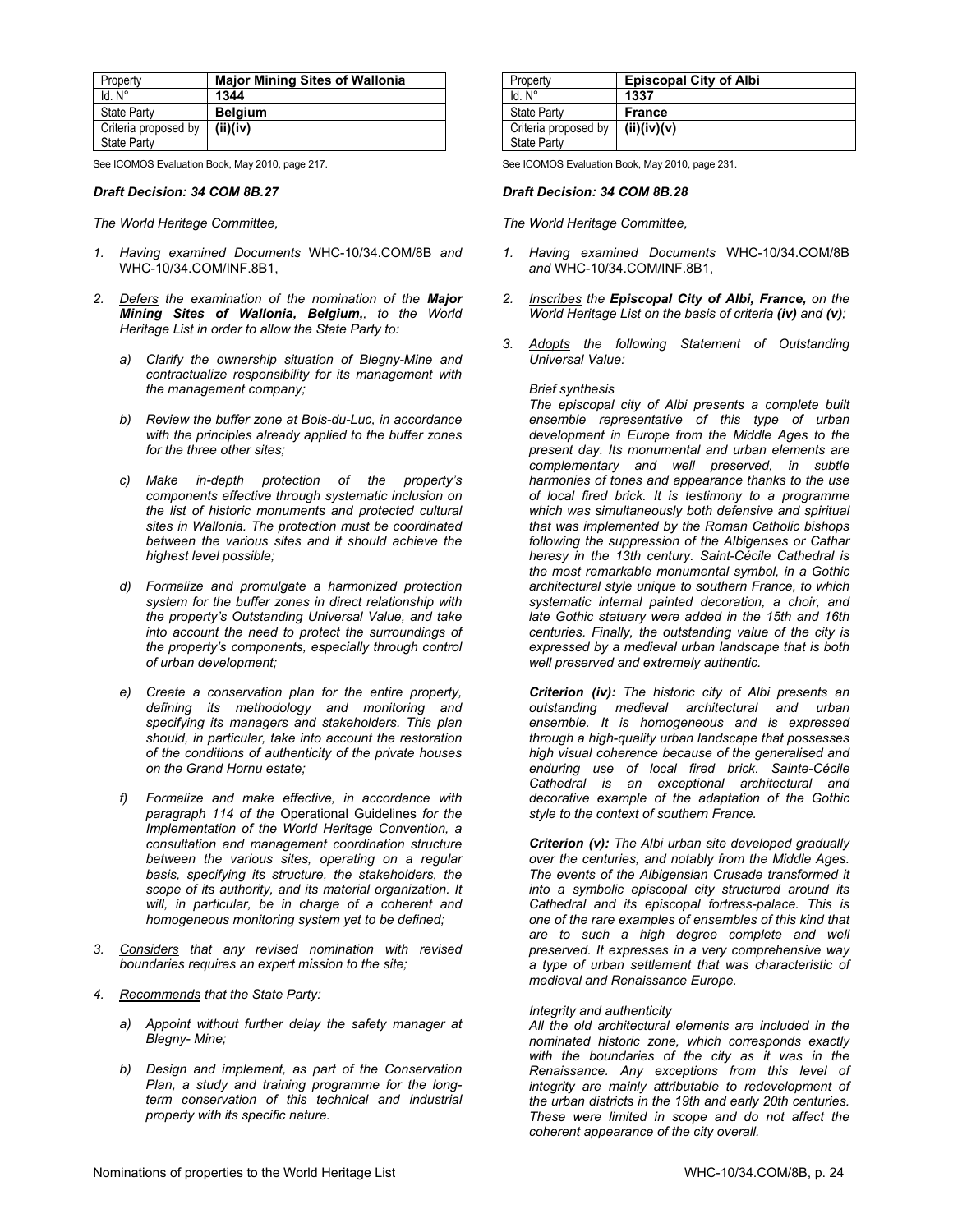*The conditions of authenticity of the urban structure of the property, of a number of buildings from the Middle Ages and the Renaissance, and of most of the monuments are satisfactory thanks to appropriate conservation. The city enjoys considerable visual coherence attributable to the chromatic nuances of the local fired brick, which was in use over a lengthy historical period up to the present day.* 

*The integrity and the authenticity of the urban landscape of the ensemble should be emphasised; they should be a priority objective for long-term preservation.* 

#### *Protection and management requirements*

*The episcopal city's main monuments are all under the protection of the French law of 1913. The so-called 'Malraux Law' of 1962 on conservation areas led to an early municipal project, which was approved in 1968. A protection and enhancement plan followed and was approved in 1974. The protection arrangements are adequate and operate satisfactorily. An extension of the protection of the urban landscape has been announced for the area outside the buffer zone (broad protection procedure, known as ZPPAUP).* 

*The management system for the property is long-standing, and involves numerous stakeholders with well defined specialist functions, which they exercise with recognised expertise. The Municipality is seen as the current coordinator of this system, notably through its consultative management with the inhabitants in the Conservation Area, which includes both the property and its buffer zone. A Property Committee has been established and is responsible in particular for monitoring conservation and protection, coordinating the various stakeholders, and relations with the inhabitants.* 

#### *4. Recommends that the State Party:*

- *a) Ensure that the legibility of the overall historic urban landscape is not altered by disproportionate constructions in the peripheral districts, especially to the south and north-east of the buffer zone. The State Party is invited to keep the World Heritage Centre informed of the regulatory developments currently under review: ZPPAUP (urban and rural architectural heritage protection zone) and SCOT (territorial cohesion plan);*
- *b) Define and implement as soon as possible the heritage and tourism monitoring indicators that have been announced.*

| Property             | <b>Sites of Christianity in the Galilee</b> |
|----------------------|---------------------------------------------|
| $Id. N^\circ$        | 1309                                        |
| <b>State Party</b>   | <b>Israel</b>                               |
| Criteria proposed by | (iii)(vi)                                   |
| State Party          |                                             |

See ICOMOS Evaluation Book, May 2010, page 245.

#### *Draft Decision: 34 COM 8B.29*

*The World Heritage Committee,* 

- *1. Having examined Documents* WHC-10/34.COM/8B *and* WHC-10/34.COM/INF.8B1,
- *2. Decides not to inscribe the Sites of Christianity in the Galilee, Israel, on the World Heritage List.*

| Property                            | Seventeenth-century<br>area of Amsterdam inside<br>Singelgracht | canal | ring<br>the |
|-------------------------------------|-----------------------------------------------------------------|-------|-------------|
| $Id$ $N^{\circ}$                    | 1349                                                            |       |             |
| <b>State Party</b>                  | <b>Netherlands</b>                                              |       |             |
| Criteria proposed by<br>State Party | (i)(ii)(iv)                                                     |       |             |

See ICOMOS Evaluation Book, May 2010, page 258.

# *Draft Decision: 34 COM 8B.30*

*The World Heritage Committee,* 

- *1. Having examined Documents* WHC-10/34.COM/8B *and* WHC-10/34.COM/INF.8B1,
- *2. Inscribes the Seventeenth-century canal ring area of Amsterdam inside the Singelgracht,*  **Netherlands***, on the World Heritage List on the basis of criteria (i), (ii) and (iv);*
- *3. Adopts the following Statement of Outstanding Universal Value:*

# *Brief synthesis*

*The Amsterdam Canal District illustrates exemplary hydraulic and urban planning on a large scale through the entirely artificial creation of a large-scale port city. The gabled facades are characteristic of this middleclass environment, and the dwellings bear witness both to the city's enrichment through maritime trade and the development of a humanist and tolerant culture linked to the Calvinist Reformation. In the 17th and 18th centuries, Amsterdam was seen as the realization of the ideal city that was used as a reference urban model for numerous projects for new cities around the world.* 

*Criterion (i): The Amsterdam Canal District is the design at the end of the 16th century and the construction in the 17th century of a new and entirely artificial 'port city.' It is a masterpiece of hydraulic engineering, town planning, and a rational programme of construction and bourgeois architecture. It is a unique and innovative, large-scale but homogeneous urban ensemble.* 

*Criterion (ii): The Amsterdam Canal District bears witness to an exchange of considerable influences over almost two centuries, in terms not only of civil engineering, town planning, and architecture, but also of a series of technical, maritime, and cultural fields. In the 17th century Amsterdam was a crucial centre for international commercial trade and intellectual exchange, for the formation and the dissemination of humanist thought; it was the capital of the economyworld in its day.* 

*Criterion (iv): The Amsterdam Canal District represents an outstanding example of a built urban ensemble that required and illustrates expertise in hydraulics, civil engineering, town planning, and construction and architectural knowhow. In the 17th century, it established the model for the entirely artificial 'port city' as well as the type of Flemish single dwelling with its 'neck gable'. The city is testimony, at the highest level, to a significant period in the history of the modern world.*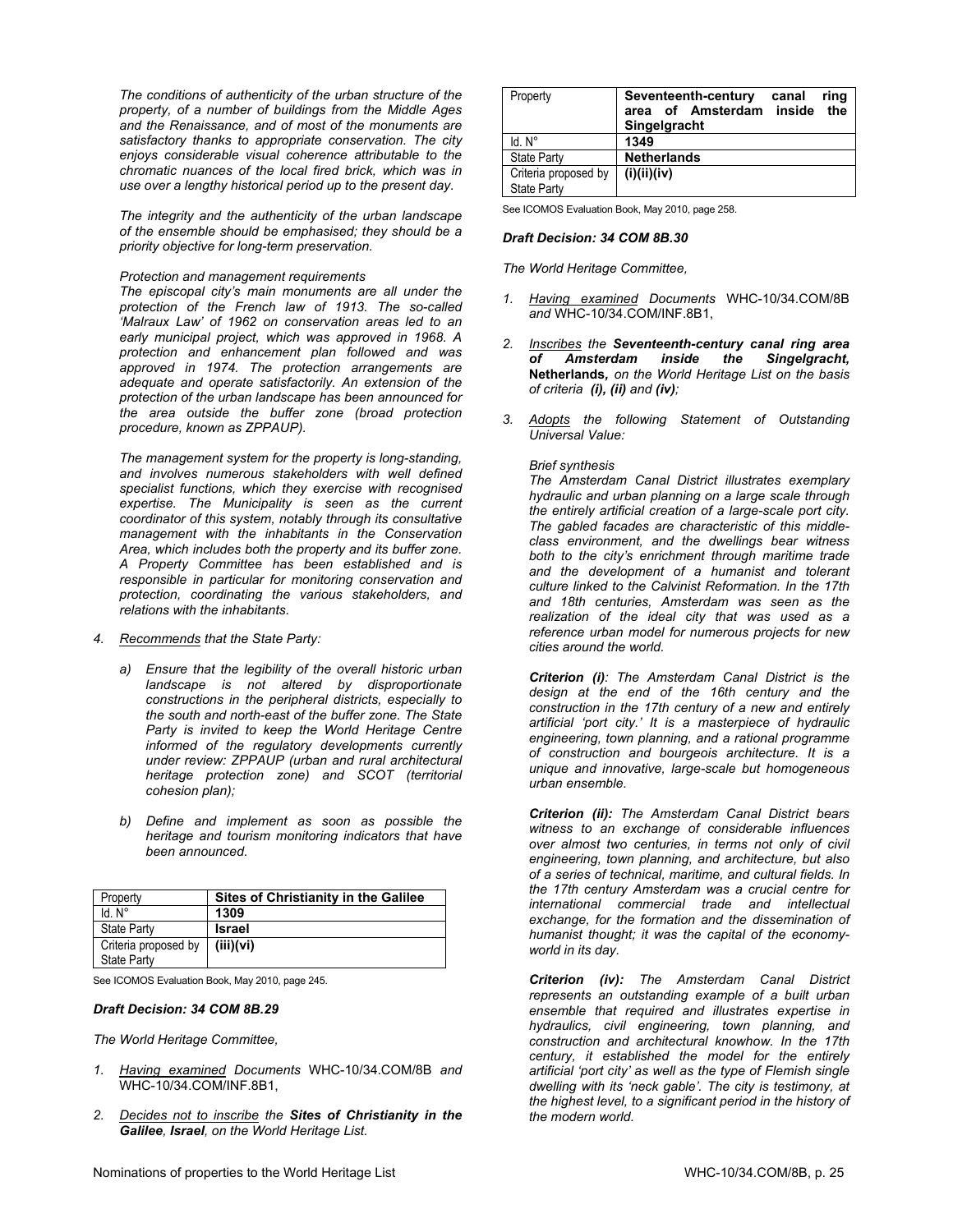### *Integrity and authenticity*

*The network of canals in concentric arcs of a circle that forms the basis of the urban layout, along with the radial waterways and streets, survives in its entirety, with its old embankments and historic facade alignments.* 

*The majority of the houses erected in the 17th and 18th centuries are still present in a good general state of conservation. This basic situation, fundamentally healthy for an urban ensemble that is still alive and active, needs to be tempered in certain respects. Streets have sometimes been widened and the facade dwellings rebuilt, notably the current Weesperstraat arterial road. The old civil and hydraulic structures have generally been replaced, tall modern buildings affect some landscape perspectives, especially in the north of the property, and aggressive advertising pollutes the property's visual condition.* 

### *Protection and management requirements*

*A very large number of buildings and structures are protected by national and municipal heritage listing. The situation with regard to protection seems to be complex, within the context of the operation of the Amsterdam Central Borough (the heart of the city), but the procedures that govern protection are complied with. Good awareness on the part of those responsible means that the excesses of urban growth that was at times difficult to control in the recent past seem to be increasingly better managed, notably advertising within the property and the visual impact of tall buildings on the urban landscapes of the property.* 

*All the management measures form an effective and coherent system, within the orbit of the Central Borough of Amsterdam and with the guarantee of the Bureau of Monuments. A horizontal management and monitoring body for the property has now been implemented, the Amsterdam World Heritage Bureau.* 

- *4. Recommends that the State Party:* 
	- *a) Pursue the application of measures to eradicate aggressive advertising hoardings and video screens on scaffolding and work-site fences inside the property and submit a detailed report on the situation of advertising displays within the property for examination at the 35th session of the World Heritage Committee, 2011;*
	- *b) Give thought to a charter of good conduct between the city and the private commercial sector, defining what is and is not allowed with regard to how buildings are treated, shop fronts, signage and lighting, the occupation of public space, urban furniture, terraces, etc.;*
	- *c) Make sure that when the Amsterdam Central Borough examines building permits, conservation objectives remain paramount;*
	- *d) Ensure effective control over projects for tall buildings within the agglomeration to monitor their architectural quality and ensure that they are in harmony with the visual expression of the value of the property;*
	- *e) Keep the World Heritage Committee informed of any development project concerning the property, its buffer zone, and surroundings in conformity with paragraph 172 of the Operational Guidelines for the*

#### *Implementation of the World Heritage Convention;*

*f) Provide the number of inhabitants and the surface areas of the property and the buffer zone resulting from the newly configured boundaries.* 

| Property             | Darwin's Landscape Laboratory |
|----------------------|-------------------------------|
| ld N°                | 1247                          |
| <b>State Party</b>   | <b>United Kingdom</b>         |
| Criteria proposed by | $(iii)(vi) + CL$              |
| State Party          |                               |

See IUCN Evaluation Book, May 2010, page 177. See ICOMOS Evaluation Book, May 2010, page 273.

#### *Draft Decision: 34 COM 8B.31*

*The World Heritage Committee,* 

- *1. Having examined Documents* WHC-10/34.COM/8B *and* WHC-10/34.COM/INF.8B1,
- *2. Decides not to inscribe Darwin's Landscape Laboratory, United Kingdom, on the World Heritage List.*

| Property                            | <b>Mount Vernon</b>             |
|-------------------------------------|---------------------------------|
| ld N°                               | 1327                            |
| <b>State Party</b>                  | <b>United States of America</b> |
| Criteria proposed by<br>State Party | $(iv) + CL$                     |

See ICOMOS Evaluation Book, May 2010, page 288.

#### *Draft Decision: 34 COM 8B.32*

- *1. Having examined Documents* WHC-10/34.COM/8B *and* WHC-10/34.COM/INF.8B1,
- *2. Defers the examination of the nomination of Mount Vernon, United States of America,, to the World Heritage List in order to allow the State Party to reconsider the scope of the nomination;*
- *3. Considers that any revised nomination with revised boundaries requires an expert mission to the site;*
- *4. Recommends that the State Party:* 
	- *a) Monitor the problems of erosion along the river;*
	- *b) Reduce to the minimum reconstruction for interpretive purposes, trusting other means of interpreting the heritage values of the property;*
	- *c) Follow in all management and conservation activities the cautious approach established by the founders of the Mount Vernon Ladies Association;*
	- *d) Plant trees in order to screen the support facilities from the core of the nominated property.*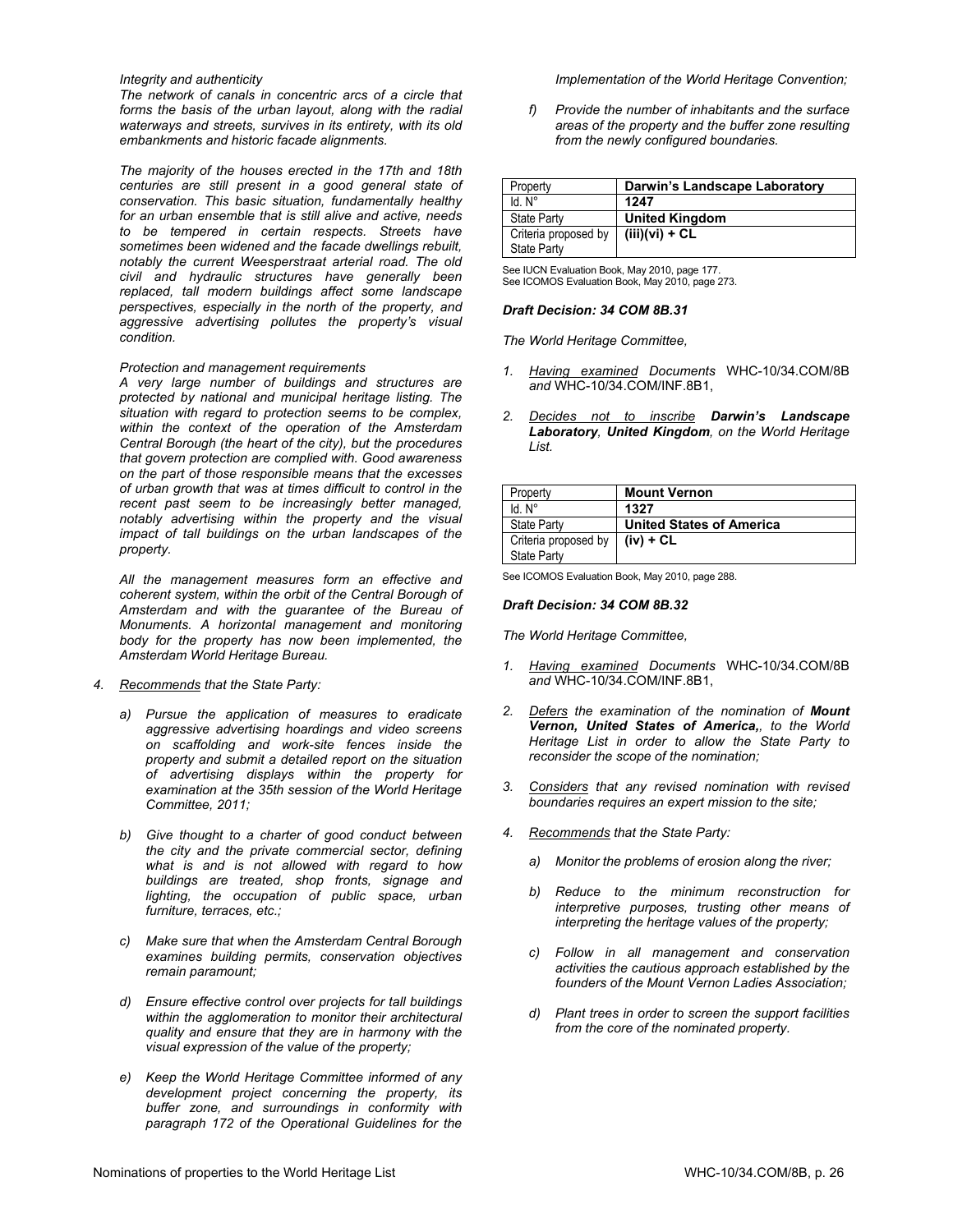# **C.4.2 Extension of properties already inscribed on the World Heritage List**

| Property                            | <b>Upper Harz Water Management</b><br><b>System</b><br>(extension of "Mines of Rammelsberg<br>and Historic Town of Goslar") |
|-------------------------------------|-----------------------------------------------------------------------------------------------------------------------------|
| $Id. N^\circ$                       | 623 ter                                                                                                                     |
| <b>State Party</b>                  | Germany                                                                                                                     |
| Criteria proposed by<br>State Party | (i)(ii)(iii)(iv)                                                                                                            |

See ICOMOS Evaluation Book, May 2010, page 297.

#### *Draft Decision: 34 COM 8B.33*

*The World Heritage Committee,* 

- *1. Having examined Documents* WHC-10/34.COM/8B *and* WHC-10/34.COM/INF.8B1,
- *2. Refers the extension under cultural criteria of the Mines of Rammelsberg and Historic Town of Goslar to include the Upper Harz Water Management System, Germany, back to the State Party to allow it to:*
	- *a) Put in place a management system for the whole property, including its extension, and to group together and harmonize the management documents to form a management plan for the serial property;*
	- *b) Institute a permanent overarching management and coordination authority in charge of the management plan, with guaranteed human and material resources, as called for in Paragraph 114 of the Operational Guidelines for the Implementation of the World Heritage Convention; this authority must include all the partners involved in the management of the property, must be officially approved, and must be put in place;*
- *3. Recommends that the State Party:* 
	- *a) Take care to conserve the remains of the old modes of hydraulic operation, particularly the abandoned ditches, and the two surviving pond management systems (Teich-Striegel);*
	- *b) Develop a long-term plan for the expansion of tourism;*
	- *c) Establish a regular time interval for the monitoring of the buffer zone and a standard methodology for such monitoring.*

| Property                            | Røros Mining Town and the<br><b>Circumference (extension of "Røros</b><br>Mining Town") |
|-------------------------------------|-----------------------------------------------------------------------------------------|
| $Id. N^\circ$                       | 55 bis                                                                                  |
| <b>State Party</b>                  | <b>Norway</b>                                                                           |
| Criteria proposed by<br>State Party | $(iii)(iv)(v) + CL$                                                                     |

See IUCN Evaluation Book, May 2010, page 173. See ICOMOS Evaluation Book, May 2010, page 309.

# *Draft Decision: 34 COM 8B.34*

*The World Heritage Committee,* 

- *1. Having examined Documents* WHC-10/34.COM/8B *and* WHC-10/34.COM/INF.8B1,
- *2. Approves the extension of Røros Mining Town to include the Circumference and become Røros Mining Town and the Circumference, Norway, on the World Heritage List on the basis of criteria (iii), (iv), and (v);*
- *3. Adopts the following Statement of Outstanding Universal Value:*

*Brief synthesis* 

*Røros Mining Town and the Circumference consist of three sites within the Circumference, i.e. the area of privileges awarded by the Danish-Norwegian King to Røros Copper Works in 1646.* 

*The town and the cultural landscapes cover a large continuous area which includes the landscape surrounding the mining town, the urban agricultural areas, and the most important mining landscapes where agricultural practices and copper works operation were carried out.* 

*Femundshytta is a largely relict landscape which includes the industrial cultural landscape with the remains of a smelter, water management systems, and the community that grew up around them. The Winter Transport Route is made up of a sequence of lakes, rivers, and creeks in an almost untouched landscape. It was used from November to May.* 

*Røros Mining Town, established in 1646, is unique. It is built entirely of wood, and interlinked with a cultural landscape that shows in an outstanding and almost complete manner how mining operations, transportation, and the way of life had to be adapted to the requirements of the natural environment – the mountain plains, the cold climate, the remote location without roads and with marginal growth conditions for forests and agriculture. On this basis a unique culture developed that has partly disappeared, but an outstanding testimony of the existence of which has been preserved.* 

*Criterion (iii): From the time copper ore was found in the mountains at Røros in 1644 until the copper works went bankrupt in 1977, with German mining technology as a starting point, employing German, Danish, Swedish, and Norwegian immigrants, a unique culture developed to extract the valuable copper in a remote and sparsely inhabited area. Today there is no mining in the area, but Røros Mining Town and the traces of mining, smelters, transport, and water*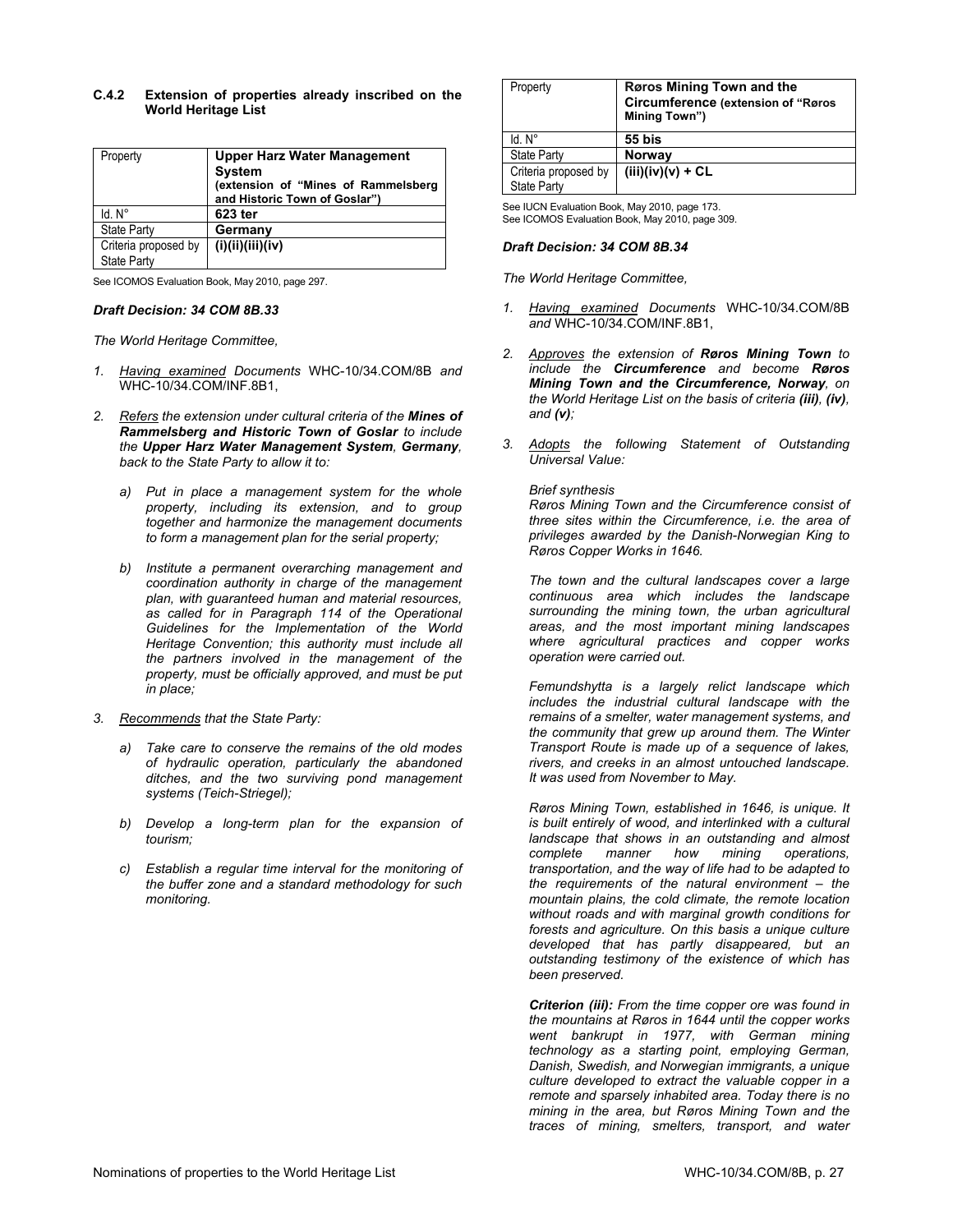*management systems bear unique witness to the adaptation of technology to the requirements of the natural environment and the remoteness of the situation.* 

*Criterion (iv): Røros townscape and its related industrial and rural landscapes, with their interlinked industrial activity and domestic and agricultural accommodation within an urban environment, illustrate in an outstanding manner how people adapted to the extreme circumstances in which they had to live and how they used the available indigenous resources to provide shelter, produce food for their sustenance, and contribute to the national wealth of the country. Technologically, their buildings and installations evolved through the use of available indigenous materials to functionally satisfy the combined approach of mining and agrarian practices whilst at the same time accommodating the consequences of dealing with extreme climatic conditions.* 

*Criterion (v): Røros Mining Town and the Circumference constitute a totality that is an outstanding example of traditional settlement and land-use. The various activities that have been carried out in the area constitute a cohesive and interdependent unit. These activities have shaped a cultural landscape that provides a unique picture of how the mines and the mining town functioned as a complex and at times vulnerable system that verged on the limits of what was possible in an inhospitable environment with a harsh climate.* 

#### *Integrity and Authenticity*

*The nominated property contains all elements that convey the Outstanding Universal Value of the property and its most relevant features present a high or good level of integrity. The mining landscape is relict in nature, but almost no transformations or encroachment occurred after the closure of the copper workings.* 

*The authenticity of the property is expressed in almost all its aspects and features. All the remains bear credible witness to the history and development of the site. This is also reinforced by the rich archive documenting the copper company's history.* 

#### *Protection and management requirements*

*The most important legislative instruments that help to protect and manage Røros Mining Town and the Circumference are the Cultural Heritage Act (1978) and the Planning and Building Act (1985).* 

*The management framework for Røros Mining Town and the Circumference is embodied in a Statement of Intent which has been signed by all responsible bodies for the nominated property.* 

*The basis for management relies on the existing Norwegian legal framework, the planning instruments in force, the administrative and private bodies responsible for the property and sources of funding for heritage conservation, agricultural activities in heritage areas, productive and marketing activities based on cultural and natural heritage, and sustainable tourism. The management framework contains an action programme including short- and long-term actions.* 

- *4. Recommends that the State Party:* 
	- *a) Provide the World Heritage Centre with updated information about any progress made in the process under way for strengthening the legal protection of*

#### *Femundshytta;*

- *b) Respect the proposed timetable for the development of the regional plan for Hedmark and Sør-Trøndelag counties and for the management plan for the proposed extension and its buffer zone and provide the World Heritage Centre with updated information on any progress made in this direction;*
- *c) Continue to implement the measures undertaken to maintain and preserve the industrial and the historic agricultural landscape, especially those areas that are closest to the town and therefore more subject to development pressure, and guarantee control over building permits in order to retain the character and the historic features reflecting the role of farming activity in sustaining the way of life of mine workers;*
- *d) Monitor the development of the tourism industry within the boundaries of the nominated property;*
- *e) Extend the assessment of the natural disaster threats to the entire proposed extension;*
- *f) Collect and provide further information on the nature and consequences of pollution in the mining sites and on future measures that may be undertaken to reduce pollution;*
- *g) Ensure the protection of a wider area surrounding the Winter Transport Route for purpose of research and possible future extension of the Route path;*
- *h) Develop measures to ensure prevention and prompt reaction in case of fire in uninhabited areas;*
- *i) Keep the World Heritage Committee informed of the enlargement of the airport, should these plans be put into effect, in accordance with paragraph 172 of the Operational Guidelines.*

| Property                                   | Palaeolithic Rock Art Ensemble in<br>Siega Verde<br>(extension of "Prehistoric Rock Art Sites in<br>the Côa Valley", Portugal) |
|--------------------------------------------|--------------------------------------------------------------------------------------------------------------------------------|
| $Id$ $N^{\circ}$                           | 866 bis                                                                                                                        |
| <b>State Party</b>                         | <b>Spain</b>                                                                                                                   |
| Criteria proposed by<br><b>State Party</b> | (i)(iii)                                                                                                                       |

See ICOMOS Evaluation Book, May 2010, page 323.

#### *Draft Decision: 34 COM 8B.35*

- *1. Having examined Documents* WHC-10/34.COM/8B *and* WHC-10/34.COM/INF.8B1,
- *2. Approves the extension of Prehistoric Rock Art Sites in the Côa Valley, Portugal to include Palaeolithic Rock Art Ensemble in Siega Verde, Spain and become Prehistoric Rock Art Sites in the Côa Valley and Siega Verde, Portugal, Spain on the basis of criteria (i) and (iii);*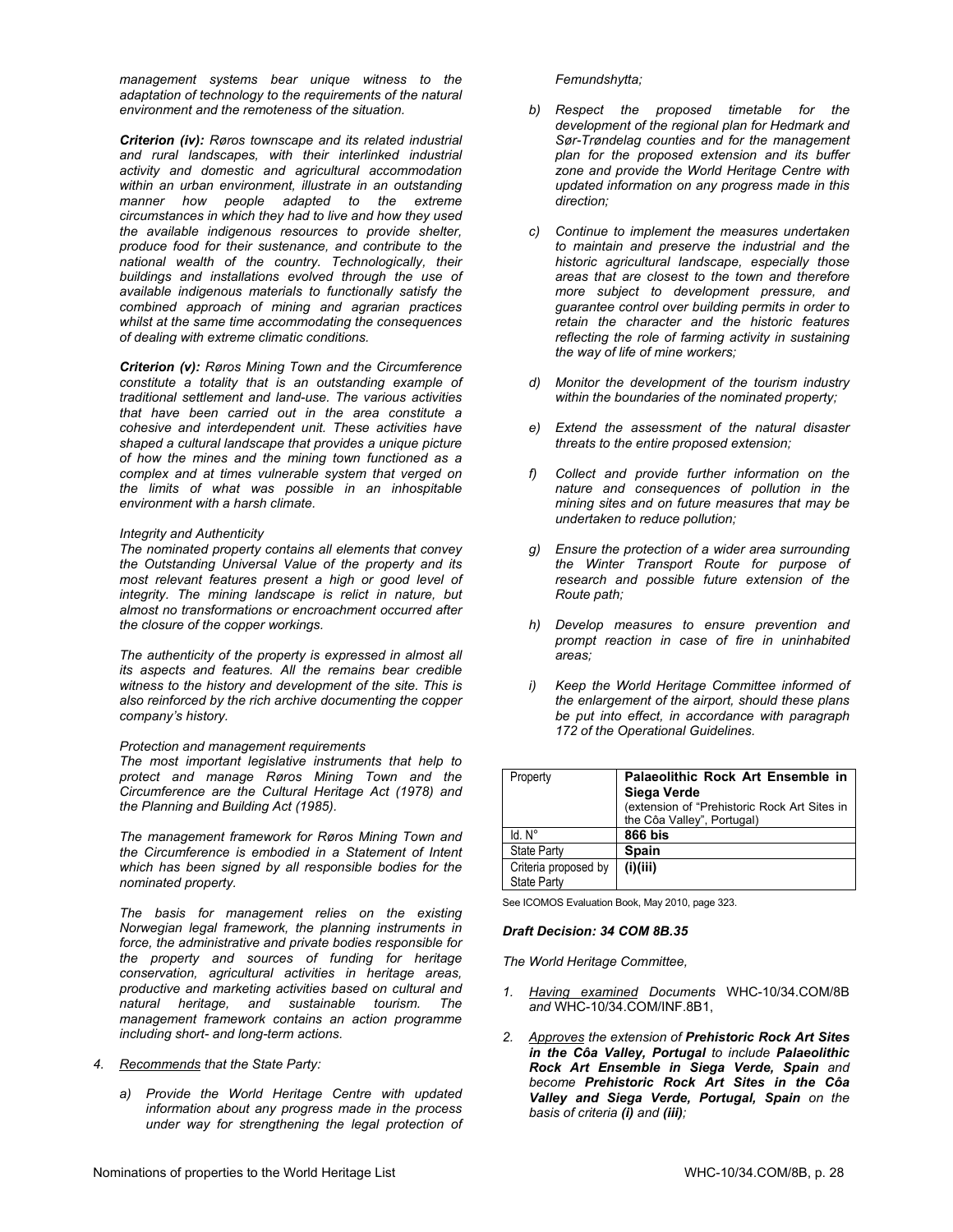*3. Adopts the following Statement of Outstanding Universal Value:* 

# *Brief synthesis*

*The property includes the two Prehistoric Rock Art Sites in the Côa Valley (Portugal) and Siega Verde (Spain), consisting of rocky cliffs carved by fluvial erosion and embedded in an isolated rural landscape in which hundreds of panels with thousands of animal figures (5,000 in Foz Côa, around 440 in Siega Verde) have been engraved over several millennia.* 

*The rock-art sites of Foz Côa and Siega Verde represent the most remarkable open-air ensemble of Palaeolithic art on the Iberian Peninsula within the same geographical region.* 

*Foz Côa and Siega Verde provide the best illustration of the iconographic themes and organization of Palaeolithic rock art, which adopted the same modes in caves and in the open air, thus contributing to a greater understanding of this artistic phenomenon.* 

*Together they form a unique place of the prehistoric era, rich in material evidence of Upper Palaeolithic occupation.* 

*Criterion (i): The rock engravings in Foz Côa and Siega Verde, dating from the Upper Palaeolithic to the final Magdalenian/ Epipalaeolithic (22.000 – 8.000 BCE), represent a unique example of the first manifestations of human symbolic creation and of the beginnings of cultural development which reciprocally shed light upon one another and constitute an unrivalled source for understanding Palaeolithic art.* 

*Criterion (iii): The rock art of Foz Côa and Siega Verde, when considered together, throws an exceptionally illuminating light on the social, economic, and spiritual life of our early ancestors.* 

#### *Integrity and Authenticity*

*The integrity of the property is expressed primarily by the homogeneity and continuity in development within the spatial limits of the engraved rock surfaces as well as by the adoption of the typical patterns of prehistoric paintings inside caves, thus confirming the argument for the integrity of this outdoor ensemble.* 

*The authenticity of the property is demonstrated by stylistic and comparative considerations, which also include the examination of artistic themes and organization of rock engravings in caves. The only doubts relate to the interpretation of certain animal figures (e.g. woolly rhinoceros, bison, megaceros deer, reindeer, and felines).* 

# *Protection and management requirements*

*Siega Verde is protected under various national laws for heritage protection and planning and has been declared a BIC (Bien de interés cultural – property of cultural interest). Protection has been implemented since the BIC designation. Management is delegated to the local action group ADECOCIR (Association for the Development of the Region in Ciudad Rodrigo). The ADECOCIR manager is responsible for the overall management and maintenance of Siega Verde, while security is provided by the Junta de Castilla y León, which is also responsible for the maintenance of equipment. The Junta de Castilla y León has developed joint programmes with the Portuguese institution of IGESPAR (Istituto de Gestão do Património* 

*Arquitectónico e Arqueológico – Institute for the Management of the Architectural and Archaeological Heritage), which is responsible for the Côa Valley site, with the object of studying and presenting Siega Verde and Côa Valley together.* 

- *4. Recommends that the State Party:* 
	- *a) Continue the efforts that the State Parties have been initiated for the coordination of the protection and management of the inscribed property at Foz Côa and of the proposed extension, as well as of presentation and promotion activities for both properties;*
	- *b) Ensure the full and prompt implementation of the agreement signed on 2 December 2009 by the relevant municipalities to prohibit building development on the hill overlooking Siega Verde and to designate as special protection areas those in which development might have an adverse visual impact on the property;*
	- *c) Develop a comprehensive cultural tourism strategy for the proposed extension and provide the World Heritage Centre with detailed information on any progress made in this direction;*
	- *d) Assess the interrelated consequences before any possible future enlargement of the visitor centre and its parking area be planned;*
	- *e) Keep the World Heritage Committee informed on the progress made on the removal of the measuring stations and related infrastructures in accordance with paragraph 172 of the* Operational Guidelines*.*

| Property                                   | Kiev: Saint-Sophia Cathedral with<br>Related Monastic Buildings, St.<br>Cyril's and St. Andrew's Churches,<br><b>Kiev Pechersk Lavra</b><br>(extension of "Kiev: Saint-Sophia Cathedral and<br>Related Monastic Buildings, Kiev Pechersk Lavra") |
|--------------------------------------------|--------------------------------------------------------------------------------------------------------------------------------------------------------------------------------------------------------------------------------------------------|
| $Id. N^\circ$                              | 527 ter                                                                                                                                                                                                                                          |
| <b>State Party</b>                         | Ukraine                                                                                                                                                                                                                                          |
| Criteria proposed by<br><b>State Party</b> | (i)(ii)(iii)(iv)                                                                                                                                                                                                                                 |

See ICOMOS Evaluation Book, May 2010, page 334.

#### *Draft Decision: 34 COM 8B.36*

- *1. Having examined Documents* WHC-10/34.COM/8B *and* WHC-10/34.COM/INF.8B1,
- *2. Defers the examination of the extension of Kiev: Saint-Sophia Cathedral and Related Monastic Buildings, Kiev Pechersk Lavra to include Saint Cyril's Church and Saint Andrew's Church, Ukraine, to the World Heritage List in order to allow the State Party to:* 
	- *a) Review and expand the comparative analysis: for Saint Cyril's Church with Byzantine churches and for the mural scheme; for Saint Andrew's Church the stylistic genesis and then its influence in the*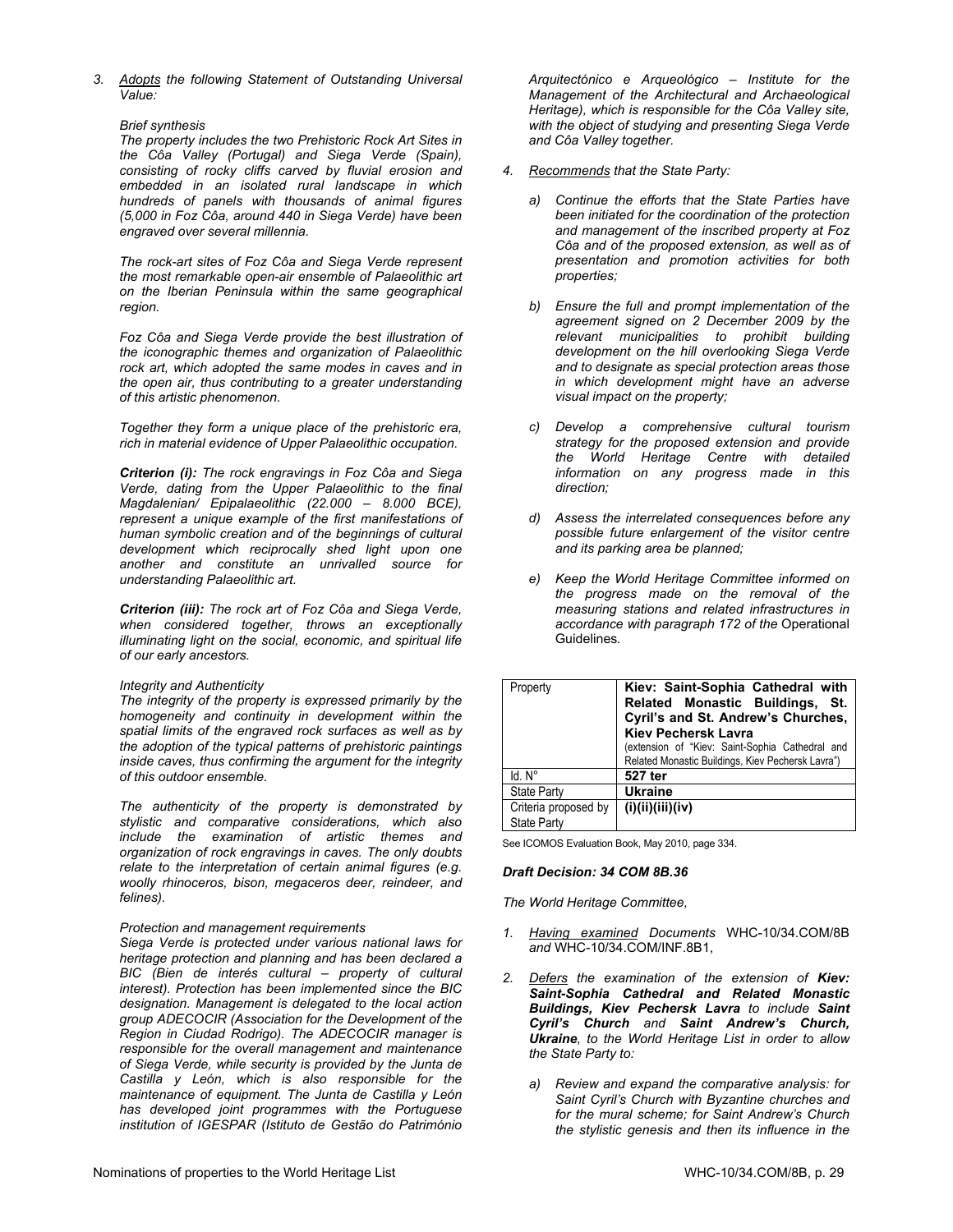*Orthodox Christian world;* 

- *b) Review the boundaries around Saint Cyril's Church in order to extend it so as to include the former walled monastery and form a homogeneous and coherent ensemble separated from the hospital;*
- *c) Consider creating a buffer zone north-east of Saint Andrew's Church, on the hillside below the building. This point should be considered in conjunction with the recommendation of Decision 33 COM 7B.125 concerning the buffer zone for Saint-Sophia Cathedral;*
- *d) Clarify the texts and responsibilities for the implementation of protection for the property's various components and the buffer zones, and specify the legal status of the Reserve (or National Conservation Area) of Saint-Sophia of Kiev. This point should be considered in conjunction with the recommendations of Decision 33 COM 7B.125;*
- *e) Implement a unique system of management which involves the various stakeholders of the properties (the two ministries involved, the Reserve, the museums, the Municipality, the local communities, etc.), in response to the current fragmented management, and in accordance with Decision 33 COM 7B.125;*
- *f) Implement a unified management plan for the properties, buffer zones, and landscape protection of the Orthodox Metropolate of Kiev; through its implementation, focus on resolving the problems of unregulated urban development, already raised and highlighted by the reactive monitoring mission to the property already inscribed (March 2009) and Decision 33 COM 7B.125; define and implement a townplanning system that is compatible with the property's values; and implement the cultural and landscape project;*
- *g) Consider developing a comprehensive works strategy for the medium term for the wet and fragile soil under the foundations of Saint Cyril's Church;*
- *h) Reschedule the project for heavy interventions for the unstable soil supporting Saint Andrew's Church and study more extensively the context in order to better identify the work required, considering the least intrusive solutions, preferably focusing on the causes of the instability;*
- *i) Confirm for Saint Andrew's Church the presence of fire-alarm systems, and whether there is a specific surveillance team for the property other than the museum staff; state for Saint Cyril's Church the number and status of the active guards and the location of the fire brigade in the event of a fire;*
- *j) Implement quantified monitoring of the interior and exterior architectural and decorative components and murals of the churches;*
- *k) Provide a summary in French or in English of the applicable texts concerning the protection of the properties, the proposed extensions, and the buffer zones;*
- *3. Recommends the State Party to:*
- *a) Clarify the meaning and use of the terms 'department' and 'museum' in reference to the Churches of Saint Cyril and Saint Andrew, as they seem to overlap;*
- *b) Ensure that restoration work is carried out in complete conformity with international standards under the supervision of a qualified manager;*
- *c) Consider limiting the excessive use of candles, which may compromise the murals and the iconostasis paintings for the day-to-day management of Saint Andrew's Church;*
- *d) Control the immediate surroundings of Saint Andrew's Church, which have been invaded by a large number of unsightly tourist trading huts;*
- *e) Consider an overall tourist infrastructure project and a general maintenance programme for the surroundings of the properties as part of the unified management plan.*

| <b>Committee</b> |                                                                  |
|------------------|------------------------------------------------------------------|
|                  |                                                                  |
| Property         | City of Graz - Historic Centre and  <br><b>Cobloge Eggenhera</b> |

**C.4.3 Properties deferred or referred back by previous sessions of the World Heritage** 

| Property             | City of Graz - Historic Centre and<br><b>Schloss Eggenberg</b><br>(extension of "City of Graz - Historic<br>Centre") |  |
|----------------------|----------------------------------------------------------------------------------------------------------------------|--|
| $Id. N^\circ$        | 931 bis                                                                                                              |  |
| <b>State Party</b>   | Austria                                                                                                              |  |
| Criteria proposed by | (ii)(iv)(vi)                                                                                                         |  |
| <b>State Party</b>   |                                                                                                                      |  |

See ICOMOS Evaluation Book Addendum, May 2010, page 36.

# *Draft Decision: 34 COM 8B.37*

*The World Heritage Committee,* 

- *1. Having examined Documents* WHC-10/34.COM/8B *and* WHC-10/34.COM/INF.8B1.Add,
- *2. Approves the extension of the City of Graz Historic Centre to include Schloss Eggenberg and become City of Graz – Historic Centre and Schloss Eggenberg, Austria, on the basis of criteria (ii) and (iv);*
- *3. Adopts the following Statement of Outstanding Universal Value:*

# *Brief synthesis*

*The City of Graz – Historic Centre and Schloss Eggenberg bear witness to an exemplary model of the living heritage of a central European urban complex influenced by the secular presence of the Habsburgs and the cultural and artistic role played by the main aristocratic families. They are a harmonious blend of the architectural styles and artistic movements that have succeeded each other from the Middle Ages until the 18th century, in the many neighbouring regions of Central and Mediterranean Europe. They embody a diversified and highly comprehensive ensemble of architectural, decorative and landscape examples of these interchanges of influence.*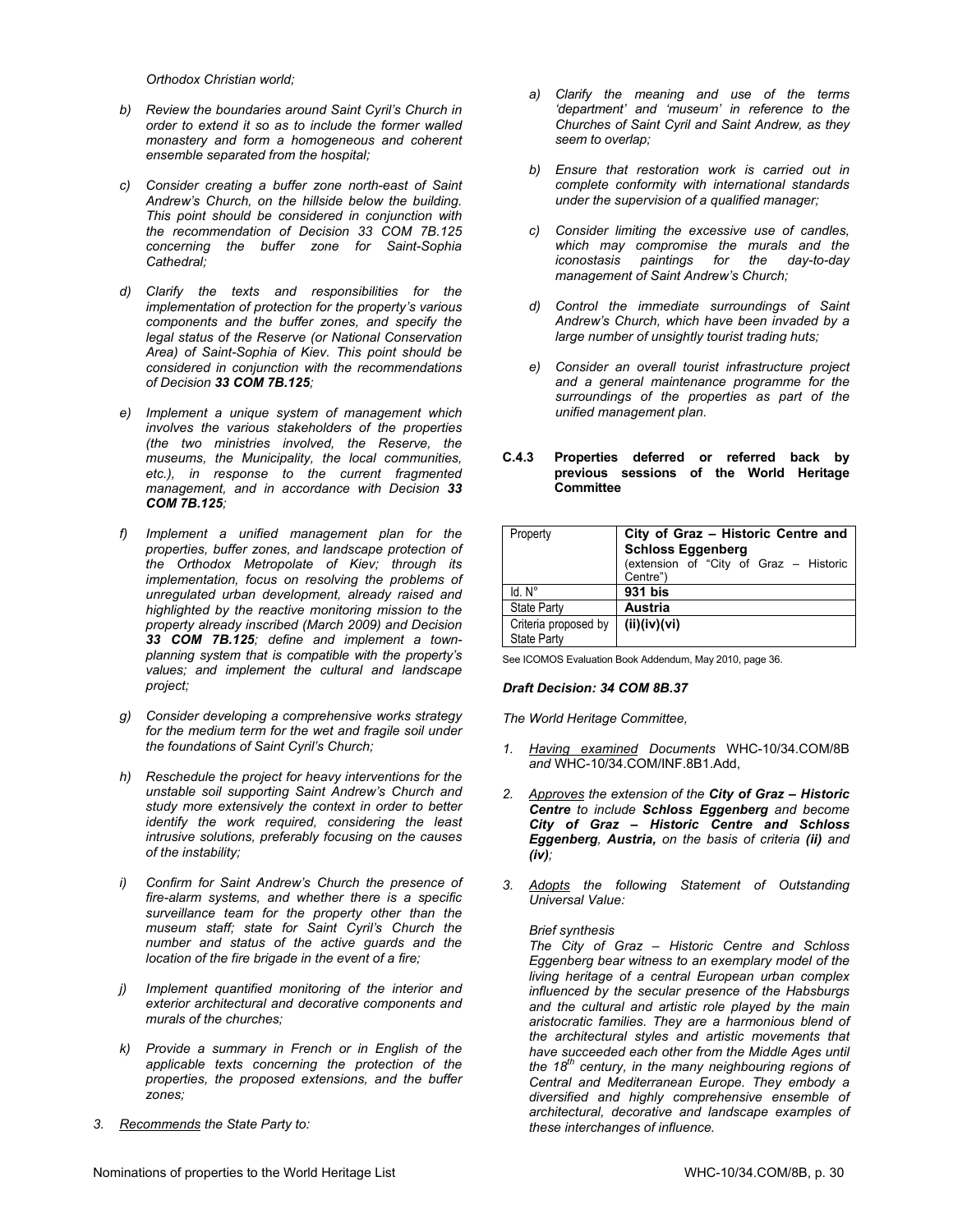*Criterion (ii): City of Graz - Historic Centre and Schloss Eggenberg reflects artistic and architectural movements originating from the Germanic region, the Balkans and the Mediterranean, for which it served as a crossroads for centuries. The greatest architects and artists of these different regions expressed themselves forcefully here and thus created brilliant syntheses.* 

*Criterion (iv): The urban complex forming City of Graz – Historic Centre and Schloss Eggenberg is an exceptional example of a harmonious integration of architectural styles from successive periods. Each age is represented by typical buildings, which are often masterpieces. The physiognomy of the city and of the castle faithfully tells the story of their common historic and cultural development.* 

#### *Integrity and authenticity*

*The extension of the City of Graz – Historic Centre property to include Schloss Eggenberg significantly strengthens the integrity of the property. The extension gives rise to the new enlarged buffer zone which is continuous, and includes the ancient road. Furthermore, the castle and its gardens have conserved satisfactory architectural and structural integrity.* 

*The external authenticity of the castle is good, and that of the baroque interior on the first floor is excellent. The authenticity of the ground floor, which has been converted into a museum, and that of the garden, which has been partly redesigned and restored, are of a lower level which however remains acceptable.* 

#### *Protection and management requirements*

*Schloss Eggenberg is protected under the Austrian Monument Protection Act (533/1923 and amendments). The Management Plan has been in place since 2007 and brings together the town plan of 2009 and all protection and conservation decisions relating to the extended property and the buffer zone, enlarged to include the road leading from the historic centre of the city of Graz to Schloss Eggenberg. The Coordination Bureau for the extended property has been in place since 2009, and has been granted strengthened and effective overarching powers. However, particular care needs to be taken with regard to urban development pressures inside the property and its buffer zone, in order to maintain the outstanding universal value of the property and ensure that it is fully expressed.* 

*4. Recommends that the State Party ensure effective control of works projects in the various parts of the enlarged buffer zone so as to ensure the long-term conservation of the property's landscape integrity.* 

| Property             | The Triple-arch Gate at Dan |
|----------------------|-----------------------------|
| $Id. N^\circ$        | 1105 rev                    |
| <b>State Party</b>   | <b>Israel</b>               |
| Criteria proposed by | (i)(ii)(iv)                 |
| <b>State Party</b>   |                             |

See ICOMOS Evaluation Book Addendum, May 2010, page 47.

#### *Draft Decision: 34 COM 8B.38*

[See Addendum: WHC-10/34.COM/8B.Add]

| Property             | Church of the Resurrection of             |
|----------------------|-------------------------------------------|
|                      | <b>Sucevita Monastery</b>                 |
|                      | (extension of the "Churches of Moldavia") |
| $Id. N^\circ$        | 598 bis                                   |
| <b>State Party</b>   | Romania                                   |
| Criteria proposed by | (i)(iv)                                   |
| <b>State Party</b>   |                                           |

See ICOMOS Evaluation Book Addendum, May 2010, page 58.

### *Draft Decision: 34 COM 8B.39*

*The World Heritage Committee,* 

- *1. Having examined Documents* WHC-10/34.COM/8B *and* WHC-10/34.COM/INF.8B1.Add,
- *2. Approves the extension of the Churches of Moldavia to include the Church of the Resurrection of Suceviţa Monastery, Romania, on the basis of criteria (i) and (iv);*
- *3. Considers that this extension completes and closes the series of Churches of Moldavia;*
- *4. Adopts the following Statement of Outstanding Universal Value:*

#### *Brief synthesis*

*The churches with external mural paintings of northern Moldavia, built from the late 15th century to the late 16th century, are masterpieces inspired by Byzantine art. These eight churches of northern Moldavia are unique in Europe. They are authentic and particularly well preserved. Far from being mere wall decorations, the paintings form a systematic covering on all the facades and represent complete cycles of religious themes. Their exceptional composition, the elegance of the characters, and the harmony of the colours blend perfectly with the surrounding countryside.* 

*Criterion (i): The external paintings of the churches of Northern Moldavia cover all the facades. They embody a unique and homogeneous artistic phenomenon, directly inspired by Byzantine art. They are masterpieces of mural painting, and are of outstanding aesthetic value in view of their consummate chromatism and the remarkable elegance of the figures. They present cycles of events taken from the Bible and the Holy Scriptures, in the Orthodox Christian tradition.* 

*Criterion (iv): The idea of completely covering the external facades of churches by paintings is an eminent example of a type of church construction and decoration adopted in Moldavia, which illustrates the cultural and religious context of the Balkans from the late 15th century to the late 16th century.* 

#### *Integrity and authenticity*

*The monastic church of Suceviţa has undergone no significant alteration in the course of its history. It preserves with total integrity its original late 15th century architectural structure, and its set of mural paintings, both internal and external. The monastery which surrounds it has conserved its initial appearance, and in particular its historic enclosure. The surrounding countryside, rural and forested, has undergone few transformations and changes up to the present day.*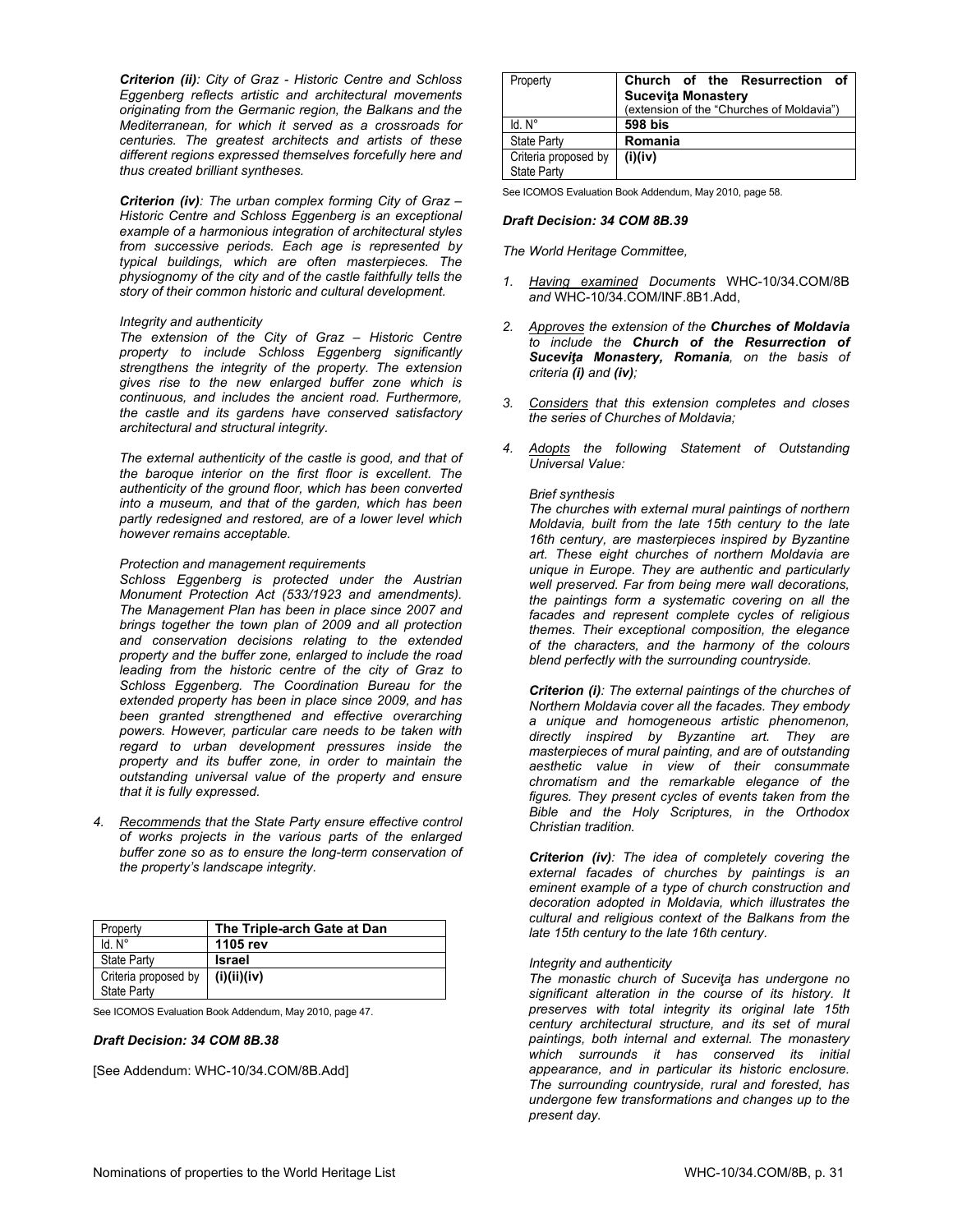*The mural paintings are authentic, as they have undergone only minimal interventions. They are in a good state of conservation. The restorations undertaken since the 1970s have been carefully carried out, with great emphasis being placed on respecting authenticity in respect of motifs and pigments, and on conservation conditions. The restorations to the roof have resulted in the church regaining its original appearance, as documented by ancient iconographic sources.* 

### *Protection and management requirements*

*The protection of the property is satisfactory, both for the serial property as a whole and for Suceviţa, where the property is a place of worship inside a functioning monastery. The protection is completed by the municipality of Suceviţa's general town plan for this zone, which was recently promulgated (January 2010). The plan should enable active control of building and other works inside the buffer zone and in the landscape environment of the church and monastery. The management plan has been drawn up, including the part pertaining to the extension. The Coordination Committee for the serial property has been set up, but details must be provided about how it functions locally.* 

- *5. Recommends that the State Party:* 
	- *a) Provide a report for the 34th session of the World Heritage Committee (2011) to inform it about the actual functioning of the Coordination Committee and its local unit at Suceviţa;*
	- *b) Ensure control of the likely increase in visitor numbers to the Monastery and the church of Suceviţa;*
	- *c) Establish a practical plan for the reception of visitors in the vicinity of the monastery of Suceviţa In the framework of the updated Town Plan;*
	- *d) Keep the World Heritage Committee informed about architectural projects pertaining to the conservation laboratory planned in the buffer zone of Suceviţa monastery, in line with paragraph 172 of the*  Operational Guidelines.

| Property                            | The Mercury and Silver Binomial.<br>Almadén and Idrija with San Luis<br>Potosí |
|-------------------------------------|--------------------------------------------------------------------------------|
| $Id. N^\circ$                       | 1313 rev                                                                       |
| <b>State Party</b>                  | Spain / Mexico / Slovenia                                                      |
| Criteria proposed by<br>State Party | (ii)(iv)(v)                                                                    |

See ICOMOS Evaluation Book Addendum, May 2010, page 68.

# *Draft Decision: 34 COM 8B.40*

*The World Heritage Committee,* 

- *1. Having examined Documents* WHC-10/34.COM/8B *and* WHC-10/34.COM/INF.8B1.Add,
- *2. Defers the examination of the nomination of the Mercury and Silver Binomial. Almadén and Idrija with San Luis Potosí, Spain / Mexico / Slovenia, to the World Heritage List in order to enable the States Parties to:* 
	- *a) Reconsider the definition of the property in San Luis Potosí, but also with its mining region, and more*

*broadly in comparison with the other silver extraction sites using the amalgamation process in Mexico, to bring it into line with the mining and industrial theme of the mercury and silver binomial, and so to establish its Outstanding Universal Value. An inventory of the technical and industrial heritage linked to the silver mines would be necessary for such a redefinition;* 

- *3. Considers that any revised nomination with revised boundaries requires an expert mission to the site;*
- *4. Recommends that the States Parties:* 
	- *a) Continue the contacts established with towns and silver mines which used the same mercury amalgamation process, particularly in Mexico and Bolivia, and with the Huancavelica mercury mine in Peru. However, the inclusion of additional sites which are not yet inscribed on the World Heritage List must give rise to a new nomination;*
	- *b) Better integrate into the definition of the property the concepts of pollution and risks for human health resulting from the production and use of mercury. The International Institute projected at Idrija for the study and the raising of public awareness of these issues is enthusiastically supported.*

# **C.5 LATIN AMERICA / CARIBBEAN**

# **C.5.1 New Nominations**

| Property                            | Camino Real de Tierra Adentro |
|-------------------------------------|-------------------------------|
| $Id$ $N^{\circ}$                    | 1351                          |
| <b>State Party</b>                  | <b>Mexico</b>                 |
| Criteria proposed by<br>State Party | (ii)(iv)                      |
|                                     |                               |

See ICOMOS Evaluation Book Addendum, May 2010, page 99.

#### *Draft Decision: 34 COM 8B.41*

- *1. Having examined Documents* WHC-10/34.COM/8B *and* WHC-10/34.COM/INF.8B1.Add,
- *2. Refers the nomination of the Camino Real de Tierra Adentro, Mexico, on the basis of cultural criteria back to the State Party to allow it to:*
	- *a) Strengthen the comparative analysis in order to establish the importance of the Camino Real de Tierra Adentro in the framework of the Spanish Royal Intercontinental Route;*
	- *b) Further justify the selection of sites that make up the nomination to clearly define how they contribute to conveying the outstanding universal value of the property;*
	- *c) Define a methodology for choosing sites that might be seen as exemplars of certain facets of the manifestations of the Camino Real de Tierra Adentro;*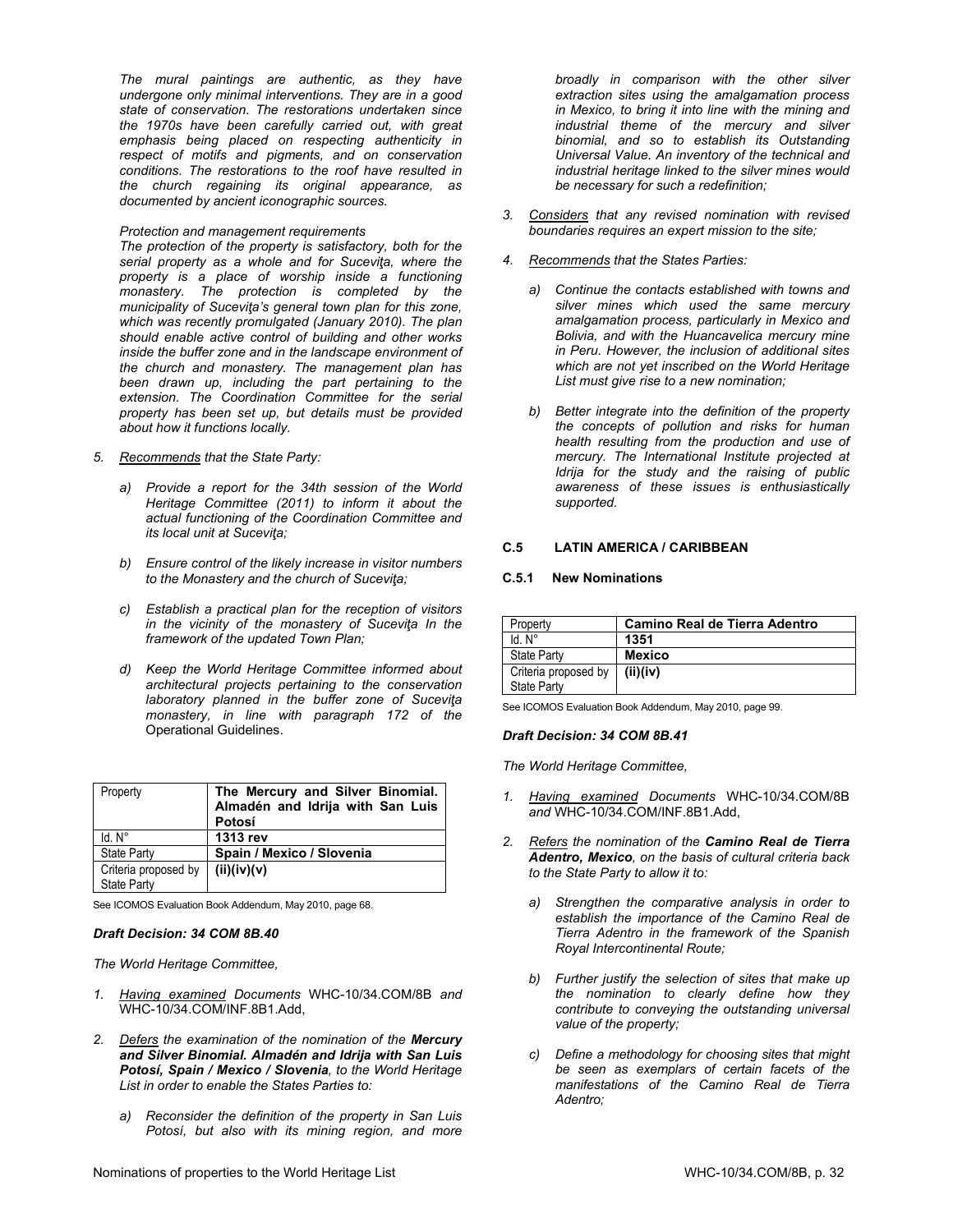- *d) Re-consider the inclusion of the five already inscribed World Heritage properties;*
- *e) Clarify the relationship between the Camino Real de Tierra Adentro and The Mercury and Silver Binomial. Almadén, Idrija and San Luis Potosí nomination;*
- *f) Define and protect the setting of the nominated sites beyond the proposed buffer zones when related to landscape structures;*
- *g) Put in place legal protection for all the individual sites;*
- *h) Establish an overall coordinated management system that encompasses all the sites, as required by paragraph 114 of the* Operational Guidelines for the Implementation of the World Heritage Convention.

| Property                                   | Prehistoric Caves of Yagul and<br>Mitla in the Central Valley of<br>Oaxaca |
|--------------------------------------------|----------------------------------------------------------------------------|
| $Id. N^\circ$                              | 1352                                                                       |
| <b>State Party</b>                         | <b>Mexico</b>                                                              |
| Criteria proposed by<br><b>State Party</b> | $(ii)(iii)(iv) + CL$                                                       |

See ICOMOS Evaluation Book, May 2010, page 348.

#### *Draft Decision: 34 COM 8B.42*

#### *The World Heritage Committee,*

- *1. Having examined Documents* WHC-10/34.COM/8B *and* WHC-10/34.COM/INF.8B1,
- *2. Refers the examination of the nomination of the Prehistoric Caves of Yagul and Mitla in the Central Valley of Oaxaca,* **Mexico***, on the basis of cultural criteria back to the State Party to allow it to:*
	- *a) Define a much smaller area based on the Guilá Naquitz, Cueva Blanca and Gheo Shih sites;*
	- *b) Put in place a revised comparative analysis to reflect the reduced area;*
	- *c) Establish legal protection for the whole nominated area;*
	- *d) Set up an active conservation policy to ensure grazing and access are controlled, and risk preparedness measures;*
	- *e) Put in place a sustainable access strategy based on the carrying capacity of the nominated area;*
	- *f) Promote a research programme to consider whether in time more substantial evidence might be uncovered that could allow the landscape of Oaxaca to be seen as having been a focus for the domestication of plants and the transition to settled agriculture that is exceptional in the context of its geo-cultural region.*

**C.5.2 Properties deferred or referred back by previous sessions of the World Heritage Committee** 

| São Francisco Square in the Town<br>of São Cristóvão |
|------------------------------------------------------|
| 1272 rev                                             |
| <b>Brazil</b>                                        |
| Criteria proposed by  <br>(ii)(iv)                   |
|                                                      |

See ICOMOS Evaluation Book Addendum, May 2010, page 115.

#### *Draft Decision: 34 COM 8B.43*

- *1. Having examined Documents* WHC-10/34.COM/8B *and* WHC-10/34.COM/INF.8B1.Add,
- *2. Defers the examination of the nomination of the São Francisco Square in the Town of São Cristóvão, Brazil, to the World Heritage List in order to allow the State Party to:* 
	- *a) Reconsider the proposed boundaries of the nominated property in order to include other sectors of the São Cristóvão historic centre that might contribute to the potential Outstanding Universal Value of the property. In determining the boundaries of the nominated area and the buffer zone, it is recommended that the State Party take into account the geographical, historical, urban, architectural and cultural factors that have shaped the structure and the urban landscape of São Cristóvão over the centuries. This could enable a more accurate identification of cultural values and defined boundaries of areas that can clearly express them;*
	- *b) Define a complete statement on the Integrity and Authenticity of this property, based on the requirements set out in the* Operational Guidelines *and the Nara Document on Authenticity;*
	- *c) Ensure that the urban Planning Code has been approved;*
	- *d) Improve the management structure and procedures by the development and implementation of a management plan for the nominated property;*
	- *e) Extend the management system of the property to include a better articulation between the different levels of government, greater participation of community associations and other stakeholders in the development and implementation of plans, visitor management, and the increase, diversification and improved skills of the staff involved in the management of the property;*
	- *f) Define and implement a monitoring system for the long term state of conservation for the property, including key indicators and designation of a monitoring organization.*
- *3. Considers that any revised nomination with revised boundaries require an expert mission to the site.*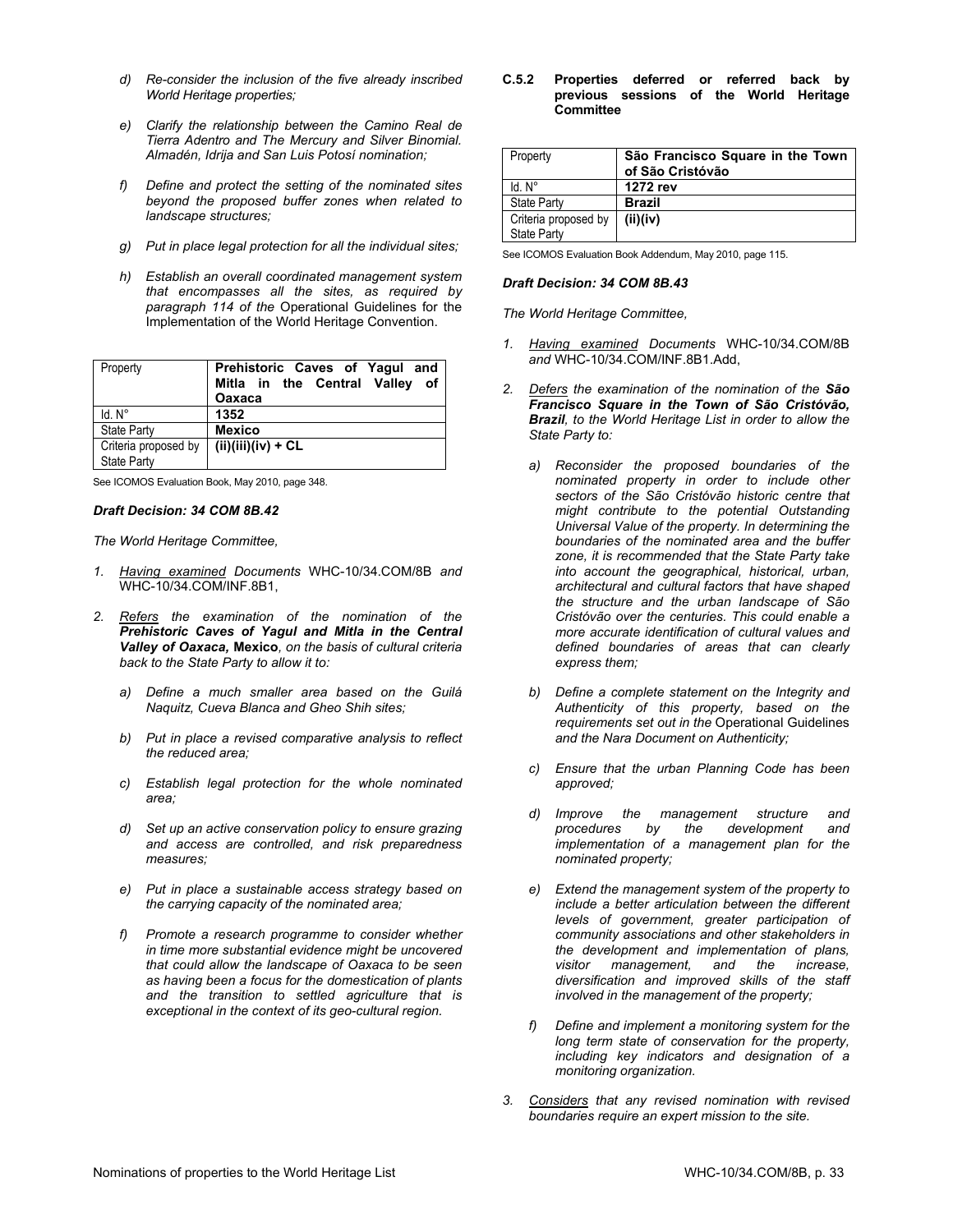**II. Examination of minor boundary modifications of natural, mixed and cultural properties to the world Heritage List** 

**Alphabetical Summary Table and Index of Recommendations by IUCN and ICOMOS to the 34th session of the World Heritage Committee (25 July – 3 August 2010)**

| <b>State Party</b> | World Heritage nomination                                               |            | ID No.     | Recomm. | Pp |
|--------------------|-------------------------------------------------------------------------|------------|------------|---------|----|
|                    |                                                                         |            |            |         |    |
|                    | <b>NATURAL PROPERTIES</b>                                               |            |            |         |    |
| China              | <b>Three Parallel Rivers of Yunnan Protected Areas</b>                  | $1083$ bis |            | OK / NA | 35 |
| Germany            | <b>Messel Pit Fossil Site</b>                                           |            | 720 bis    | ΩK      | 35 |
|                    |                                                                         |            |            |         |    |
|                    | MIXED NATURAL AND CULTURAL PROPERTIES                                   |            |            |         |    |
| <b>Australia</b>   | <b>Tasmanian Wilderness</b>                                             | $181$ ter  |            | OK / OK | 36 |
|                    |                                                                         |            |            |         |    |
|                    |                                                                         |            |            |         |    |
|                    | <b>CULTURAL PROPERTIES</b>                                              |            |            |         |    |
| <b>Australia</b>   | <b>Royal Exhibition Building and Carlton Gardens</b>                    | 1131       | <b>bis</b> | ΩK      | 37 |
| <b>Cyprus</b>      | Choirokoitia                                                            | 848        | bis        | R       | 38 |
| Germany            | Abbey and Altenmünster of Lorsch                                        | 515        | bis        | R       | 38 |
| Germany            | Würzburg Residence with the Court Gardens and<br><b>Residence Squar</b> | 169        | bis        | 0K      | 38 |
| Italy              | Residences of the Royal House of Savoy                                  | 823        | bis        | 0K      | 38 |
| Japan              | Iwami Ginzan Silver Mine and its Cultural Landscape                     | 1246       | bis        | 0K      | 37 |
| <b>Nepal</b>       | Lumbini, the Birthplace of the Lord Buddha                              | 666        | bis        | NА      | 37 |
| Poland             | <b>Cracow's Historic Centre</b>                                         | 29         | bis        | 0K      | 39 |
| <b>Spain</b>       | Old Town of Avila with its Extra-Muros Churches                         | 348        | ter        | R       | 39 |
| Spain              | Cathedral, Alcazar and Archivo de Indias in Seville                     | 383        | bis        | 0K      | 39 |
| <b>Tunisia</b>     | Amphitheatre of El Jem                                                  | 38         | bis        | ΩK      | 36 |
| <b>Tunisia</b>     | Kairouan                                                                | 499        | <b>bis</b> | 0K      | 36 |
| <b>Tunisia</b>     | <b>Medina of Sousse</b>                                                 | 498        | <b>bis</b> | 0K      | 36 |
| <b>Tunisia</b>     | <b>Medina of Tunis</b>                                                  | 36         | bis        | 0K      | 36 |
| Tunisia            | <b>Punic Town of Kerkuane and its Necropolis</b>                        | 332        | ter        | R       | 37 |

# **KEY**

R Recommended for referral

OK Approval Recommended of a modification

NA Not approved modification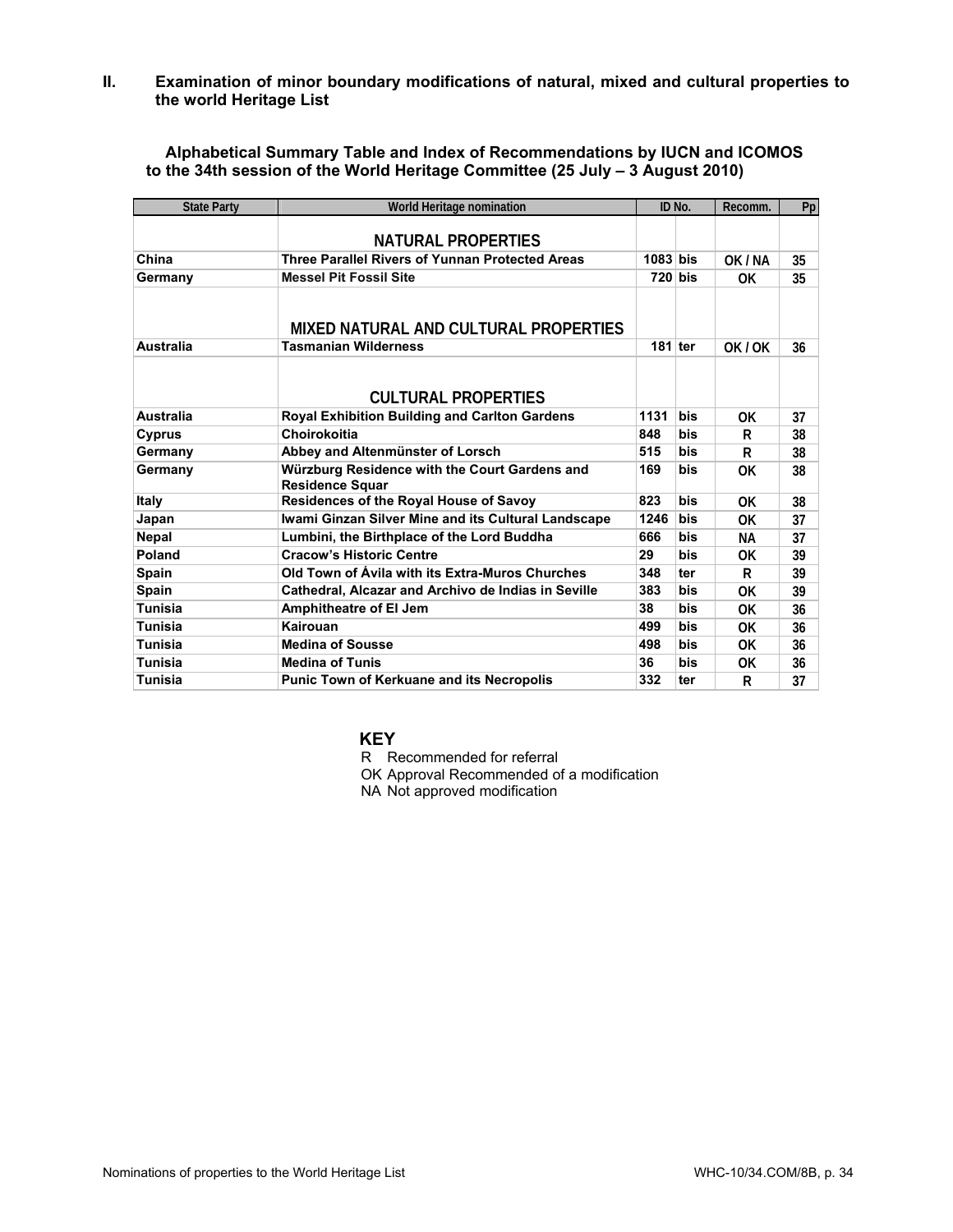# **A. NATURAL PROPERTIES**

# **A.1 ASIA / PACIFIC**

| <b>Property</b> | <b>Three Parallel Rivers of Yunnan</b><br><b>Protected Areas</b> |
|-----------------|------------------------------------------------------------------|
| $Id. N^\circ$   | 1083 bis                                                         |
| State Party     | China                                                            |

See IUCN Evaluation Book, May 2010, page 107.

#### *Draft Decision: 34 COM 8B.44*

*The World Heritage Committee,* 

- *1. Having examined Documents* WHC-10/34.COM/8B *and* WHC-10/34.COM/INF.8B2,
- *2. Approves the minor modifications within the areas referred to as the Gaoigongshan, Baima-Meili Snow Mountains, Laowo Mountain, Yunling Mountain, Laojun Mountain and Qianhu Mountain, component parts of the Three Parallel Rivers of Yunnan Protected Areas, China;*
- *3. Does not approve as minor modifications the proposed amendments to the Haba Snow Mountain and Hongshan Mountain, in view of the potentially significant nature of these proposals in relation to the integrity of the property, and also does not approve the addition of three proposed "influencing areas" to the property;*
- *4. Welcomes the commitment of the State Party to increase the staff and resources for the property and to complete, approve and implement all of the management plans for the property and urges the State Party to implement these commitments at the earliest opportunity within all of the sub-units where minor modifications are approved and the boundaries are fully clarified, and to also establish without delay effective protection and management for all components and buffer zones of the property, and to reinforce the overall management of the property;*
- *5. Notes with regret the apparent inadvertent inscription of legal mining areas that were operational prior to the nomination, in the inscribed property, and reiterates that active mining is not compatible with World Heritage Site status. The Committee further reminds States Parties to ensure that mining areas are not nominated inappropriately to the World Heritage List, and requests IUCN to give particular consideration to possible mining conflicts in relation to its evaluation and monitoring processes;*
- *6. Requests the State Party to propose amendments to the Hongshan and Haba Snow Mountain components of the property, to be considered through the process foreseen for significant modifications to the boundaries of a World Heritage property, as set out in paragraph 165 of the* Operational Guidelines*. The Committee notes that this process would allow an official IUCN mission to consider this matter and advise the Committee upon the proposal. The Committee also notes that this significant modification, if submitted, should consider the basis for exclusion of the existing legal mining production areas that have been under*

*operations before the inscription of the property and that could not have been considered to be of Outstanding Universal Value at that time. The Committee further notes that the significant modification should indicate the impacts that it would have on the Outstanding Universal Value of the property at the time of inscription of the property on the World Heritage List in 2003, and also considering the approved modifications to the other sub-units of the property referred to in paragraph 2 of this decision that enhance the integrity, protection and management of a number of the components of the property;* 

- *7. Further considers that, unless they are clearly demonstrated to not contribute to Outstanding Universal Value of the property, the areas currently subject to mining exploration licenses in the Hongshan component of the property should be considered for retention in the property, and also considers that the commitment to not mine in World Heritage Sites applies to these areas. The Committee therefore requests the State Party to not permit the conversion of mining exploration licenses to production licenses in these areas, as this would clearly be counter to the Committee policy position to not mine in World Heritage properties;*
- *8. Requests the State Party to take all necessary steps to ensure that the mining operations that have already become established within this sector of the property and its buffer zone conform to appropriate international standards regarding the risk to the environment including human health;*
- *9. Recommends the State Party to consider the renomination of the proposed influencing areas as either extensions to the property, or to include them within extended buffer zones that are contiguous with the property;*
- *10. Also requests the World Heritage Centre and IUCN, in collaboration with the State Party, to expedite the agreement of a Statement of Outstanding Universal Value for the property, based on the draft submitted by the State Party, for approval by the World Heritage Committee at its 35th Session in 2011;*
- *11. Further requests the State Party to also take note of the above recommendations in relation to any requested actions decided by the World Heritage Committee in relation to the State of Conservation of the existing property.*

# **A.2 EUROPE / NORTH AMERICA**

| Property                            | <b>Messel Pit Fossil Site</b> |
|-------------------------------------|-------------------------------|
| $\mathsf{I}$ Id. $\mathsf{N}^\circ$ | 720 bis                       |
| State Party                         | Germany                       |

See IUCN Evaluation Book, May 2010, page 123.

# *Draft Decision: 34 COM 8B.45*

*The World Heritage Committee,* 

*1. Having examined Documents* WHC-10/34.COM/8B *and* WHC-10/34.COM/INF.8B2,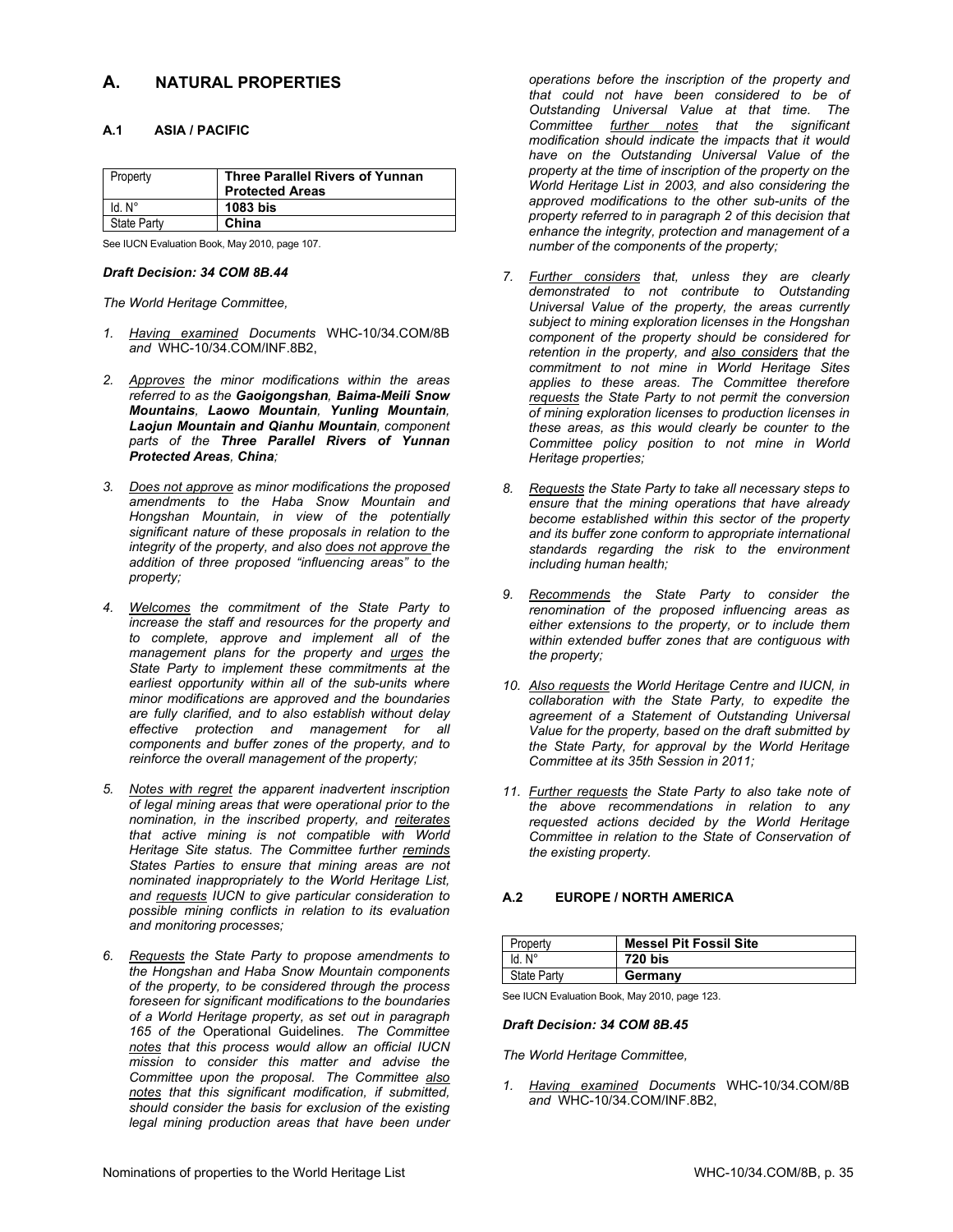- *2. Approves the proposed creation of a 22.5 ha buffer zone for the 42 ha Messel Pit Fossil Site, Germany in order to strengthen the integrity of the inscribed property and support its effective protection and management;*
- *3. Notes with appreciation the submission of a fully revised management plan for the property, including its buffer zone, and encourages the State Party to fully implement the plan on an ongoing basis.*

# **B. MIXED PROPERTIES**

# **B.1 ASIA / PACIFIC**

| 'ropertv    | <b>Tasmanian Wilderness</b> |
|-------------|-----------------------------|
| ld. N°      | 181 ter                     |
| State Party | Australia                   |

See IUCN Evaluation Book, May 2010, page 161. See ICOMOS Evaluation Book Addendum, May 2010, page 1.

### *Draft Decision: 34 COM 8B.46*

*The World Heritage Committee,* 

- *1. Having examined Documents* WHC-09/33.COM/8B, WHC-09/33.COM/INF.8B1.Add *and* WHC-09/33.COM/INF.8B2,
- *2. Approves the minor modification of the boundaries of the property Tasmanian Wilderness, Australia, in line with the proposals of the State Party, and as previously requested by the World Heritage Committee;*
- *3. Welcomes the intention of the State Party to add the Southwest Conservation Area south of Melaleuca to Cox Bight to the property when mining licenses have expired;*
- *4. Requests the State Party to ensure that the protection and management of the property within its modified boundaries takes account of past decisions of the World Heritage Committee regarding the State of Conservation of the existing property, including the management of threats in the areas adjoining its boundaries;*
- *5. Recommends that the State Party consider further minor modifications to the boundaries to allow for inclusion of appropriate cultural sites, related to and complementing those within the property, with appropriate protection being put in place, and considering the past decisions of the World Heritage Committee on the boundaries of the property in relation the natural and cultural values;*
- *6. Also recommends that the State Party augment its staff with cultural heritage specialists in order to ensure the adequate protection and management of cultural sites both within the property and immediately outside the boundaries.*

# **C. CULTURAL PROPERTIES**

# **C.1 ARAB STATES**

| Propertv           | Amphitheatre of El Jem |
|--------------------|------------------------|
| ld. N°             | 38 bis                 |
| <b>State Party</b> | Tunisia                |

See ICOMOS Evaluation Book Addendum, May 2010, page 6.

### *Draft Decision: 34 COM 8B.47*

*The World Heritage Committee,* 

- *1. Having examined Documents* WHC-10/34.COM/8B *and* WHC-10/34.COM/INF.8B1.Add,
- *2. Approves the proposed buffer zone for the Amphitheatre of El Jem, Tunisia.*

| Property           | Kairouan |
|--------------------|----------|
| ld. N°             | 499 bis  |
| <b>State Party</b> | Tunisia  |

See ICOMOS Evaluation Book Addendum, May 2010, page 11.

#### *Draft Decision: 34 COM 8B.48*

*The World Heritage Committee,* 

- *1. Having examined Documents* WHC-10/34.COM/8B *and* WHC-10/34.COM/INF.8B1.Add,
- *2. Approves the proposed boundaries of the property and the buffer zones for the Medina of Kairouan, Tunisia.*

| Property    | <b>Medina of Sousse</b> |
|-------------|-------------------------|
| ld. N°      | 498 bis                 |
| State Party | Tunisia                 |

See ICOMOS Evaluation Book Addendum, May 2010, page 9.

# *Draft Decision: 34 COM 8B.49*

*The World Heritage Committee,* 

- *1. Having examined Documents* WHC-10/34.COM/8B *and* WHC-10/34.COM/INF.8B1.Add,
- *2. Approves the proposed buffer zone for the Medina of Sousse, Tunisia.*

| Property           | <b>Medina of Tunis</b> |
|--------------------|------------------------|
| ld. N°             | 36 bis                 |
| <b>State Party</b> | Tunisia                |

See ICOMOS Evaluation Book Addendum, May 2010, page 4.

#### *Draft Decision: 34 COM 8B.50*

*The World Heritage Committee,* 

*1. Having examined Documents* WHC-10/34.COM/8B *and* WHC-10/34.COM/INF.8B1.Add,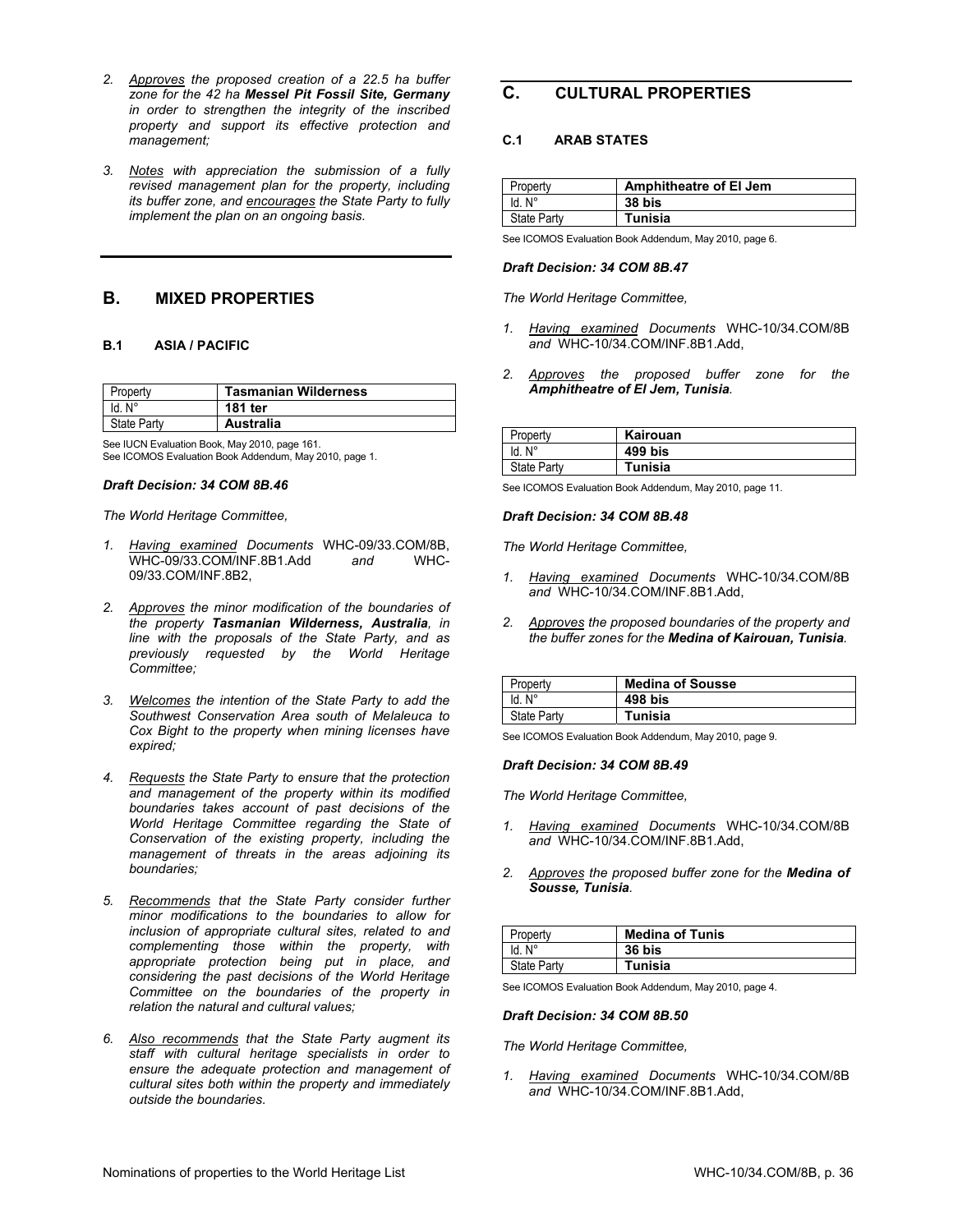*2. Approves the proposed boundaries of the property and the buffer zone for the Medina of Tunis, Tunisia.*

| <b>Property</b> | Punic Town of Kerkuane and its |
|-----------------|--------------------------------|
|                 | Necropolis                     |
| $Id. N^\circ$   | 332 ter                        |
| State Party     | Tunisia                        |

See ICOMOS Evaluation Book Addendum, May 2010, page 8.

#### *Draft Decision: 34 COM 8B.51*

*The World Heritage Committee,* 

- *1. Having examined Documents* WHC-10/34.COM/8B *and* WHC-10/34.COM/INF.8B1.Add,
- *2. Refers the proposed buffer zones for the Punic Town of Kerkuane and its Necropolis, Tunisia, back to the State Party to allow it to provide a plan to scale clearly delineating the buffer zones so as to adequately protect and conserve the property. Current land uses and cadastral plans should be considered for the delimitation of the buffer zones.*

# **C.2 ASIA / PACIFIC**

| <b>Property</b>    |           | <b>Royal Exhibition</b><br><b>Carlton Gardens</b> | <b>Building</b> and |  |
|--------------------|-----------|---------------------------------------------------|---------------------|--|
| $Id. N^\circ$      | 1131 bis  |                                                   |                     |  |
| <b>State Party</b> | Australia |                                                   |                     |  |

See ICOMOS Evaluation Book Addendum, May 2010, page 34.

#### *Draft Decision: 34 COM 8B.52*

*The World Heritage Committee,* 

- *1. Having examined Documents* WHC-10/34.COM/8B *and* WHC-10/34.COM/INF.8B1.Add,
- *2. Approves the proposed buffer zone for Royal Exhibition Building and Carlton Gardens, Australia.*

| Property           | Iwami Ginzan Silver Mine and its<br><b>Cultural Landscape</b> |
|--------------------|---------------------------------------------------------------|
| ld. N°             | 1246 bis                                                      |
| <b>State Party</b> | Japan                                                         |

See ICOMOS Evaluation Book Addendum, May 2010, page 30.

#### *Draft Decision: 34 COM 8B.53*

*The World Heritage Committee,* 

- *1. Having examined Documents* WHC-10/34.COM/8B *and* WHC-10/34.COM/INF.8B1.Add,
- *2. Approves the proposed minor modification to the boundary of the Iwami Ginzan Silver Mine and its Cultural Landscape, Japan.*

| Property           | Lumbini, the Birthplace of the Lord<br><b>Buddha</b> |
|--------------------|------------------------------------------------------|
| $Id. N^\circ$      | 666 bis                                              |
| <b>State Party</b> | <b>Nepal</b>                                         |

See ICOMOS Evaluation Book Addendum, May 2010, page 32.

#### *Draft Decision: 34 COM 8B.54*

- *1. Having examined Documents* WHC-10/34.COM/8B *and* WHC-10/34.COM/INF.8B1.Add,
- *2. Does not approve the proposed minor modification to the boundary of Lumbini, the Birthplace of the Lord Buddha, Nepal;*
- *3. Considers that the proposal to enlarge the property to encompass the entire inner sacred garden and to enclose the outer sacred garden by a new buffer zone is to be supported in principle. However, in order to approve the considerable extension to the property, the Committe considers that more details are needed of the area to be included in terms of descriptions, plans, photographs, and more detailed maps are needed that comply with the requirements of the*  Operational Guidelines *for the Implementation of the World Heritage Convention. Furthermore details also need to be provided of the management and protection arrangements for the enlarged area;*
- *4. Requests the State Party to reference some of the statements referred to at the time of inscription, such as the statements made at the time that various administration buildings were to be demolished;*
- *5. Considers also that a statement of Outstanding Universal Value needs to be provided by the State Party identifying how the Outstanding Universal Value is reflected by the considerably extended attributes of the enlarged area;*
- *6. Further considers that a mission will be needed to understand the rationale for the boundaries and the adequacy of the management and protection arrangements. And, as the request from the State Party refers to the development of a Management Plan, recommends to complete, approve and implement this Plan before the boundary is enlarged;*
- *7. Further considers that the requirements outlined above mean that this request cannot be considered as a minor modification. The request needs to be reformulated with the extra material suggested, and submitted as a major modification;*
- *8. Also recommends that the State Party submit a fuller nomination that will be considered as a major modification and evaluated with a mission to the property.*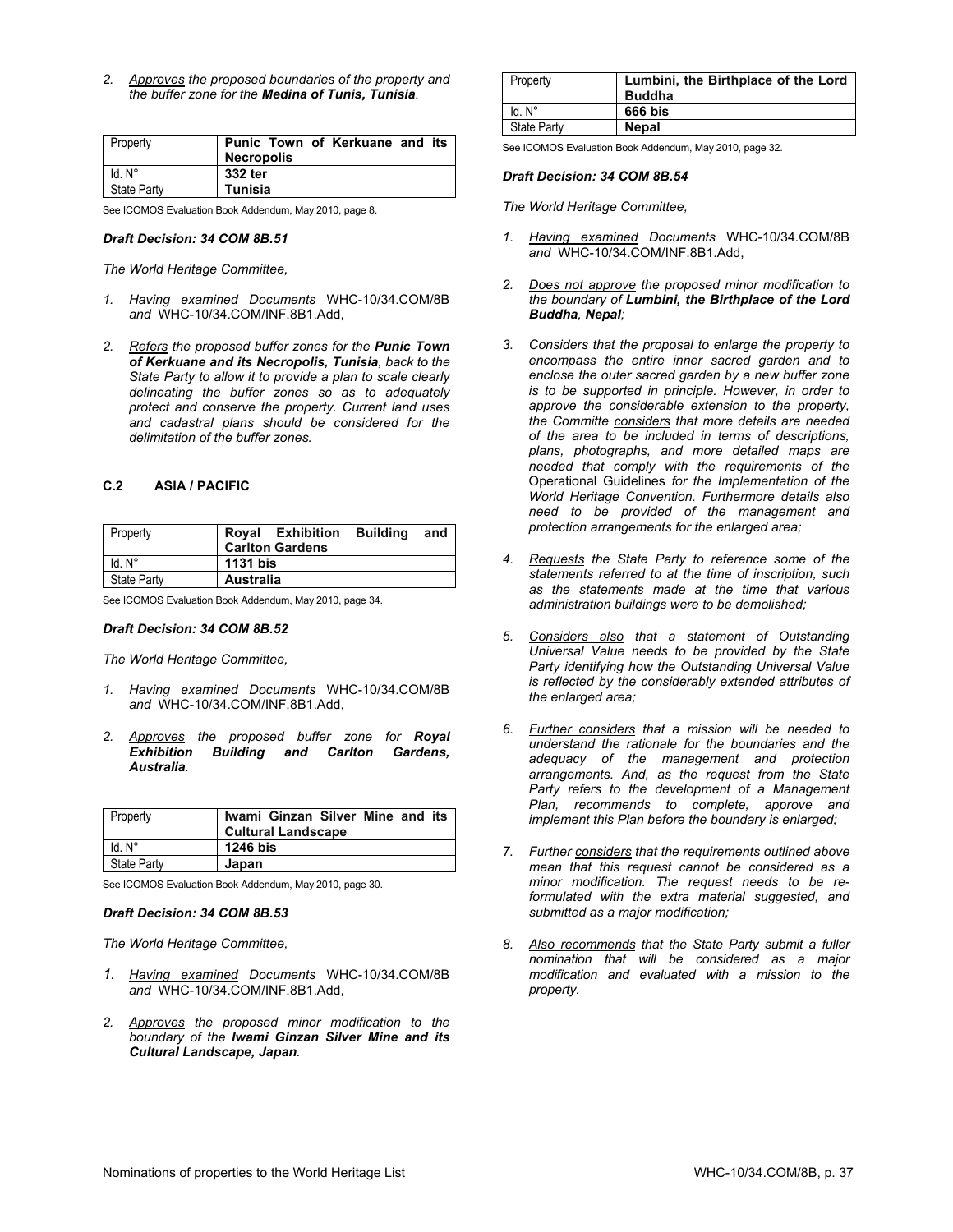| Property           | Choirokoitia |
|--------------------|--------------|
| ıd. N°             | 848 bis      |
| <b>State Party</b> | Cyprus       |

See ICOMOS Evaluation Book Addendum, May 2010, page 84.

# *Draft Decision: 34 COM 8B.55*

*The World Heritage Committee,* 

- *1. Having examined Documents* WHC-10/34.COM/8B *and* WHC-10/34.COM/INF.8B1.Add,
- *2. Refers the proposed minor modification to the boundary of Choirokoitia, Cyprus, back to the State Party to allow it to:* 
	- *a) Consider whether the boundary of the World Heritage Property should be extended further, in order to enclose all of the State-owned property of the peninsular bounded by the Maroni river;*
	- *b) Confirm that the controlled zone is the buffer zone;*
	- *c) Consider the enlargement of the buffer zone to the north, east and south.*

| Property           | Abbey and Altenmünster of Lorsch |
|--------------------|----------------------------------|
| $Id. N^{\circ}$    | 515 bis                          |
| <b>State Party</b> | Germany                          |

See ICOMOS Evaluation Book Addendum, May 2010, page 92.

#### *Draft Decision: 34 COM 8B.56*

*The World Heritage Committee,* 

- *1. Having examined Documents* WHC-10/34.COM/8B *and* WHC-10/34.COM/INF.8B1.Add,
- *2. Refers the proposed buffer zone for the Abbey and Altenmünster of Lorsch, Germany, back to the State Party to allow it to:* 
	- a) *Consider whether the boundary of the proposed buffer zone could be extended to the west of the World Heritage property to protect the important approach view of the Torhall and include Marktplatz and Benedikterstrasse, or whether this view coud be protected by other means;*
	- b) *Consider whether the boundary of the proposed buffer zone coud be extended further to the north to protect the line of the central axis connecting the Altenmünster site and the Lorsch Abbey site and enclose the Klosterfeld area on the north side of Alte Bensheimer Strasse.*
- *3. Encourages the State Party to keep the World Heritage Committee informed of any development project concerning the property, its buffer zone, and wider setting in conformity with paragraph 172 of the*  Operational Guidelines *for the Implementation of the World Heritage Convention.*

| Property           | Würzburg Residence with the<br>Court Gardens and Residence<br>Sauar |  |
|--------------------|---------------------------------------------------------------------|--|
| $Id. N^\circ$      | $169$ bis                                                           |  |
| <b>State Party</b> | Germany                                                             |  |

See ICOMOS Evaluation Book Addendum, May 2009, page 90.

#### *Draft Decision: 34 COM 8B.57*

*The World Heritage Committee,* 

- *1. Having examined Documents* WHC-10/34.COM/8B *and* WHC-10/34.COM/INF.8B1.Add,
- *2. Approves the proposed buffer zone for Würzburg Residence with the Court Gardens and Residence Square, Germany;*
- *3. Recommends that the State party give consideration to considerably reduce the parking lot on the Residence Square in order to improve the visual integrity of the site.*

| Property           | Residences of the Royal House of<br>Savoy |
|--------------------|-------------------------------------------|
| $Id. N^\circ$      | 823 bis                                   |
| <b>State Party</b> | Italv                                     |

See ICOMOS Evaluation Book Addendum, May 2010, page 86.

#### *Draft Decision: 34 COM 8B.58*

- *1. Having examined Documents* WHC-10/34.COM/8B *and* WHC-10/34.COM/INF.8B1.Add,
- *2. Approves the proposed minor modification to the boundary of Castello di Pollenzo, component part of the Residences of the Royal House of Savoy, Italy;*
- *3. Approves the proposed buffer zone for Castello di Pollenzo, Castello del Valentino, Villa della Regina, Castello di Moncalieri and Castello di Govone, component parts of the Residences of the Royal House of Savoy, Italy;*
- *4. Approves the proposed extension to the buffer zone for Castello di Rivoli, Reggia di Venaria Reale, Castello di Agliè and Castello di Racconigi, component parts of the Residences of the Royal House of Savoy, Italy;*
- *5. Recommends that the State Party consider, when possible, future extensions to the buffer zones of the Residences of the Royal House of Savoy, in terms of the historical connections between the Residences and the "command centre" in Turin, their axial relationships, views and vistas*.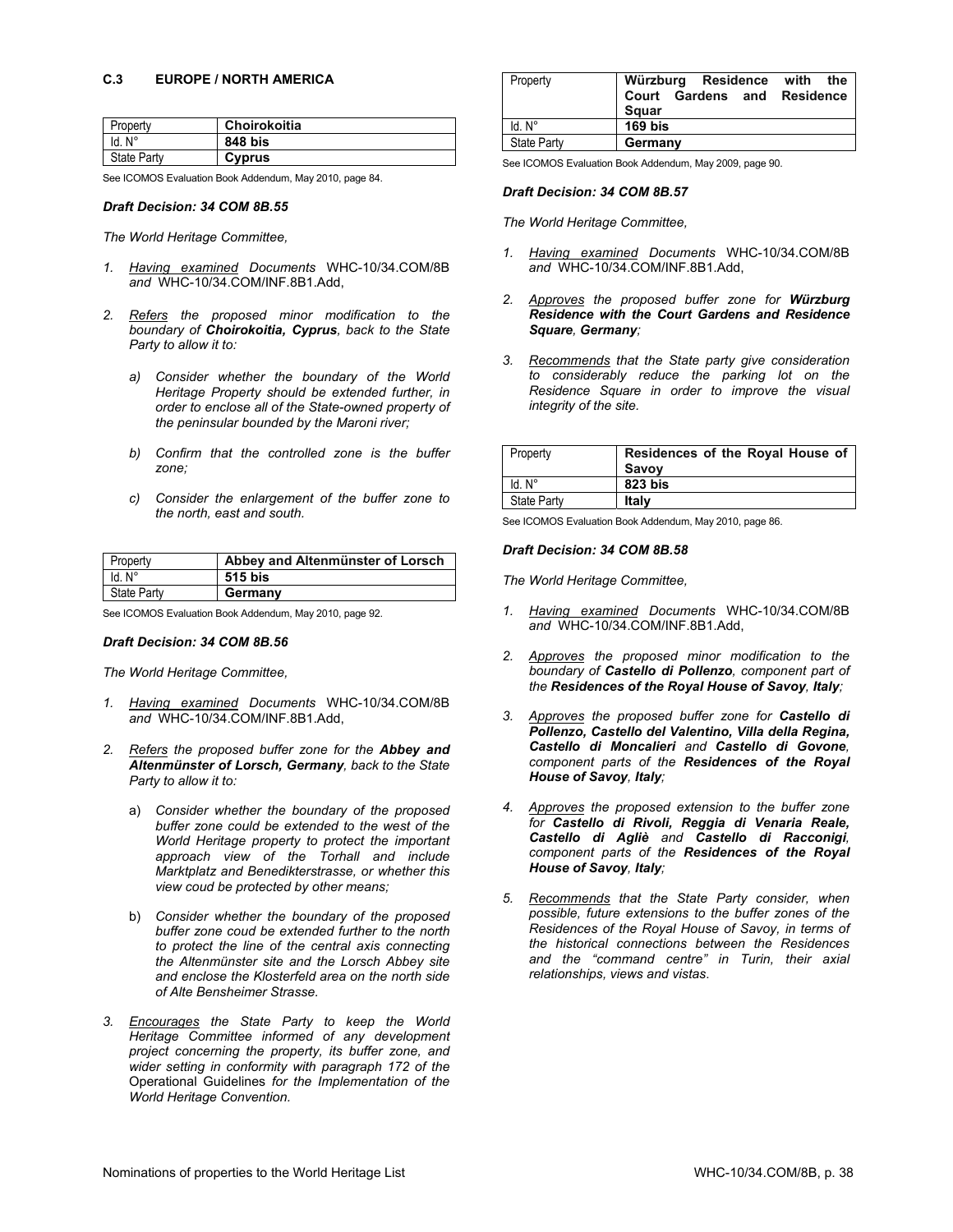| Property    | <b>Cracow's Historic Centre</b> |
|-------------|---------------------------------|
| Id. N°      | 29 bis                          |
| State Party | <b>Poland</b>                   |

See ICOMOS Evaluation Book Addendum, May 2010, page 94.

#### *Draft Decision: 34 COM 8B.59*

*The World Heritage Committee,* 

- *1. Having examined Documents* WHC-10/34.COM/8B *and* WHC-10/34.COM/INF.8B1.Add,
- *2. Approves the proposed buffer zone for Cracow's Historic Centre, Poland.*

| Property           | Old Town of Avila with its Extra-<br><b>Muros Churches</b> |
|--------------------|------------------------------------------------------------|
| ld. N°             | 348 ter                                                    |
| <b>State Party</b> | <b>Spain</b>                                               |

See ICOMOS Evaluation Book Addendum, May 2010, page 95.

#### *Draft Decision: 34 COM 8B.60*

*The World Heritage Committee,* 

- *1. Having examined Documents* WHC-10/34.COM/8B *and* WHC-10/34.COM/INF.8B1.Add,
- *2. Refers the proposed buffer zone for the Old Town of Ávila with its Extra-Muros Churches, Spain, back to the State Party in order to allow it to finalize the management plan for the property and to develop a retrospective Statement of Outstanding Universal Value as the basis for the Management Plan;*
- *3. Notes that further progress has been made in developing a detailed Management Plan that will respond to the needs of the city in terms of protection of the built fabric and to the need to sustain and enhance the social and economic framework of the city;*
- *4. Considers that the Management Plan should be based on an agreed Statement of Outstanding Universal Value that must be primarily based on the Outstanding Universal Value of the property that was recognised at the time of inscription. Whereas other values might well have been identified since inscription in response to changing ideas of heritage and can be the subject of the Management Plan, there is a need to differentiate between the Outstanding Universal Value, which is non-negotiable, and other values.*

| Property           | Cathedral, Alcazar and Archivo de<br><b>Indias in Seville</b> |
|--------------------|---------------------------------------------------------------|
| ld. N°             | 383 bis                                                       |
| <b>State Party</b> | <b>Spain</b>                                                  |

See ICOMOS Evaluation Book Addendum, May 2010, page 97.

#### *Draft Decision: 34 COM 8B.61*

*The World Heritage Committee,* 

*1. Having examined Documents* WHC-10/34.COM/8B *and* WHC-10/34.COM/INF.8B1.Add,

- *2. Approves the proposed buffer zone for the Cathedral, Alcázar and Archivo de Indias in Seville, Spain.*
- *3. Notes that the City Council has agreed to undertake the remaining catalogues for the sectors within the Buffer Zone and urges the State Party to ensure that these are in place as soon as possible;*
- *4. Also notes that development outside the buffer zone in the wider setting will be subject to impact assessments on the inscribed property under the 2007 Historical Heritage Act and urges the State Party to ensure that these are applied rigorously.*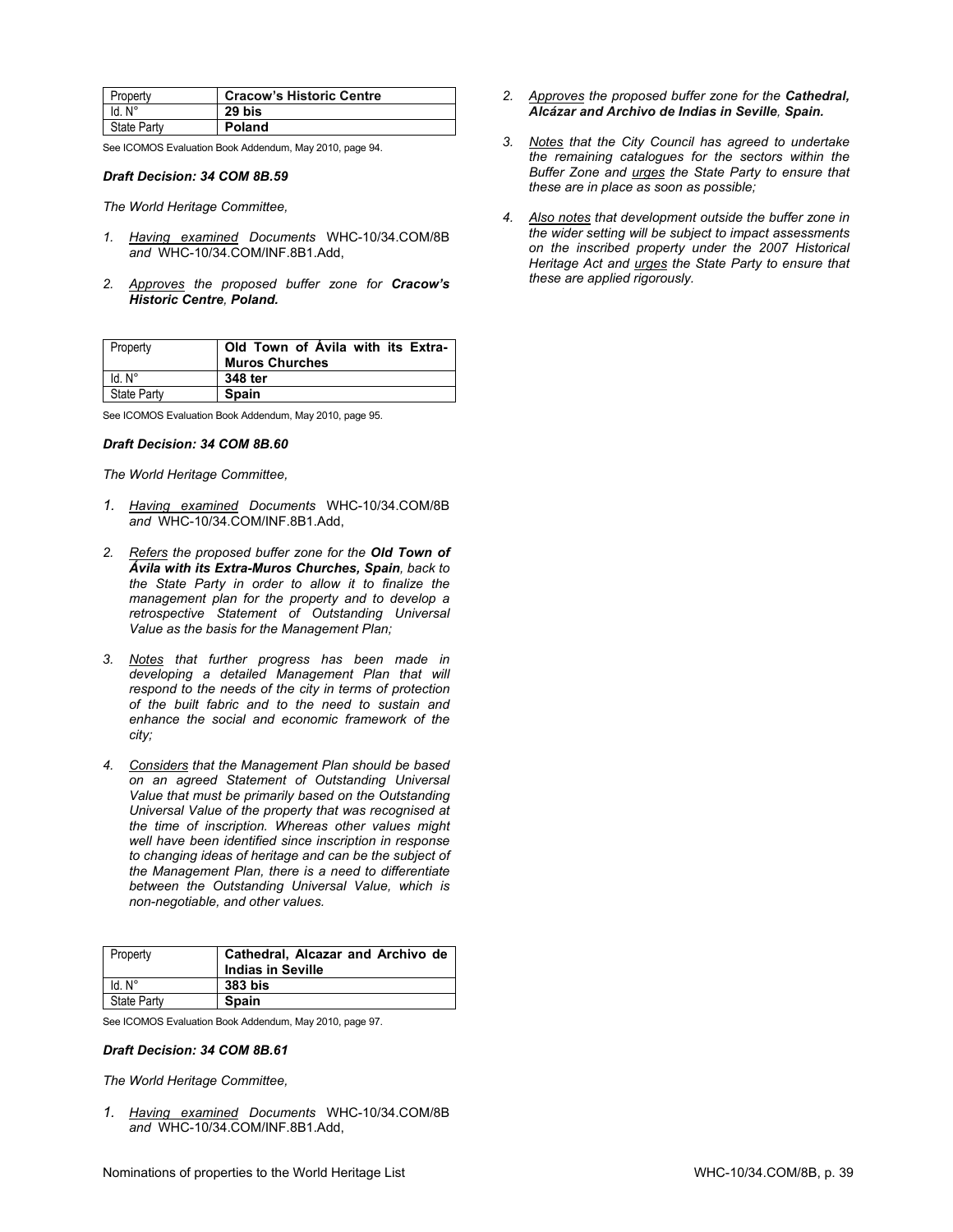# **III. Record of the physical attributes of each property being discussed at the 34th session of the World Heritage Committee**

Of the **42** properties being discussed, **18** are serial proposals containing a total of **862** new component parts.

A total of 80.6 million hectares is proposed for inscription, of which the majority (99.7%) are for natural and mixed sites, although numerically natural and mixed sites represent only 24% of the 42 nominations being discussed.

| Session       | Number of properties<br>proposed (including<br>extensions) | Ratio of Natural and<br>Mixed to Cultural<br>properties | Total hectares proposed<br>for inscription | Ratio of Natural and Mixed<br>to Cultural properties | Number of serial<br>nominations<br>(including<br>extensions) |
|---------------|------------------------------------------------------------|---------------------------------------------------------|--------------------------------------------|------------------------------------------------------|--------------------------------------------------------------|
| 27 COM (2003) | 45                                                         | 33% N/M - 66% C                                         | 7.8 mil. ha                                | 94.6% N/M - 5.4% C                                   | 22                                                           |
| 28 COM (2004) | 48                                                         | 25% N/M - 75% C                                         | 6.7 mil. ha                                | 94.4% N/M - 5.6% C                                   | 18                                                           |
| 29 COM (2005) | 47                                                         | 30% N/M - 70% C                                         | 4.5 mil. ha                                | 97.9% N/M - 2.1% C                                   | 22                                                           |
| 30 COM (2006) | 37                                                         | 27% N/M - 73% C                                         | 5.1 mil. ha                                | 81.9% N/M - 18.1% C                                  | 16                                                           |
| 31 COM (2007) | 45                                                         | 29% N/M - 71% C                                         | 2.1 mil ha                                 | 88.5% N/M - 11.5% C                                  | 17                                                           |
| 32 COM (2008) | 47                                                         | 28% N/M - 72% C                                         | 5.4 mil ha                                 | 97% N/M - 3 % C                                      | 21                                                           |
| 33 COM (2009) | 37                                                         | 22% N/M - 78% C                                         | $1.3$ mil ha                               | 62% N/M - 38 % C                                     | 22                                                           |
| 34 COM (2010) | 42                                                         | 24% N/M - 76% C                                         | 80 mil ha                                  | 99.7% N/M $-$ 0.3 % C                                | 18                                                           |

The following table displays the relevant figures for the last eight years:

The tables below present the information in two parts:

- **A.** a table of the total surface area of the property and any buffer zone proposed, together with the geographic coordinates of each site's approximate centre point; and
- **B.** a set of separate tables presenting the component parts of each of the 18 proposed serial properties.

# **A. Physical attributes of properties proposed for inscription at the 34th session**

A row surrounded by a box indicates a serial nomination, whose details may be found in Table B.

-- = property has no buffer zone

ng = information not given

| <b>State Party</b>    |                                                                      | ID <sub>N</sub> | Area           | <b>Buffer zone</b> | Centre point coordinates                   |
|-----------------------|----------------------------------------------------------------------|-----------------|----------------|--------------------|--------------------------------------------|
|                       | <b>NATURAL PROPERTIES</b>                                            |                 |                |                    |                                            |
| Bulgaria              | Pirin National Park (extension)                                      | $225$ bis       | 12136.02 ha    | 1078.28 ha         | N41 44 33,8 E23 25 49,7                    |
| China                 | China Danxia                                                         | 1335            | 82151 ha       | 218357 ha          | See serial property table                  |
| France                | Pitons, cirques and remparts of Reunion Island                       | 1317            | 105838 ha      | 11729 ha           | S21 05 58 E55 28 48                        |
| Italy                 | Monte San Giorgio (extension of "Monte San Giorgio",<br>Italy)       | $1090$ bis      | 240.34 ha      | 1818.45 ha         | Switzerland<br>N45 54 01 E8 57 04<br>Italy |
|                       |                                                                      |                 |                |                    | N45 53 20 E8 54 50                         |
| Kiribati              | Phoenix Islands Protected Area                                       | 1325            | 40825000 ha    |                    | S03 38 59 W172 51 27                       |
| Portugal / Spain      | Dinosaur Ichnites of the Iberian Peninsula                           | $1204$ rev      | 27,8503 ha     | 232.1224 ha        | See serial property table                  |
| Russian<br>Federation | Putorana Plateau                                                     | $1234$ rev      | 1887251 ha     | 1773300 ha         | N69 02 49 E94 09 29                        |
| Tajikistan            | Tajik National Park (Mountains of the Pamirs)                        | 1252            | 1226500 ha     | 1385174 ha         | N38 37 28 E72 44 08                        |
| <b>TOTAL</b>          | INCREASE to the World Heritage List proposed                         |                 | 44139144.21 ha | 3391689.852 ha     |                                            |
|                       | <b>MIXED PROPERTIES</b>                                              |                 |                |                    |                                            |
| Sri Lanka             | Central Highlands of Sri Lanka: its Cultural and Natural<br>Heritage | 1203            | 56844 ha       | 72645 ha           | See serial property table                  |
| United States of      | Papahānaumokuākea Marine National Monument,                          | 1326            | 36207499 ha    | --                 | N25 20 56.652 W170 08                      |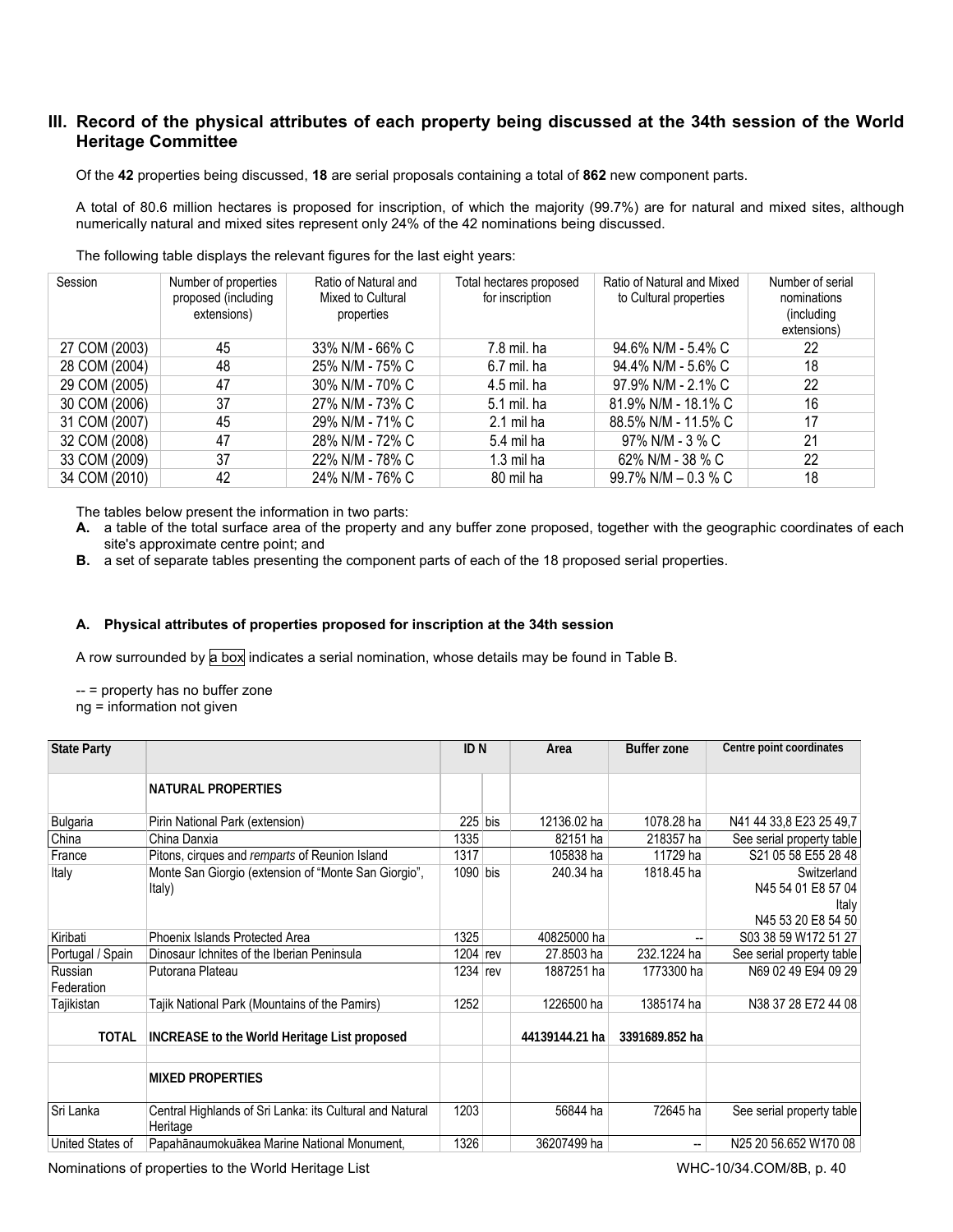| <b>State Party</b>             |                                                                                                                                                                                                                                        | ID <sub>N</sub>       |                                | Area              | <b>Buffer zone</b>       | Centre point coordinates                                               |
|--------------------------------|----------------------------------------------------------------------------------------------------------------------------------------------------------------------------------------------------------------------------------------|-----------------------|--------------------------------|-------------------|--------------------------|------------------------------------------------------------------------|
|                                |                                                                                                                                                                                                                                        |                       |                                |                   |                          |                                                                        |
| America                        | Hawaii                                                                                                                                                                                                                                 |                       |                                |                   |                          | 44.952                                                                 |
| <b>TOTAL</b>                   | INCREASE to the World Heritage List proposed                                                                                                                                                                                           |                       |                                | 36264343ha        | 72645 ha                 |                                                                        |
|                                | <b>CULTURAL PROPERTIES</b>                                                                                                                                                                                                             |                       |                                |                   |                          |                                                                        |
| Australia                      | <b>Australian Convict Sites</b>                                                                                                                                                                                                        | 1306                  |                                | 1502.51 ha        | 3746.68 ha               | See serial property table                                              |
| Austria                        | City of Graz - Historic Centre and Schloss Eggenberg<br>(extension of the "City of Graz - Historic Centre")                                                                                                                            | 931 bis               |                                | 19.127012 ha      | 147.253873 ha            | See serial property table                                              |
| Belarus / Poland               | Augustowski Canal - a work of man and nature                                                                                                                                                                                           | 1304                  |                                | 82670 ha          | 243000 ha                | <b>Belarus</b><br>N53 52 18 E23 45 18<br>Poland<br>N53 50 29 E22 59 31 |
| Belgium                        | Major Mining Sites of Wallonia                                                                                                                                                                                                         | 1344                  |                                | 117.43 ha         | 413.51 ha                | See serial property table                                              |
| <b>Brazil</b>                  | São Francisco Square in the Town of São Cristóvão                                                                                                                                                                                      | 1272 rev              |                                | 3 ha              | 2500 ha                  | S11 00 58 W37 12 36                                                    |
| China                          | Historic Monuments of Dengfeng in "The Centre of<br>Heaven and Earth" (Originally "Historic monuments of<br>Mount Songshan")                                                                                                           | 1305 rev              |                                | 825 ha            | 3438.1 ha                | See serial property table                                              |
| Ethiopia                       | Konso Cultural Landscape                                                                                                                                                                                                               | 1333                  |                                | 14000 ha          | $\overline{\phantom{a}}$ | N5 18 E37 24                                                           |
| France                         | Episcopal City of Albi                                                                                                                                                                                                                 | 1337                  |                                | 19.47 ha          | 64.09 ha                 | N43 55 42 E02 08 33                                                    |
| Germany                        | Upper Harz Water Management System<br>(extension of "Mines of Rammelsberg and Historic Town<br>of Goslar")                                                                                                                             | $623$ ter             |                                | 1009.89 ha        | 5654.69 ha               | See serial property table                                              |
| India                          | The Jantar Mantar, Jaipur                                                                                                                                                                                                              | 1338                  |                                | 1.8652 ha         | 14.6664 ha               | N26 55 29 E75 49 30                                                    |
| India                          | Matheran Light Railway (extension of the "Mountain<br>Railways of India")                                                                                                                                                              |                       | $\overline{9}$ 44   qua<br>ter | 1.322 ha          | 115.812 ha               | See serial property table                                              |
| Iran (Islamic<br>Republic of)  | Sheikh Safi al-din Khānegāh and Shrine Ensemble in<br>Ardabil                                                                                                                                                                          | 1345                  |                                | 2.1353 ha         | 13.0616 ha               | N38 14 55 E48 17 29                                                    |
| Iran (Islamic<br>Republic of)  | Tabriz Historic Bazaar Complex                                                                                                                                                                                                         | 1346                  |                                | 28.9733 ha        | 75.4082 ha               | See serial property table                                              |
| Israel                         | Sites of Christianity in the Galilee                                                                                                                                                                                                   | 1309                  |                                | 1126.44 ha        | 4308.19 ha               | See serial property table                                              |
| Israel                         | The Triple-arch Gate at Dan                                                                                                                                                                                                            | 1105 rev              |                                | $0.48$ ha         | 28 ha                    | N33 14 52 E35 39 17                                                    |
| Kenya                          | Fort Jesus, Mombasa                                                                                                                                                                                                                    | 1295                  |                                | 2.36 ha           | 31 ha                    | S4 3 46 E39 40 46                                                      |
| Marshall Islands               | Bikini Atoll, nuclear tests site                                                                                                                                                                                                       | 1339                  |                                | 73500 ha          | 130425 ha                | N11 36 0 E165 22 50                                                    |
| Mexico                         | Camino Real de Tierra Adentro                                                                                                                                                                                                          | 1351                  |                                | 3101.91 ha        | 268057.2 ha              | See serial property table                                              |
| Mexico                         | Prehistoric Caves of Yagul and Mitla in the Central<br>Valley of Oaxaca                                                                                                                                                                | 1352                  |                                | 1515.17 ha        | 3859.74 ha               | N16 57 03 W96 25 16                                                    |
| Netherlands                    | Seventeenth-century canal ring area of Amsterdam<br>inside the Singelgracht                                                                                                                                                            | 1349                  |                                | 198.2 ha          | 491.1 ha                 | N52 21 54 E4 53 16                                                     |
| Norway                         | Røros Mining Town and the Circumference<br>(extension of "Røros Mining Town")                                                                                                                                                          |                       | $55$ bis                       | 16458.6 ha        | 481240 ha                | See serial property table                                              |
|                                | Republic of Korea Historic Villages of Korea: Hahoe and Yangdong                                                                                                                                                                       | 1324                  |                                | 599.6 ha          | 885.2 ha                 | See serial property table                                              |
| Romania                        | Church of the Resurrection of Sucevita Monastery<br>(extension of the "Churches of Moldavia")                                                                                                                                          | 598 bis               |                                | 1.4 <sub>ha</sub> | 36.4 ha                  | See serial property table                                              |
| Saudi Arabia                   | At-Turaif District in ad-Dir'iyah                                                                                                                                                                                                      | 1329                  |                                | 28.78 ha          | 237.95 ha                | N24 44 02,88 E46 34 20,88                                              |
| Spain                          | Palaeolithic Rock Art Ensemble in Siega Verde<br>(extension of "Prehistoric Rock-Art Sites in the Côa Valley,<br>Portugal")                                                                                                            | $866$ bis             |                                | 0.9 <sub>ha</sub> | 44.5 ha                  | See serial property table                                              |
| Spain / Mexico /<br>Slovenia   | The Mercury and Silver Binomial. Almadén and Idrija<br>with San Luis Potosí                                                                                                                                                            | 1313 rev              |                                | 174.45 ha         | 1814.09 ha               | See serial property table                                              |
| Tajikistan                     | Sarazm                                                                                                                                                                                                                                 | $\overline{11}41$ rev |                                | 15.93 ha          | 141.90 ha                | N39 30 28 E67 27 37                                                    |
| Ukraine                        | Kiev: Saint-Sophia Cathedral with Related Monastic<br>Buildings, St. Cyril's and St. Andrew's Churches, Kiev<br>Pechersk Lavra (extension of "Kiev: Saint-Sophia<br>Cathedral and Related Monastic Buildings, Kiev<br>Pechersk Lavra") | $527$ ter             |                                | 2.179 ha          | 38.172 ha                | See serial property table                                              |
| United Kingdom                 | Darwin's Landscape Laboratory                                                                                                                                                                                                          | 1247                  |                                | 721 ha            | 567 ha                   | N51 20 09 E0 03 14                                                     |
| United Republic<br>of Tanzania | Ngorongoro Conservation Area (renomination under<br>cultural criteria)                                                                                                                                                                 |                       | $39$ bis                       | 19789.71 ha       |                          | S3 11 13.99 E35 32 26.98                                               |
| United States of<br>America    | Mount Vernon                                                                                                                                                                                                                           | 1327                  |                                | 13 <sub>ha</sub>  | 159 ha                   | N38 42 28.7 W77 05 10.2                                                |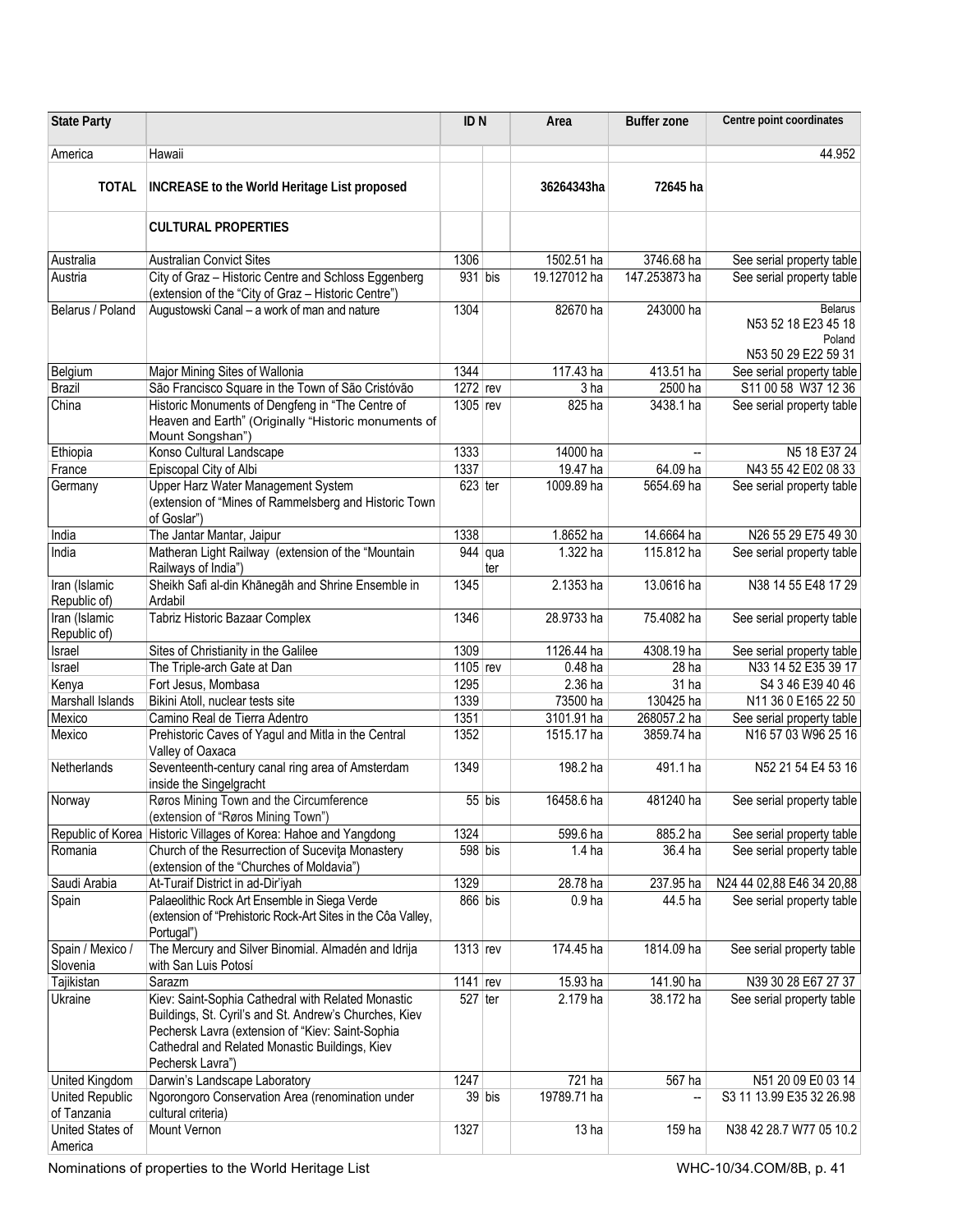| State Party |                                                                 | ID N | Area            | <b>Buffer zone</b> | Centre point coordinates |
|-------------|-----------------------------------------------------------------|------|-----------------|--------------------|--------------------------|
| Viet Nam    | Central Sector of the Imperial Citadel of Thang Long -<br>Hanoi | 1328 | 18.395 ha       | $108$ ha           | N21 02 22 E105 50 14     |
| TOTAL       | <b>INCREASE to the World Heritage List proposed</b>             |      | 217469.2269 hal | 1151655.714 hal    |                          |

# **B. Serial properties to be examined by the 34th session of the World Heritage Committee**

Serial components names are listed in the language in which they have been submitted by the State Party.

# **Natural Properties**

|               | China                          |                 |                    |                          |
|---------------|--------------------------------|-----------------|--------------------|--------------------------|
| N 1335        | China Danxia                   |                 |                    |                          |
|               |                                |                 |                    |                          |
| Serial ID No. | <b>Name</b>                    | <b>Property</b> | <b>Buffer zone</b> | Centre point coordinates |
| 1335-001      | Chishui - West Section         | 10142 ha        | 44814 ha           | N28 22 11 E105 47 39     |
| 1335-002      | Chishui - East Section         | 17222 ha        |                    | N28 25 19 E106 2 33      |
| 1335-003      | Taining - North Section        | 5277 ha         | 12401 ha           | N27 00 37 E117 13 07     |
| 1335-004      | Taining -South Section         | 5810 ha         |                    | N26 51 56 E117 02 22     |
| 1335-005      | Langshan                       | 6600 ha         | 6200 ha            | N26 20 24 E110 46 45     |
| 1335-006      | Danxiashan                     | 16800 ha        | 12400 ha           | N24 57 55 E113 42 12     |
| 1335-007      | Longhushan: Longhushan Section | 16950 ha        | 59820 ha           | N28 04 15 E116 59 05     |
| 1335-008      | Longhushan: Guifeng Section    | 2740 ha         |                    | N28 19 03 E117 25 10     |
| 1335-009      | Jianglangshan                  | 610 ha          | 571 ha             | N28 22 11 E105 47 39     |
|               | <b>TOTAL</b>                   | 82151 ha        | 218357 ha          |                          |

|               | Portugal / Spain                           |                 |                    |                                                 |  |  |  |  |  |
|---------------|--------------------------------------------|-----------------|--------------------|-------------------------------------------------|--|--|--|--|--|
| N 1204 rev    | Dinosaur Ichnites of the Iberian Peninsula |                 |                    |                                                 |  |  |  |  |  |
|               |                                            |                 |                    |                                                 |  |  |  |  |  |
| Serial ID No. | <b>Name</b>                                | <b>Property</b> | <b>Buffer zone</b> | Centre point coordinates                        |  |  |  |  |  |
| 1204rev-001   | Pedreira do Galinha                        | 4.08 ha         | 93.78 ha           | N <sub>2</sub> 36 45.04 W <sub>12</sub> 2 59.38 |  |  |  |  |  |
| 1204rev-002   | Vale de Meios                              | $1.14$ ha       | 20.95 ha           | N2 30 1.73 W12 13 46.31                         |  |  |  |  |  |
| 1204rev-003   | Pedra da Mua                               | 8.09 ha         | 31.24 ha           | N1 27 51.46 W12 32 41.05                        |  |  |  |  |  |
| 1204rev-004   | Tereñes                                    | 5.35 ha         | 5.64 ha            | N43 28 34.76 W5 6 6.71                          |  |  |  |  |  |
| 1204rev-005   | Fuentesalvo                                | $0.0044$ ha     | 3.2715 ha          | N42 3 12.11 W2 20 20.98                         |  |  |  |  |  |
| 1204rev-006   | Las Cerradicas                             | 0.0065 ha       | 0.9085 ha          | N40 39 50.86 E0 52 35.64                        |  |  |  |  |  |
| 1204rev-007   | Costalomo                                  | 0.2025 ha       | 16.2566 ha         | N42 0 54.98 W3 14 50.37                         |  |  |  |  |  |
| 1204rev-008   | El Peladillo                               | 0.4231 ha       | $0.855$ ha         | N42 4 38.57 W2 2 1.39                           |  |  |  |  |  |
| 1204rev-009   | Los Cayos                                  | $0.2353$ ha     | $0.267$ ha         | N42 5 3.45 W2 5 1.03                            |  |  |  |  |  |
| 1204rev-010   | Tambuc                                     | 1.8625 ha       | 1.8276 ha          | N39 10 50.70 E0 47 20.30                        |  |  |  |  |  |
| 1204rev-011   | Fumanya                                    | 6.456 ha        | 29.274 ha          | N42 11 23.92 E1 47 58.83                        |  |  |  |  |  |
|               | <b>TOTAL</b>                               | 27.8503 ha      | 232.1224 ha        |                                                 |  |  |  |  |  |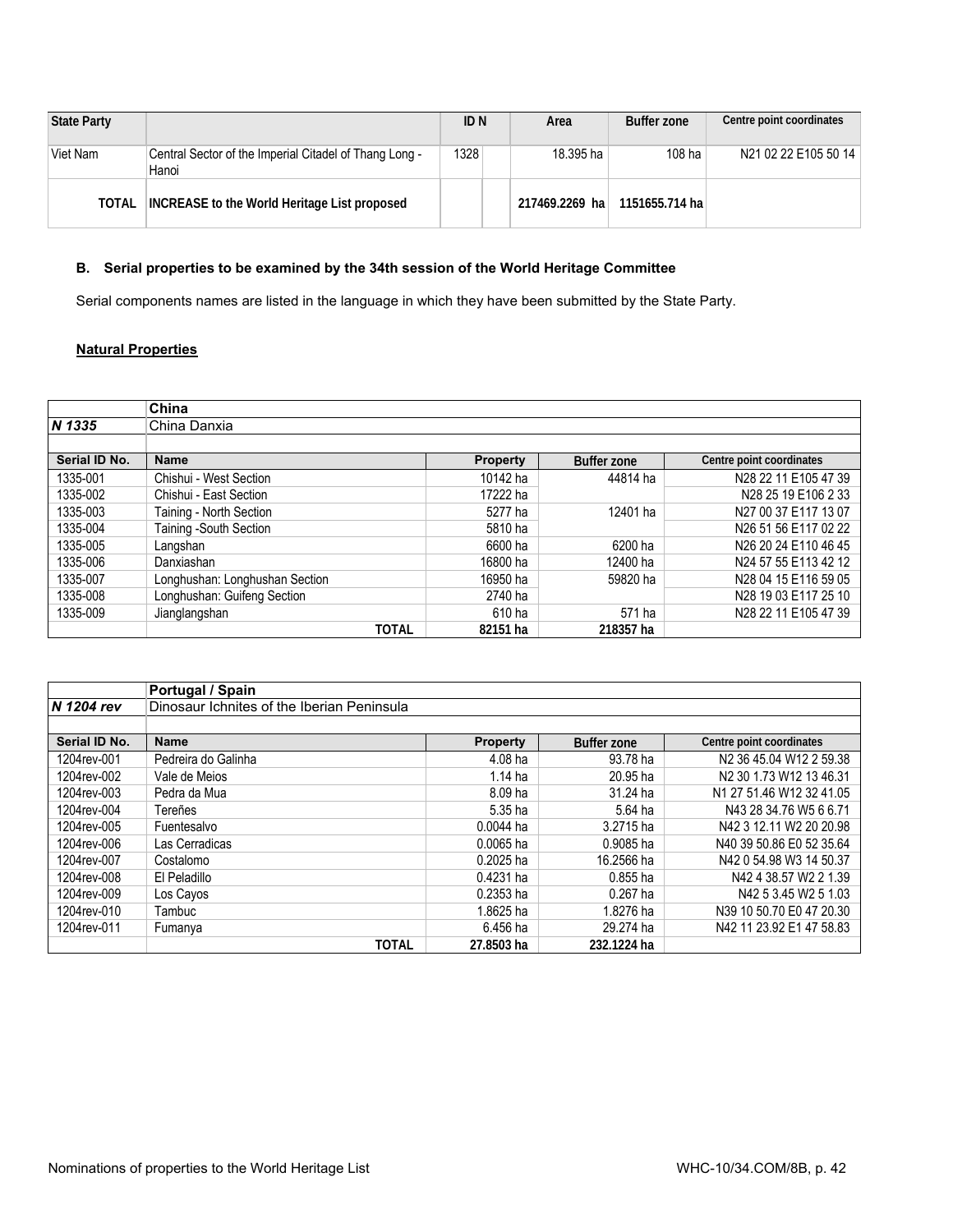# **Natural Properties - extensions**

|               | <b>Bulgaria</b>                       |                 |                    |                          |
|---------------|---------------------------------------|-----------------|--------------------|--------------------------|
| $N$ 225 bis   | Pirin National Park                   |                 |                    |                          |
|               |                                       |                 |                    |                          |
| Serial ID No. | <b>Name</b>                           | <b>Property</b> | <b>Buffer zone</b> | Centre point coordinates |
| 225-001       | Pirin National Park inscribed in 1983 | 27442.9 ha      |                    | N41 44 33,8 E23 25 49,7  |
|               | Becames Buffer zone                   | -1078.28 ha     |                    |                          |
|               | Excluded                              | -150.6 ha       |                    |                          |
| 225bis-001    | Pirin National Park                   | 12136.02 ha     | 1078.28 ha         |                          |
|               | TOTAL                                 | 38350.04 ha     | 1078.28 ha         |                          |

|                   | Italy                                                                |                 |                    |                          |  |
|-------------------|----------------------------------------------------------------------|-----------------|--------------------|--------------------------|--|
| <b>N</b> 1090 bis | (extension of "Monte San Giorgio", Switzerland)<br>Monte San Giorgio |                 |                    |                          |  |
|                   |                                                                      |                 |                    |                          |  |
| Serial ID No.     | <b>Name</b>                                                          | <b>Property</b> | <b>Buffer zone</b> | Centre point coordinates |  |
| 1090-001          | Monte San Giorgio - Switzerland inscribed in<br>2003                 | 849 ha          | 1389 ha            | N45 54 01 E8 57 04       |  |
| 1090bis-001       | Monte San Giorgio - Italy                                            | 240.34 ha       | 1818.45 ha         | N45 53 20 E8 54 50       |  |
|                   | TOTAL                                                                | 1089.34 ha      | 3207.45 ha         |                          |  |

# **Mixed Properties**

|               | <b>Sri Lanka</b>                                                  |          |                    |                          |  |
|---------------|-------------------------------------------------------------------|----------|--------------------|--------------------------|--|
| CN 1203       | Central Highlands of Sri Lanka: its Cultural and Natural Heritage |          |                    |                          |  |
|               |                                                                   |          |                    |                          |  |
| Serial ID No. | <b>Name</b>                                                       | Property | <b>Buffer zone</b> | Centre point coordinates |  |
| 1203-001      | Peak Wilderness Protected Area (PWPA)                             | 22379 ha | 37571 ha           | N6 48 04.96 E80 37 31.13 |  |
| 1203-002      | Horton Plains National Park (HPNP)                                | 3160 ha  |                    | N6 48 22.07 E80 47 47.55 |  |
|               |                                                                   |          |                    |                          |  |
| 1203-003      | Knuckles Conservation Forest (KCF)                                | 31305 ha | 35074 ha           | N7 27 08.82 E80 48 07.56 |  |
|               | TOTAL                                                             | 56844 ha | 72645 ha           |                          |  |

# **Cultural Properties**

|               | <b>Australia</b>                                            |                   |                    |                          |
|---------------|-------------------------------------------------------------|-------------------|--------------------|--------------------------|
| C 1306        | <b>Australian Convict Sites</b>                             |                   |                    |                          |
|               |                                                             |                   |                    |                          |
| Serial ID No. | <b>Name</b>                                                 | <b>Property</b>   | <b>Buffer zone</b> | Centre point coordinates |
| 1306-001      | Kingston and Arthur's Vale Historic Area<br>("KAVHA")       | 225 ha            |                    | S29 03 12 E167 57 31     |
| 1306-002      | Old Government House and Domain ("Old<br>Government House") | 37.25 ha          | 29.03 ha           | S33 48 35 E150 59 42     |
| 1306-003      | <b>Hyde Park Barracks</b>                                   | $0.50$ ha         | na                 | S33 52 10 E151 12 45     |
| 1306-004      | Brickendon and Woolmers Estates ("Brickendon-<br>Woolmers") | 233.52 ha         | 322.08 ha          | S41 37 30 E147 08 30     |
| 1306-005      | Darlington Probation Station ("Darlington")                 | 361 ha            | 1968.28 ha         | S42 34 54 E148 04 12     |
| 1306-006      | Old Great North Road                                        | 258.64 ha         | nq                 | S33 22 42 E150 59 40     |
| 1306-007      | Cascades Female Factory ("Cascades")                        | 0.6 <sub>ha</sub> | 7.09 ha            | S42 53 37 E147 17 57     |
| 1306-008      | Port Arthur Historic Site ("Port Arthur")                   | 146 ha            | 1216.51 ha         | S43 08 52 E147 51 05     |
| 1306-009      | Coal Mines Historic Site ("Coal Mines")                     | 214 ha            | 138.47 ha          | S42 59 1 E147 42 59      |
| 1306-010      | Cockatoo Island Convict Site ("Cockatoo Island")            | 20 ha             | 47.22 ha           | S33 50 51 E151 10 19     |
| 1306-011      | <b>Fremantle Prison</b>                                     | 6 ha              | 18 <sub>ha</sub>   | S32 03 18 E115 45 13     |
|               | <b>TOTAL</b>                                                | 1502.51 ha        | 3746.68 ha         |                          |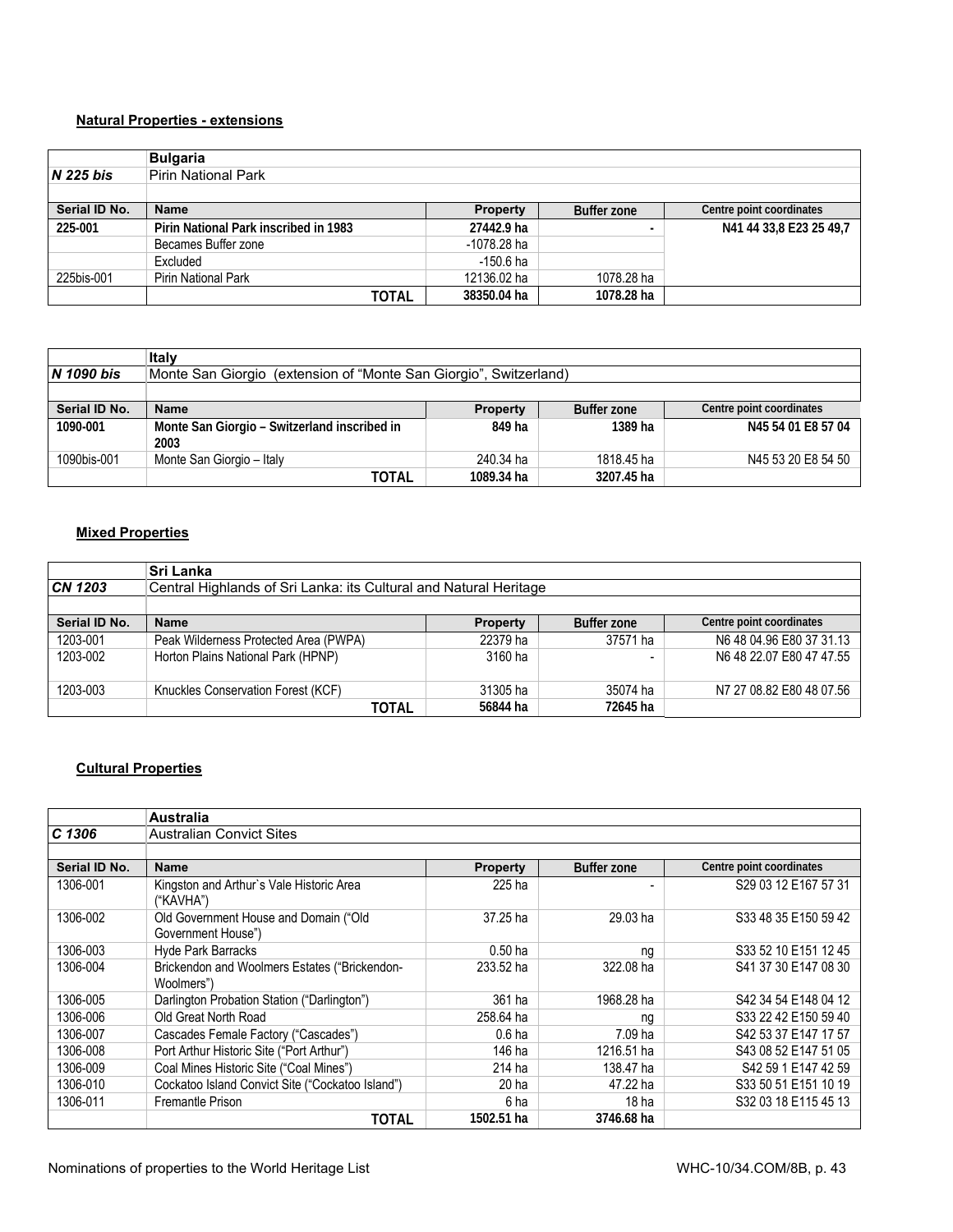|               | <b>Belgium</b>                 |                 |                    |                          |
|---------------|--------------------------------|-----------------|--------------------|--------------------------|
| $C$ 1344      | Major Mining Sites of Wallonia |                 |                    |                          |
|               |                                |                 |                    |                          |
| Serial ID No. | <b>Name</b>                    | <b>Property</b> | <b>Buffer zone</b> | Centre point coordinates |
| 1344-001      | Grand Hornu                    | 15.83 ha        | 63.74 ha           | N50 26 07 E3 50 18       |
| 1344-002      | Bois-du-Luc                    | 62.15 ha        | 113.61 ha          | N50 28 24 E4 9 43        |
| 1344-003      | Bois du Cazier                 | 26.65 ha        | 130.76 ha          | N50 22 40 E4 26 27       |
| 1344-004      | Blegny-Mine                    | 12.80 ha        | 105.40 ha          | N50 41 11 E5 43 25       |
|               | TOTAL                          | 117.43 ha       | 413.51 ha          |                          |

|               | China                                                                                                                     |                 |                    |                            |
|---------------|---------------------------------------------------------------------------------------------------------------------------|-----------------|--------------------|----------------------------|
| C 1305 rev    | Historic Monuments of Dengfeng in "The Centre of Heaven and Earth" (Originally "Historic monuments of Mount<br>Songshan") |                 |                    |                            |
|               |                                                                                                                           |                 |                    |                            |
| Serial ID No. | <b>Name</b>                                                                                                               | <b>Property</b> | <b>Buffer zone</b> | Centre point coordinates   |
| 1305rev-001   | Taishi Que Gates, Zhongue Temple                                                                                          | 372.3 ha        | 496.3 ha           | N34 27 31.49 E113 04 03.79 |
| 1305rev-002   | Shaoshi Que Gates                                                                                                         | 84 ha           | 222.4 ha           | N34 29 34.94 E112 58 37.21 |
| 1305rev-003   | <b>Qimu Que Gates</b>                                                                                                     | $40.4$ ha       | 108.9 ha           | N34 28 26.92 E113 02 28.48 |
| 1305rev-004   | Songye Temple Pagoda                                                                                                      | 33.4 ha         | 47.9 ha            | N34 30 05.83 E113 00 57.34 |
| 1305rev-005   | Architectural Complex of Shaolin Temple                                                                                   | 182.6 ha        | 1939.6 ha          | N34 30 26.06 E112 56 07.85 |
|               | (Kernel Compound, Chuzu Temple, Pagoda Forest)                                                                            |                 |                    |                            |
| 1305rev-006   | Huishan Temple                                                                                                            | 68.2 ha         | 373 ha             | N34 29 36.20 E112 59 55.92 |
| 1305rev-007   | Songyang Academy of Classical Learning                                                                                    | 27.8 ha         | 115.4 ha           | N34 28 55 E113 01 37.93    |
| 1305rev-008   | Observatory                                                                                                               | 16.3 ha         | 134.6 ha           | N34 23 58.97 E113 08 28.48 |
|               | <b>TOTAL</b>                                                                                                              | 825 ha          | 3438.1 ha          |                            |

|               | Iran (Islamic Republic of)     |                 |                    |                          |
|---------------|--------------------------------|-----------------|--------------------|--------------------------|
| $C$ 1346      | Tabriz Historic Bazaar Complex |                 |                    |                          |
|               |                                |                 |                    |                          |
| Serial ID No. | <b>Name</b>                    | <b>Property</b> | <b>Buffer zone</b> | Centre point coordinates |
| 134-001       | Center                         | 26.3722 ha      |                    | N38 04 53 E46 17 35      |
| 1346-002      | Kabood Mosque                  | 2.3178 ha       | 75.4082 ha         | N38 04 25 E46 18 03      |
| 1346-003      | Sorkhab                        | $0.2832$ ha     |                    | N38 05 05 E46 17 53      |
|               | TOTAL                          | 28.9733 ha      | 75.4082 ha         |                          |

|               | <b>Israel</b>                                                              |                 |                    |                                                                   |  |  |
|---------------|----------------------------------------------------------------------------|-----------------|--------------------|-------------------------------------------------------------------|--|--|
| C 1309        | Sites of Christianity in the Galilee                                       |                 |                    |                                                                   |  |  |
|               |                                                                            |                 |                    |                                                                   |  |  |
| Serial ID No. | <b>Name</b>                                                                | <b>Property</b> | <b>Buffer zone</b> | Centre point coordinates                                          |  |  |
| 1309-001      | Nazareth: Basilica of Annunciation and The church<br>of St. Josef          | 2.36 ha         | 81.35 ha           |                                                                   |  |  |
| 1309-002      | Nazareth: The church of St. Gabriel and Mary's<br>Well                     | $0.29$ ha       |                    | N73 42 40 E22 82 40                                               |  |  |
| 1309-003      | Kafr Kanna: The Wedding church and the church<br>of St. George             | $0.25$ ha       | 2.48 ha            | N73 91 60 E23 20 30                                               |  |  |
| 1309-004      | Magdala                                                                    | $1.77$ ha       | 405.28 ha          | N74 79 00 E24 86 00                                               |  |  |
| 1309-005      | North Shore of the Sea Gallilee: Tabgha, Mount of<br>Beatitudes, Capernaum | 1018.31 ha      | 1298.8 ha          | N75 37 00 E25 20 00<br>N75 37 00 E25 20 00<br>N75 43 00 E25 42 00 |  |  |
| 1309-006      | Chorazin                                                                   | 25.38 ha        |                    | N75 75 00 E25 31 00                                               |  |  |
| 1309-007      | <b>Mount Tabor</b>                                                         | 78.08 ha        | 267.4 ha           | N73 25 41 E23 69 22                                               |  |  |
|               | <b>TOTAL</b>                                                               | 1126.44 ha      | 4308.19 ha         |                                                                   |  |  |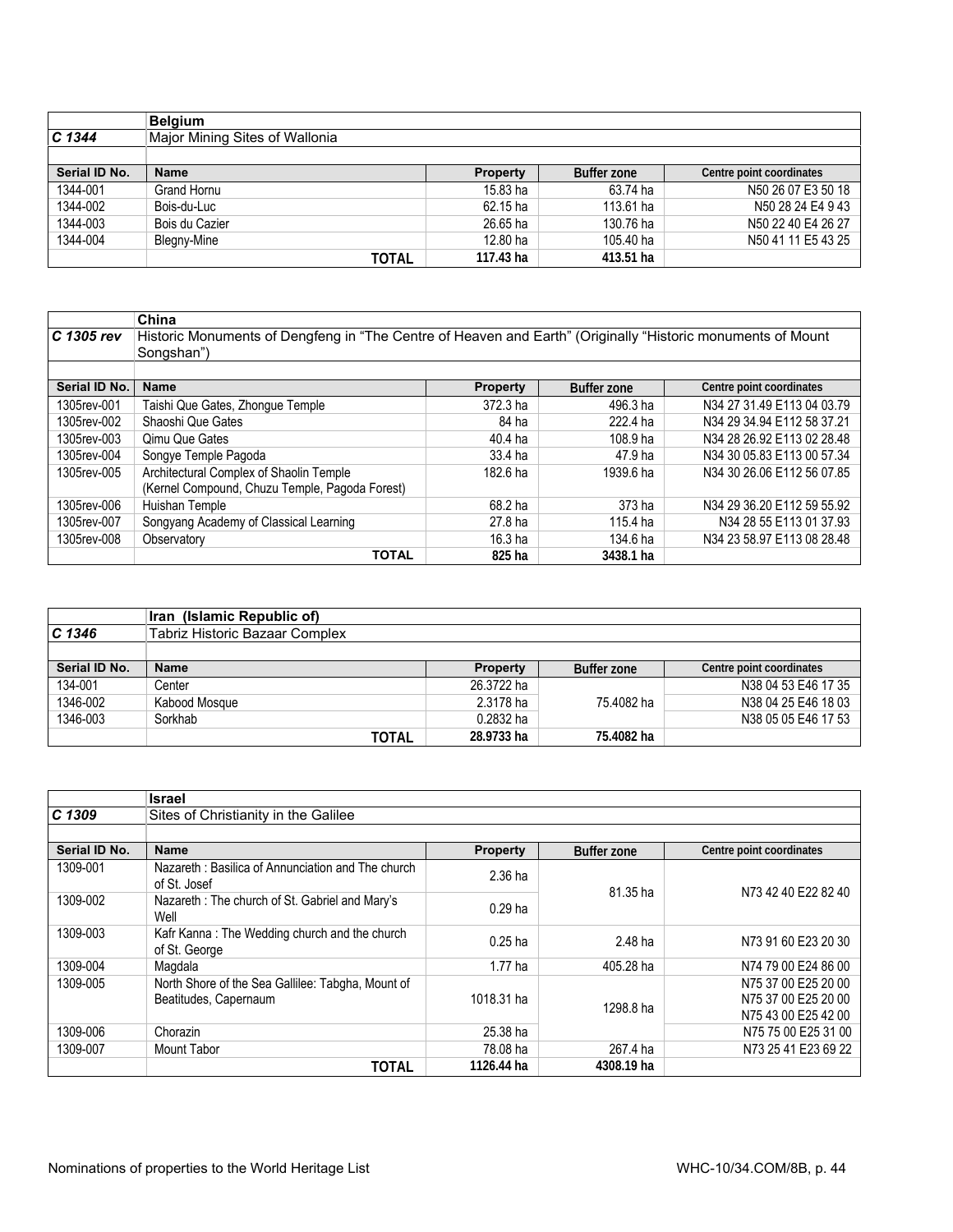| <b>Mexico</b> |                                                                                                          |                    |                    |                          |
|---------------|----------------------------------------------------------------------------------------------------------|--------------------|--------------------|--------------------------|
| $C$ 1351      | Camino Real de Tierra Adentro                                                                            |                    |                    |                          |
|               |                                                                                                          |                    |                    |                          |
| Serial ID No. | <b>Name</b>                                                                                              | <b>Property</b>    | <b>Buffer zone</b> | Centre point coordinates |
| 1351-001      | Historic centre of the city of México (World<br>Heritage, 1987)                                          | 910 ha             |                    | N19 25 06 W99 07 58      |
| 1351-002      | Former college of San Francisco Javier in<br>Tepotzotlán                                                 | 6.59 ha            | 40.59 ha           | N19 42 48 W99 13 16      |
| 1351-003      | Town of Aculco                                                                                           | 13.99 ha           | 42.03 ha           | N20 05 37 W99 50 06      |
| 1351-004      | <b>Bridge of Atongo</b>                                                                                  | $0.19$ ha          | 63.22 ha           | N19 59 12 W99 26 40      |
| 1351-005      | Stretch of the Camino Real between Aculco and<br>San Juan del Río                                        | ng                 | 7.58 ha            |                          |
| 1351-006      | Former convent of San Francisco in Tepeji del Río<br>and bridge                                          | 3.93 ha            | 107.52 ha          | N19 53 42 W99 20 35      |
| 1351-007      | Stretch of the Camino Real between the bridge of<br>La Colmena and the Former hacienda of La<br>Cañada   | 6.31 ha            | 425.10 ha          | N19 57 57 W99 22 41      |
| 1351-008      | Historic centre of the city of San Juan del Río                                                          | 30.16 ha           | 137.31 ha          | N20 23 23 W99 59 49      |
| 1351-009      | Former hacienda of Chichimequillas                                                                       | 7.56 ha            | 165.03 ha          | N20 45 31 W100 20 32     |
| 1351-010      | Chapel of the former hacienda of Buenavista                                                              | $0.05$ ha          | 6.24 ha            | N20 49 12 W100 28 08     |
| 1351-011      | Historic centre of the city of Querétaro (World<br>Heritage, 1996)                                       | 400 ha             |                    | N20 35 00 W100 22 00     |
| 1351-012      | <b>Bridge of El Fraile</b>                                                                               | $0.25$ ha          | 113.32 ha          | N20 50 33 W100 47 55     |
| 1351-013      | Former Royal hospital of San Juan de Dios of San<br>Miguel de Allende                                    | 0.93 <sub>ha</sub> |                    | N20 54 57 W100 44 55     |
| 1351-014      | Bridge of San Rafael                                                                                     | $0.58$ ha          | 180.03 ha          | N20 56 28 W100 47 37     |
| 1351-015      | Bridge La Quemada                                                                                        | 1.49 ha            | 150.55 ha          | N21 19 40 W101 05 47     |
| 1351-016      | Protective town of San Miguel and Sanctuary of<br>Jesús Nazareno de Atotonilco (World Heritage,<br>2008) | 43.26 ha           | 40.14 ha           | N20 54 20 W100 44 47     |
| 1351-017      | Historic centre of the city of Guanajuato and its<br>adjacent mines (World Heritage, 1988)               | 190 ha             |                    | N21 01 01 W101 15 20     |
| 1351-018      | Historic centre of the city of Lagos de Moreno and<br>bridge                                             | 29.08 ha           | 92.25 ha           | N21 21 23 W102 08 43     |
| 1351-019      | Historic ensemble of the Town of Ojuelos                                                                 | $0.82$ ha          | 42.62 ha           | N21 51 20 W101 47 08     |
| 1351-020      | <b>Bridge of Ojuelos</b>                                                                                 | 1.29 ha            | 200.27 ha          | N21 48 19 W101 45 31     |
| 1351-021      | Former hacienda of Ciénega de Mata                                                                       | 2.49 ha            | 35.11 ha           | N21 44 23 W102 01 35     |
| 1351-022      | Cemetery in Encarnación de Díaz                                                                          | 1.64 ha            | 16.88 ha           | N21 31 55 W102 14 14     |
| 1351-023      | Former hacienda of Peñuelas                                                                              | 8.65 ha            | 369.25 ha          | N21 42 39 W102 16 56     |
| 1351-024      | Former hacienda of Cieneguilla                                                                           | 3 ha               | 516.46 ha          | N21 43 0 W102 26 51      |
| 1351-025      | Historic ensemble of the city of Aguascalientes                                                          | 6.45 ha            | 79.23 ha           | N21 52 50 W102 17 48     |
| 1351-026      | Former hacienda of Pabellón de Hidalgo                                                                   | 10.72 ha           | 180.40 ha          | N22 10 29 W102 20 29     |
| 1351-027      | Chapel of San Nicolás Tolentino of the former<br>hacienda of San Nicolás de Quijas                       | $0.11$ ha          | 9.65 ha            | N22 09 11 W101 50 46     |
| 1351-028      | Town of Pinos                                                                                            | 3.35 ha            | 14.18 ha           | N22 17 53 W101 42 37     |
| 1351-029      | Temple of Nuestra Señora de los Ángeles of the<br>town of Noria de Ángeles                               | $0.15$ ha          | 2.71 ha            | N22 26 34 W102 02 47     |
| 1351-030      | Temple of Nuestra Señora de los Dolores in Villa<br>González Ortega                                      | $0.15$ ha          | $5.16$ ha          | N22 30 44 W102 02 47     |
| 1351-031      | Former college of Nuestra Señora de Guadalupe of<br>Propaganda Fide                                      | 2.75 ha            | 17.53 ha           | N22 44 46 W102 31 06     |
| 1351-032      | Historic ensemble of the city of Sombrerete                                                              | 3.79 ha            | 39.14 ha           | N23 37 54 W103 38 23     |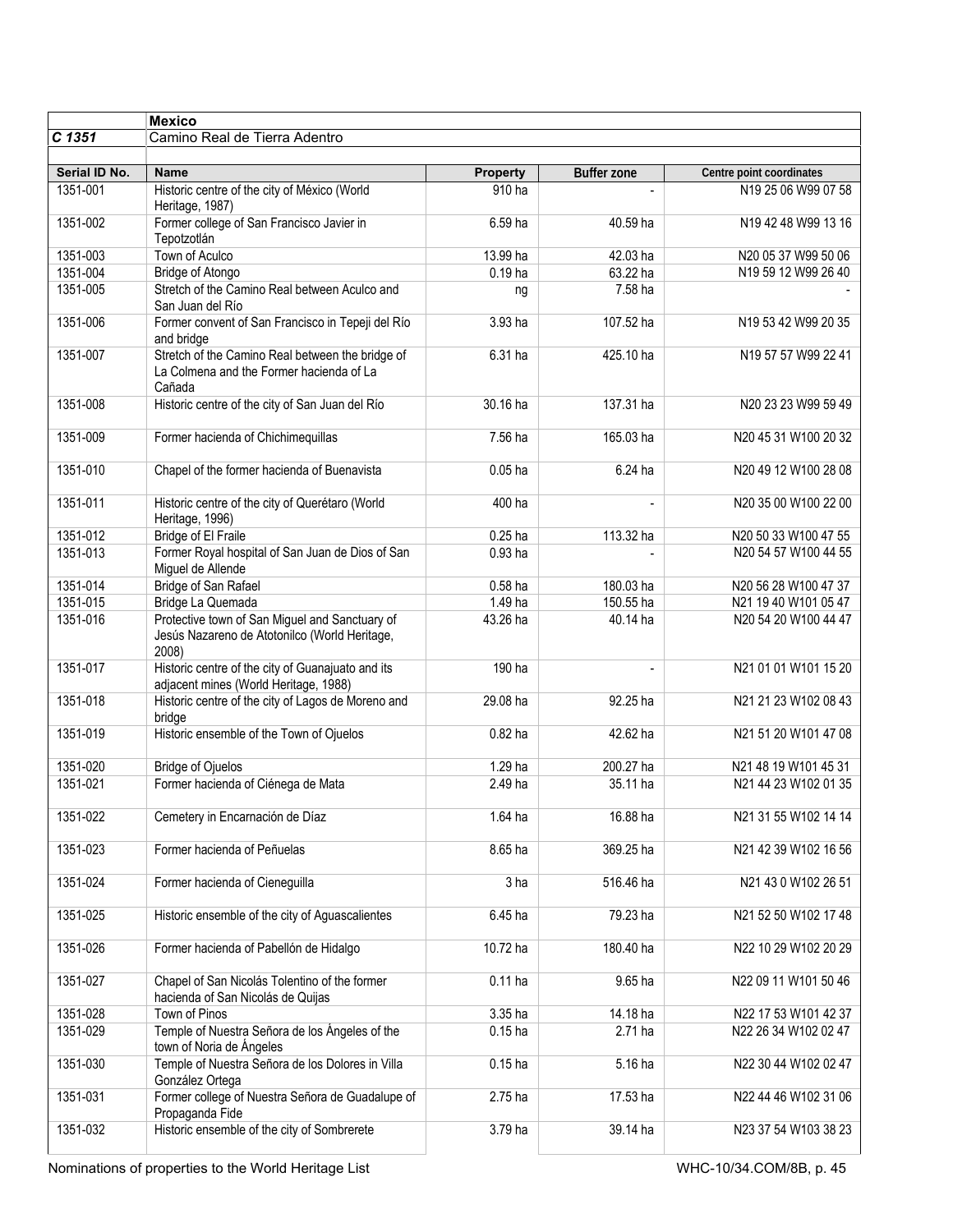| 1351-033 | Temple of San Pantaleón Mártir in the Town of                                            | $0.21$ ha  | 19.76 ha      | N23 31 15 W103 46 20 |
|----------|------------------------------------------------------------------------------------------|------------|---------------|----------------------|
|          | Noria de San Pantaleón                                                                   |            |               |                      |
| 1351-034 | Sierra de Órganos (Mountain Range of Órganos)                                            | 1124.65 ha | 4770.60 ha    | N22 36 29 W102 22 45 |
| 1351-035 | Architectonic ensemble of the Town of<br>Chalchihuites                                   | 1.83 ha    | 16.04 ha      | N23 47 25 W103 47 26 |
| 1351-036 | Stretch of the Camino Real between Ojocaliente<br>and Zacatecas                          | 6.76 ha    | 1941.02 ha    | N23 28 33 W103 57 11 |
| 1351-037 | Cave of Ávalos                                                                           | 3.28 ha    | 98.18 ha      | N22 36 29 W102 22 45 |
| 1351-038 | Historic centre of the city of Zacatecas (World<br>Heritage, 1993)                       | 110 ha     |               | N22 46 00 W102 33 20 |
| 1351-039 | Sanctuary of Plateros                                                                    | $0.20$ ha  | 2.45 ha       | N23 13 44 W102 50 26 |
| 1351-040 | Historic centre of the city of San Luis Potosí (In<br>process of evaluation)             | 70.34 ha   | 133.49 ha     | N22 09 04 W100 50 34 |
| 1351-041 | Chapel of San Antonio of the Former hacienda of<br>Juana Guerra                          | $0.63$ ha  | 32.69 ha      | N23 50 30 W104 11 14 |
| 1351-042 | Temples in the town of Nombre de Dios                                                    | 5.94 ha    | 109.96 ha     | N23 50 58 W104 14 41 |
| 1351-043 | Former hacienda of San Diego de Navacoyán and<br>Puente del Diablo (Devil's Bridge)      | 0.98 ha    | 352.32 ha     | N24 02 37 W104 32 57 |
| 1351-044 | Historic centre of the city of Durango                                                   | 48.03 ha   | 394.81 ha     | N24 01 29 W104 40 13 |
| 1351-045 | Temples in the town of Cuencamé and Cristo de<br>Mapimí                                  | 2.63 ha    | 43.51 ha      | N24 52 12 W103 41 53 |
| 1351-046 | Chapel of the Refugio of the former hacienda of<br>Cuatillos                             | $0.30$ ha  | 56.82 ha      | N25 05 50 W103 46 27 |
| 1351-047 | Temple of the town of San José de Avino                                                  | $0.19$ ha  | 5.39 ha       | N24 31 25 W104 18 4  |
| 1351-048 | Chapel of the former hacienda of La Inmaculada<br>Concepción de Palmitos de Arriba       | $0.03$ ha  | 2.75 ha       | N25 02 13 W104 28 48 |
| 1351-049 | Chapel of the former hacienda of La Limpia<br>Concepción de Palmitos de Abajo (Huichapa) | $0.03$ ha  | 2.71 ha       | N25 04 35 W104 29 58 |
| 1351-050 | Architectonic ensemble of the Town of Nazas                                              | 5.06 ha    | 181.51 ha     | N25 13 35 W104 06 52 |
| 1351-051 | Town of San Pedro del Gallo                                                              | 4.27 ha    | 9.80 ha       | N25 33 57 W104 17 34 |
| 1351-052 | Architectonic ensemble of the Town of Mapimí                                             | 2.87 ha    | 41.01 ha      | N25 50 1 W103 50 53  |
| 1351-053 | Town of Indé                                                                             | 1.85 ha    | 9.28 ha       | N25 54 48 W105 13 23 |
| 1351-054 | Chapel of San Mateo of the Former hacienda of La<br>Zarca                                | $0.17$ ha  | 198.34 ha     | N25 50 41 W104 44 30 |
| 1351-055 | Former hacienda of the Limpia Concepción of El<br>Canutillo                              | $0.83$ ha  | 34.35 ha      | N26 22 58 W105 22 08 |
| 1351-056 | Temple of San Miguel of the town of Villa Ocampo                                         | $0.20$ ha  | 7.93 ha       | N26 26 24 W105 30 34 |
| 1351-057 | Stretch of the Camino Real between Nazas and<br>San Pedro del Gallo                      | ng         | 256,272.88 ha | N25 22 41 W104 08 39 |
| 1351-058 | Mine of Ojuela                                                                           | 9.98 ha    | 56.85 ha      | N25 47 34 W103 47 27 |
| 1351-059 | Cave of Las Mulas de Molino                                                              | $0.66$ ha  | 4.58 ha       | N24 44 58 W105 00 27 |
| 1351-060 | Town of Valle de Allende                                                                 | 10.26 ha   | 158.65 ha     | N26 56 22 W105 23 38 |
|          | <b>TOTAL</b>                                                                             | 3101.91 ha | 268057.2 ha   |                      |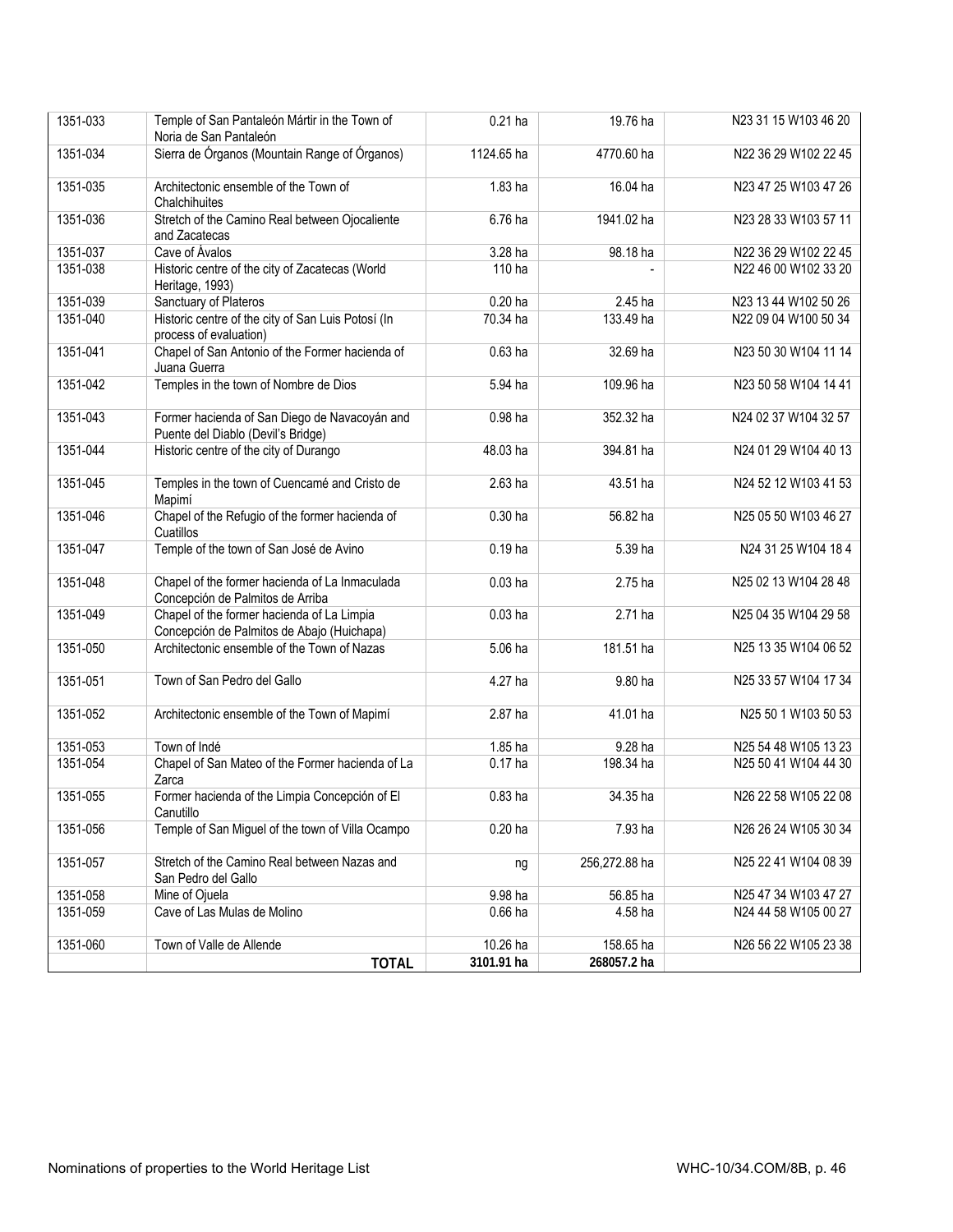|               | <b>Republic of Korea</b>                                              |                   |                    |                          |
|---------------|-----------------------------------------------------------------------|-------------------|--------------------|--------------------------|
| $C$ 1324      | Historic Villages of Korea: Hahoe and Yangdong                        |                   |                    |                          |
|               |                                                                       |                   |                    |                          |
| Serial ID No. | <b>Name</b>                                                           | <b>Property</b>   | <b>Buffer zone</b> | Centre point coordinates |
| 1324-001      | Hahoe Cluster: Hahoe Village                                          | 499.5 ha          |                    | N36 32 21 E128 31 00     |
| 1324 - 002    | Hahoe Cluster: Byeongsanseowon Confucian<br>Academy                   | 1.7 <sub>ha</sub> | 566.1 ha           | N36 32 25 E128 33 10     |
| 1324-003      | Yangdong Cluster: Yangdong Village                                    | 91.6 ha           | 237.4 ha           | N36 00 07 E129 15 12     |
| 1324-004      | Yangdong Cluster: Oksanseowon Confucian<br>Academy, Dongnakdang House | $6.4$ ha          | ng                 | N36 00 47 E129 09 45     |
| 1324-005      | Yangdong Cluster: Donggangseowon Confucian<br>Academy                 | $0.4$ ha          | ng                 | N35 59 57 E129 17 29     |
|               | TOTAL                                                                 | 599.6 ha          | 885.2 ha           |                          |

|               | Spain / Mexico / Slovenia                                                                      |                   |                    |                          |  |
|---------------|------------------------------------------------------------------------------------------------|-------------------|--------------------|--------------------------|--|
| C 1313 rev    | The Mercury and Silver Binomial. Almadén and Idrija with San Luis Potosí                       |                   |                    |                          |  |
|               |                                                                                                |                   |                    |                          |  |
| Serial ID No. | <b>Name</b>                                                                                    | <b>Property</b>   | <b>Buffer zone</b> | Centre point coordinates |  |
| 1313rev-001   | Almadén - Spain                                                                                | 49.67 ha          | 1117 ha            | N38 46 31 W4 50 20       |  |
| 1313rev-002   | Idrija - Old Town - Slovenia                                                                   | 47.33 ha          |                    | N46 00 08 E14 01 39      |  |
| 1313rev-003   | Idrija - Smelting Plant - Slovenia                                                             | 0.6 <sub>ha</sub> |                    | N46 00 26 E14 02 07      |  |
| 1313rev-004   | Idrija - Kamšt water pump with the Rake water<br>channel and Kobila dam - Slovenia             | 1.33 ha           | ng                 | N45 59 56 E14 02 14      |  |
| 1313rev-005   | Gorenja Kanomilja - Kanomilja or Ovcjak Water<br>Barrier - Slovenia                            | $0.71$ ha         | ng                 | N46 01 04 E13 56 22      |  |
| 1313rev-006   | Vojsko - Idrijca Water Barrier - Slovenia                                                      | 1.21 ha           | ng                 | N46 00 10 E13 55 12      |  |
| 1313rev-007   | Idrijska Bela - Putrih`sWater Barrier on the Belca<br>creek - Slovenia                         | $0.49$ ha         | ng                 | N45 58 34 E13 56 01      |  |
| 1313rev-008   | Idrijska Bela - Belca Water Barrier on the Belca<br>creek (or Brus's Water Barrier) - Slovenia | 2.49 ha           | ng                 | N45 58 13 E13 57 08      |  |
| 1313rev-009   | San Luis Potosí - Mexico                                                                       | 70.34 ha          | 133.49             | N22 09 02 W100 58 36     |  |
|               | TOTAL                                                                                          | 174.17 ha         | 1250.49 ha         |                          |  |

# **Cultural Properties - extensions**

|               | <b>Austria</b>                                                                                       |                 |               |                          |
|---------------|------------------------------------------------------------------------------------------------------|-----------------|---------------|--------------------------|
| $C$ 931 bis   | City of Graz - Historic Centre and Schloss Eggenberg (extension of "City of Graz - Historic Centre") |                 |               |                          |
|               |                                                                                                      |                 |               |                          |
| Serial ID No. | <b>Name</b>                                                                                          | <b>Property</b> | Buffer zone   | Centre point coordinates |
| 931-001       | City of Graz - Historic Centre – inscribed in 1999                                                   | 71.970016 ha    | 75.723334 ha  | N47 04 23 E15 26 19      |
| 931bis-002    | City of Graz – Historic Centre and Schloss Zggenberg                                                 | 19.127012 ha    | 147.253873 ha | N47 04 27 E15 23 30      |
|               | TOTAL                                                                                                | 91.097028 ha    | 222.977207 ha |                          |

|                | Germany                                                                                              |                     |             |                          |
|----------------|------------------------------------------------------------------------------------------------------|---------------------|-------------|--------------------------|
| $C$ 623 ter    | Upper Harz Water Management System (extension of "Mines of Rammelsberg and Historic Town of Goslar") |                     |             |                          |
|                |                                                                                                      |                     |             |                          |
| Serial ID No.  | <b>Name</b>                                                                                          | <b>Property</b>     | Buffer zone | Centre point coordinates |
| 623bis-001     | Mines of Rammelsberg and Historic Town of                                                            | 363.3 <sub>ha</sub> | 376.1 ha    | N51 53 24 E10 25 14.016  |
|                | Goslar – inscribed in 1992 / 2008                                                                    |                     |             |                          |
| 623ter-002/726 | Upper Harz Water Management System                                                                   | 1009.89 ha          | 5654.69 ha  | N51 49 12 E10 20 24      |
|                | TOTAL                                                                                                | 1373.19 ha          | 6030.79 ha  |                          |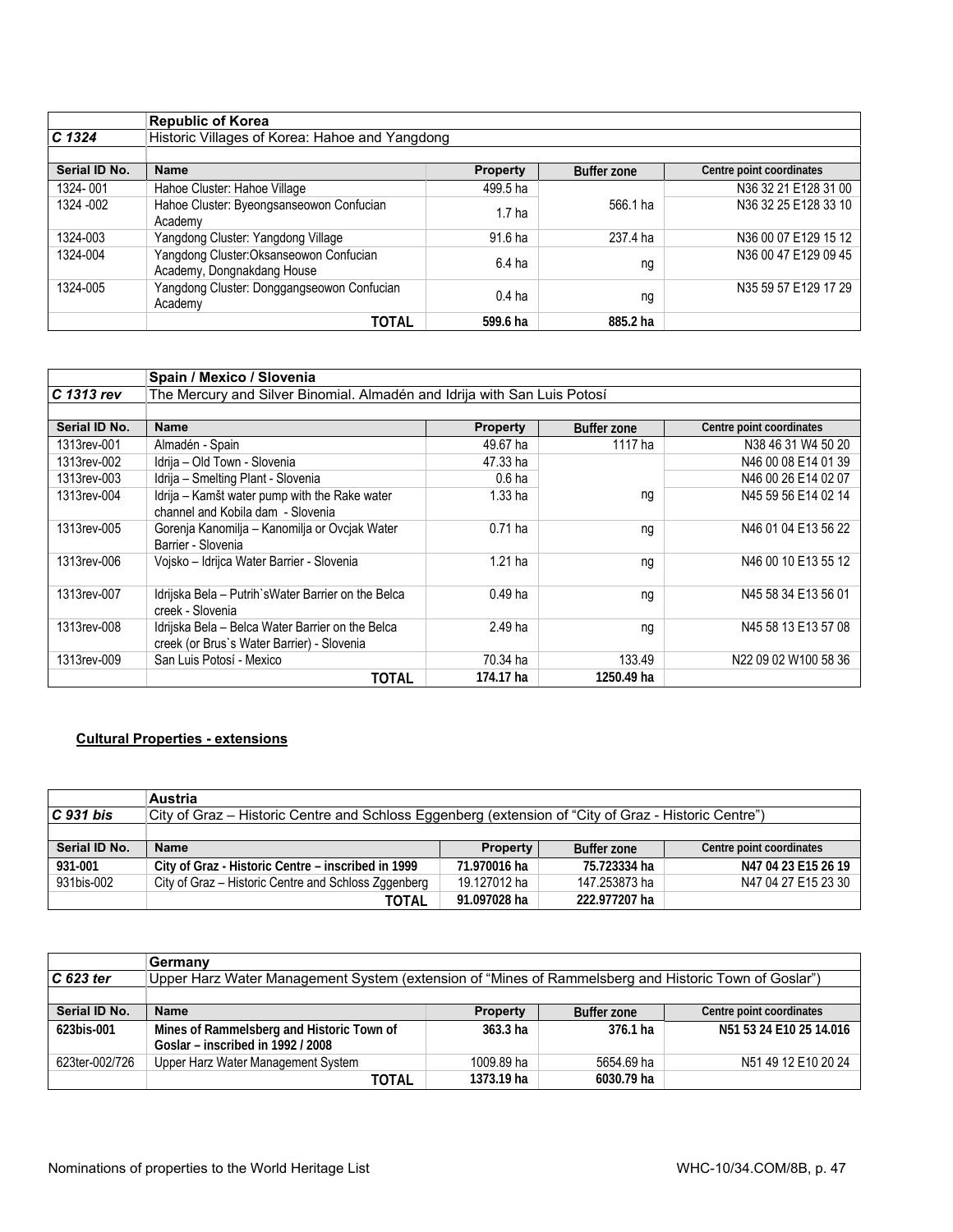|               | India                                                                     |            |            |                                             |  |  |  |
|---------------|---------------------------------------------------------------------------|------------|------------|---------------------------------------------|--|--|--|
| C 944 quater  | Matheran Light Railway (extension of the "Mountain Railways of India")    |            |            |                                             |  |  |  |
|               |                                                                           |            |            |                                             |  |  |  |
| Serial ID No. | <b>Name</b><br>Centre point coordinates<br>Buffer zone<br><b>Property</b> |            |            |                                             |  |  |  |
| 944-001       | Darjeeling Himalayan Railway -<br>inscribed in<br>1999                    | $5.34$ ha  | 70 ha      | N26 40 59 E88 26 35                         |  |  |  |
| 944bis-002    | Nilgiri Mountain Railway - inscribed in 2005                              | 4.59 ha    | 500 ha     | N <sub>11</sub> 20 39 E <sub>76</sub> 47 30 |  |  |  |
| 944ter-003    | Kalka Simla Railway - inscribed in 2008                                   | 79.06 ha   | 74.88 ha   | N30 50 20 E76 55 56                         |  |  |  |
| 944quater-004 | Matheran Light Railway                                                    | $1.322$ ha | 115.812 ha | N18 59 13 E73 16 14                         |  |  |  |
|               | TOTAL                                                                     | 90.312 ha  | 760.692 ha |                                             |  |  |  |

|               | Norway                                                                     |                 |                    |                          |
|---------------|----------------------------------------------------------------------------|-----------------|--------------------|--------------------------|
| $C55$ bis     | Røros Mining Town and the Circumference (extension of "Røros Mining Town") |                 |                    |                          |
|               |                                                                            |                 |                    |                          |
| Serial ID No. | <b>Name</b>                                                                | <b>Property</b> | <b>Buffer zone</b> | Centre point coordinates |
| 55-001        | Røros Mining Town - inscribed in 1980                                      | 51.4 ha         |                    | N62 34 46 E11 23 40      |
| 55bis-001     | Town and Cultural Landscapes including the                                 | 15508.6 ha      |                    | N62 34 26 E11 23 08      |
|               | present World Heritage Site + Winter Transport                             |                 | 481240 ha          |                          |
|               | Route                                                                      |                 |                    |                          |
| 55bis-002     | Femundshytta                                                               | 950 ha          |                    | N62 19 19 E11 50 02      |
|               | TOTAL                                                                      | 16510 ha        | 481240 ha          |                          |

|               | Romania                                                                                        |                    |                    |                          |  |
|---------------|------------------------------------------------------------------------------------------------|--------------------|--------------------|--------------------------|--|
| C 598 bis     | Church of the Resurrection of Sucevita Monastery (extension of "Churches of Moldavia")         |                    |                    |                          |  |
|               |                                                                                                |                    |                    |                          |  |
| Serial ID No. | <b>Name</b>                                                                                    | <b>Property</b>    | <b>Buffer zone</b> | Centre point coordinates |  |
| 598-001       | Church of the Beheading of St John the Baptist<br>of Arbore - inscribed in 1998                | $2.54$ ha          | 28.59 ha           | N47 44 E25 56            |  |
| 598-002       | Church of the Assumption of the Virgin of the<br>former Monastery of Humor - inscribed in 1998 | 4.27 ha            | 27.9 ha            | N47 35 38 E25 51 15      |  |
| 598-003       | Church of the Annunciation of the Monastery of<br>Moldovita - inscribed in 1998                | 4 ha               | 44 ha              | N47 40 39 E25 32 50      |  |
| 598-004       | Church of the Holy Rood of Patrauti - inscribed<br>in 1998                                     | $0.67$ ha          | 26.64 ha           | N47 43 58 E26 11 41      |  |
| 598-005       | Church of St Nicholas and the Catholicon of the<br>Monastery of Probota - inscribed in 1998    | 1 ha               | 28.54 ha           | N47 23 E27 30            |  |
| 598-006       | Church of St George of Suceava - inscribed in<br>1998                                          | $1.34$ ha          | 4.84 ha            | N47 40 E26 17            |  |
| 598-007       | Church of St George of the former Voronet<br>Monastery - inscribed in 1998                     | 3.27 <sub>ha</sub> | 37.71 ha           | N47 32 E25 52            |  |
| 598bis-008    | Church of the Resurrection of Sucevita Monastery                                               | 1.4 <sub>ha</sub>  | 36.4 ha            | N47 46 42 E25 42 46      |  |
|               | TOTAL                                                                                          | 18.49 ha           | 234.62 ha          |                          |  |

|               | <b>Spain</b>                                                                                               |                     |                    |                          |
|---------------|------------------------------------------------------------------------------------------------------------|---------------------|--------------------|--------------------------|
| $C866$ bis    | Palaeolithic Rock Art Ensemble in Siega Verde (extension of "Prehistoric Rock-Art Sites in the Côa Valley" |                     |                    |                          |
|               | Portugal)                                                                                                  |                     |                    |                          |
|               |                                                                                                            |                     |                    |                          |
| Serial ID No. | <b>Name</b>                                                                                                | <b>Property</b>     | <b>Buffer zone</b> | Centre point coordinates |
| 866-001       | Broeira                                                                                                    | 4.57 ha             |                    | N41 03 09 W7 06 02       |
| 866-002       | Canada do Inferno / Rego da vide                                                                           | $10.09$ ha          |                    | N41 03 01 W7 06 06       |
| 866-003       | Faia                                                                                                       | $5.94$ ha           |                    | N40 56 02 W7 05 07       |
| 866-004       | Faia - Vale Afonsinho                                                                                      | 3.03 <sub>ha</sub>  |                    |                          |
| 866-005       | <b>Fonte Frieira</b>                                                                                       | 1.57 <sub>ha</sub>  | 20827.06 ha        | N41 04 03 W7 06 04       |
| 866-006       | Meijapão                                                                                                   | $2.07$ ha           |                    | N41 03 05 W7 06 01       |
| 866-007       | Penascosa                                                                                                  | 22.32 <sub>ha</sub> |                    | N40 59 08 W7 06 01       |
| 866-008       | Quinta da Barca                                                                                            | 20.48 ha            |                    | N40 59 08 W7 06 03       |
| 866-009       | Quinta da Ervamoira                                                                                        | 9.53 <sub>ha</sub>  |                    | N41 01 12 W7 06 19       |

Nominations of properties to the World Heritage List WHC-10/34.COM/8B, p. 48